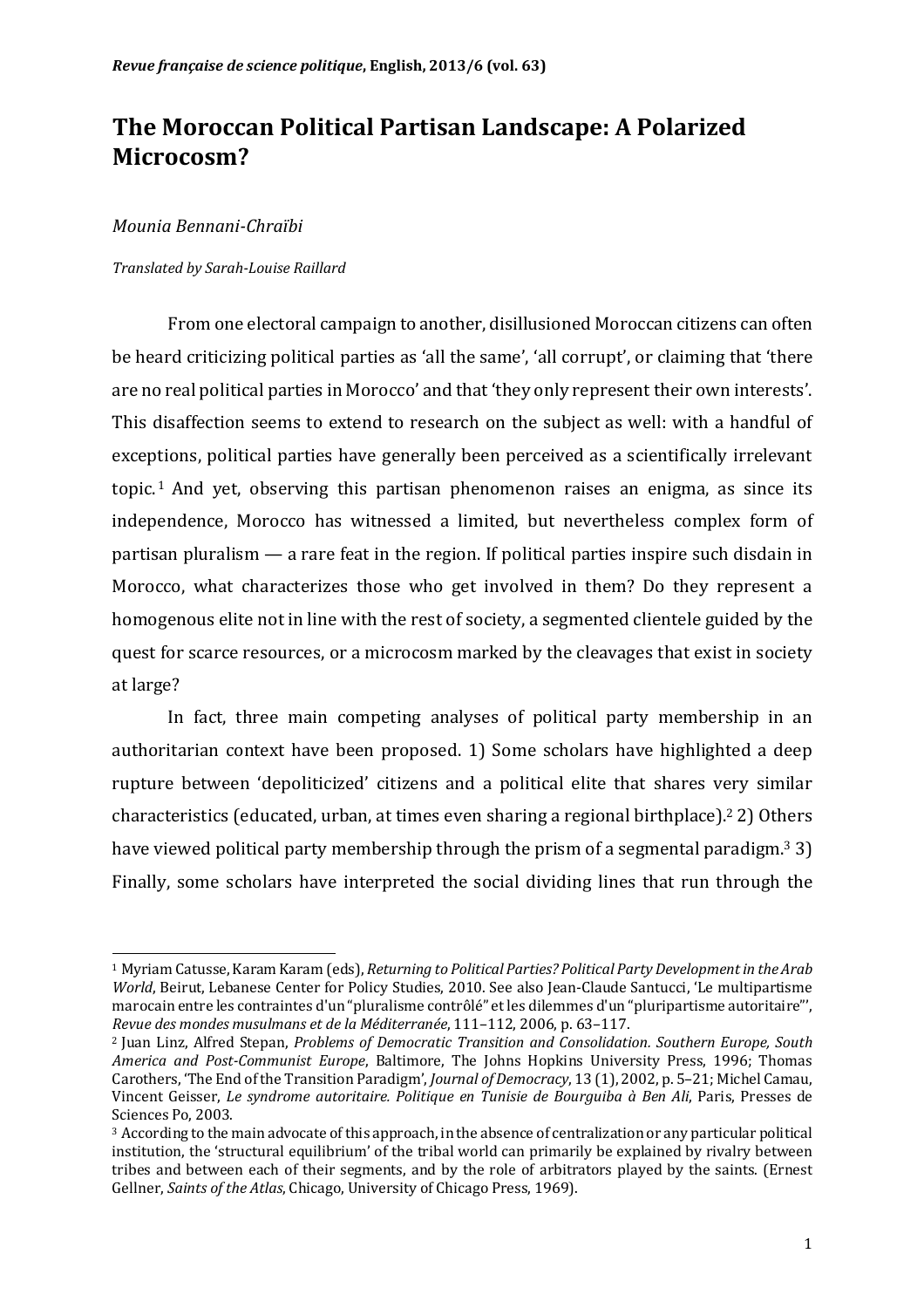partisan landscape from two different angles: social cleavages (centre-periphery, urbanrural, workers-owners, Church-State)<sup>4</sup> or generational renewal.<sup>5</sup>

From another perspective, since the earliest references on the subject were published,<sup>6</sup> analyses of Moroccan political life have often remained biased, due to the fact that they reduce the institutional political game to a confrontation between the Palace and the political elite; such a framework leaves little room for producing a sociology of political party members. Working from different insights, John Waterbury and Rémy Leveau have emphasized the monarchy's importance in structuring the political partisan landscape in the aftermath of independence. According to Waterbury's segmental approach, the political behaviour of the king and the elites has remained steeped in the traditions of the Makhzen<sup>7</sup> and of tribalism, despite the social upheavals provoked by the Protectorate. Used in a defensive manner to safeguard the 'patrimony', power was only preserved by dividing an already limited elite. The identity of political actors remained 'situational' above all, and political parties had unstable clienteles rather than veritable partisans; hence the precariousness of alliances, which made it difficult to find coherence between actions and coalitions and stated ideologies. From this point of view, there is 'a constant jostling and rubbing of various political units, accompanied by an atmosphere of tension and crisis, that usually continues the maintenance of balance, or, if it is upset, tends towards its restoration'.<sup>8</sup> According to Leveau, the monarchy and the Mouvement *national* (National Movement), allied in the nationalist fight against the Protectorate, start competing with each other after independence. Consequently, the monarchy saw political pluralism and electoral mechanisms as instruments to control and fragment a polarized political landscape: it encouraged splits and gave rise to the birth of 'administrative parties'.<sup>9</sup> The electoral analysis conducted by Leveau during the  $1960s$ 

<u> 1989 - Jan Samuel Barbara, margaret e</u>

<sup>&</sup>lt;sup>4</sup> Pierre-Robert Baduel, 'Les partis politiques dans la gouvernementalisation de l'État des pays arabes. Introduction', in 'Les partis politiques dans les pays arabes. 1. Le Machrek', *Revue des mondes musulmans et de la Méditerranée*, 81–82, 1998, p. 9-51.

<sup>&</sup>lt;sup>5</sup> For a critical approach to the generational perspective on Islamism, see Alain Roussillon, 'Les islamologues dans l'impasse', in 'À la recherche du monde musulman', *Esprit*, 8–9, 2001, p. 93–115.

<sup>&</sup>lt;sup>6</sup> Rémy Leveau, *Le fellah marocain défenseur du trône*, Paris, Presses de Sciences Po, 1985 (1<sup>st</sup> ed.: 1976); John Waterbury, The Commander of the Faithful: The Moroccan Political Elite - A Study in Segmented Politics, New York, Columbia University Press, 1970.

 $7$  In Morocco, the 'Makhzen' represents the Royal House — both the territory over which it exerts its power and its administrative extensions.

<sup>8</sup> J. Waterbury, *The Commander of the Faithful..., op. cit., p. 6.* 

<sup>9</sup> Designated by this name because of the direct or indirect administrative support they received and their close ties with the Palace.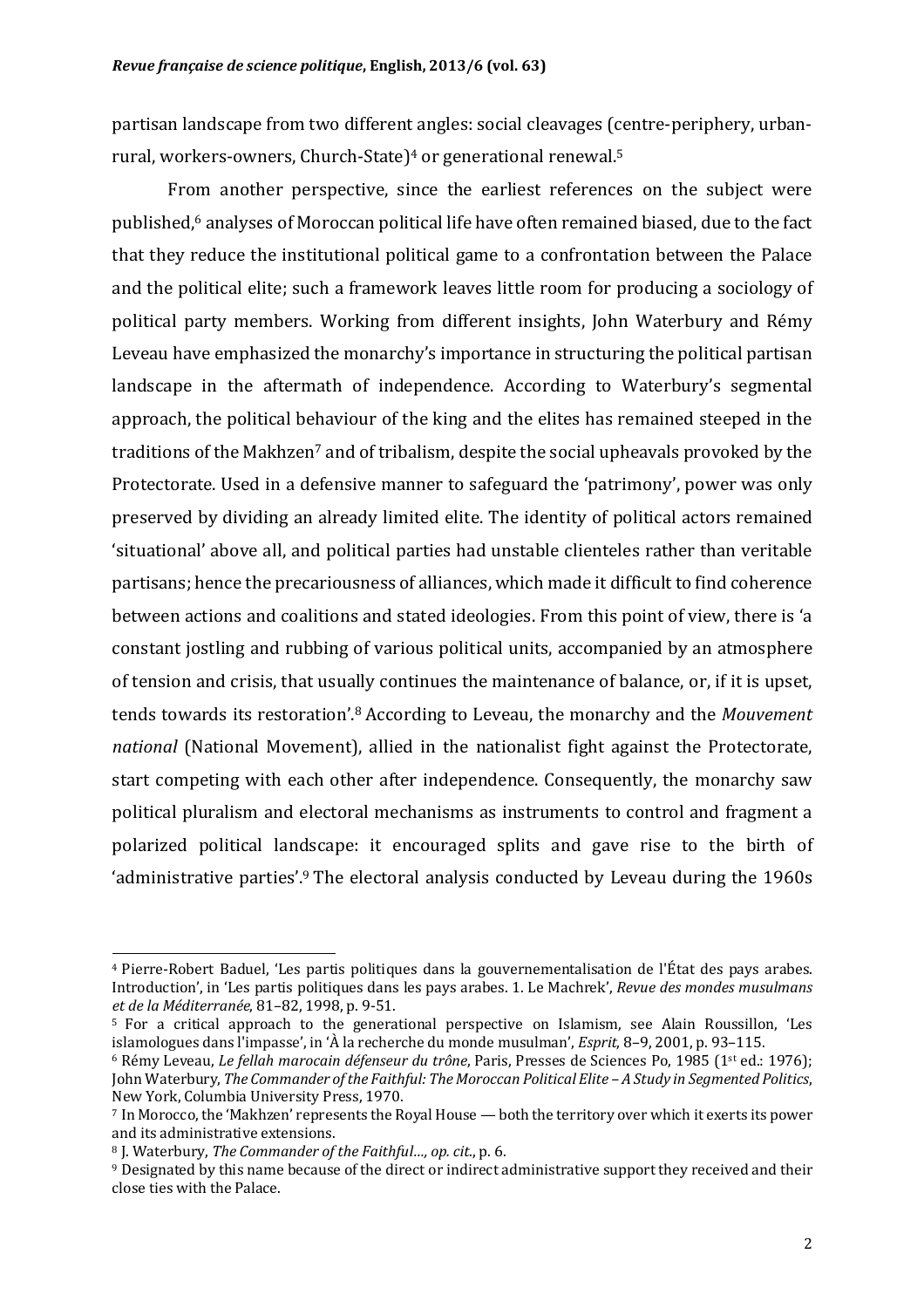revealed 'solid blocks of opposing tendencies', $10$  which reflected geographical, social and cultural cleavages structured around a main dividing line separating the urban and rural worlds. At the time, cities only accounted for one-fourth of the population. The urban population was more responsive to the opposition's discourse, composed of two components from the *Mouvement national: Istiglal*, the party of the 'old bourgeois guard',  $11$  which was nationalist, urban, drawn from the merchant class and more traditionally educated; and the *Union nationale des forces populaires* (UNFP - National Union of Popular Forces), the party of the middle class, which was younger, more modest in means, overwhelmingly urban and included modern intellectuals.  $12$  The rural population was dominated by local elites, composed of landowners who were sensitive to the status of the land and who hoped to preserve their socio-economic position. This is the realm where the *Mouvement populaire* (MP - Popular Movement) took root, acting as the representative for rural and Amazigh elites; the party endorsed strong monarchical executive competences while remaining wary of the *Mouvement national*'s hegemony. In order to counter the opposition, the first administrative party was created in 1963: the *Front de la défense des institutions constitutionnelles* (FDIC - Constitutional Institutions Defence Front) brought together members of the Rabat, Salé and Marrakech bourgeoisie, as well as old Makhzen families.

The urban revolts in 1965, the emergence of far left-wing groups at the end of the 1960s and the rise of Islamist movements starting in the 1970s all paved the way for generational analyses.<sup>13</sup> Nevertheless, other analyses still endure. For Leveau,  $14$  the monarchy managed to achieve its stability starting in the mid-1970s by employing repression as well as divide-and-rule tactics while mobilizing the nationalist repertoire and launching the so-called democratic process. Henceforth, the recognition of the king's hegemony, of Moroccan ownership of the contested territory of Western Sahara and of Islam as the exclusive domain of the Commander of the Faithful established boundaries between the legal opposition, represented by the *Union socialiste des forces populaires* 

<sup>&</sup>lt;sup>10</sup> Paul Chambergeat, 'Les élections communales marocaines du 29 mai 1960', *Revue française de science politique*, 11 (1), February 1961, p. 89-117, here p. 117.

<sup>&</sup>lt;sup>11</sup> P. Chambergeat, *ibid*.

<sup>&</sup>lt;sup>12</sup> P. Chambergeat, *ibid.* 

<sup>&</sup>lt;sup>13</sup> Mohammed El Ayadi, 'Les mouvements de la jeunesse au Maroc. L'émergence d'une nouvelle intelligentsia politique durant les années soixante et soixante-dix', in Didier Le Saout, Marguerite Rollinde (ed.), *Émeutes et mouvements sociaux au Maghreb*, Paris, Karthala, 1999, p. 201–230; François Burgat, *L'Islamisme au Maghreb. La voix du Sud*, Paris, Karthala, 1988.

<sup>&</sup>lt;sup>14</sup> R. Leveau, *Le fellah marocain défenseur du trône, op. cit., postface.*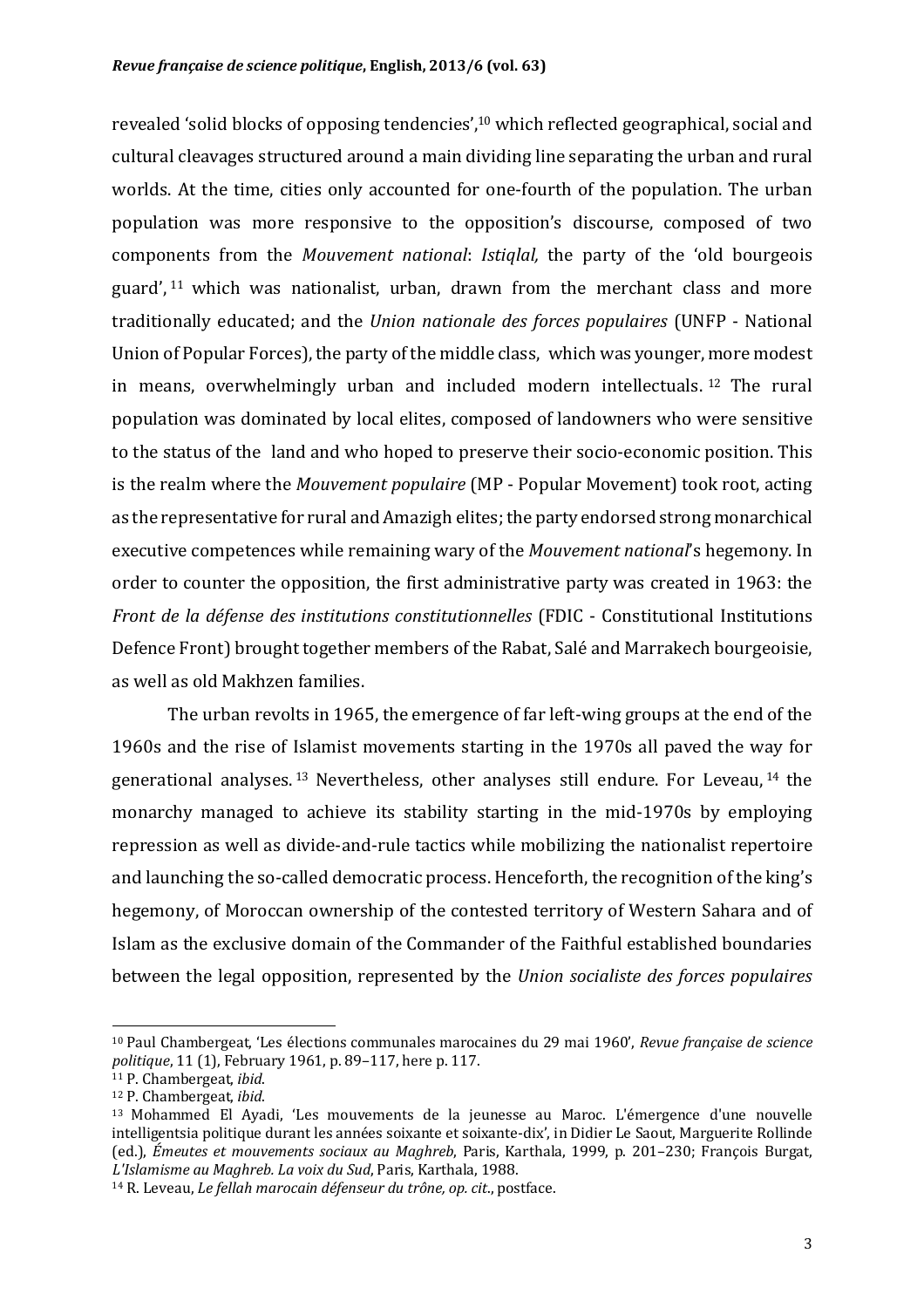(USFP - Socialist Union of Popular Forces),<sup>15</sup> and on the other hand, the movements that were doomed to illegality (first far left-wing, then Islamist parties).

The shift towards political liberalization that began at the end of the 1990s, on the one hand, saw the development of analyses highlighting the divide between the partisan elite and citizens, and which tended to erect 'civil society' as an alternative to political society.<sup>16</sup> Liberalization was, on the other hand, accompanied by a resurgence of studies on electoral clientelism.<sup>17</sup> It is important to recall that this liberalization was reflected in the creation of the 'consensual alternation government' under the auspices of the secretary-general of the USFP (1998) and in the integration of Islamists from the *Parti de la justice et du développement* (PJD - Party for Justice and Development) within the parliament. This marked the birth of governmental coalitions that brought together former rivals: the left *(USFP)* and right *(Istiglal)* wings of the *Mouvement National*, 'national parties' born out of the *Mouvement national* — *Istiglal*, USFP, *Parti du progrès et* du socialisme (PPS - Party for Progress and Socialism) — and parties that had been stigmatized by these same organizations for being 'administrative' only a few years prior. The proliferation of parties continued to broaden the horizon of the institutionalized political scene.<sup>18</sup> Certain elements of Moroccan political language remained persistent: since its creation in 2008, the *Parti authenticité et modernité* (PAM - Party for Authenticity and Modernity) was denounced by its rivals as being a new administrative party; cofounded by 'friend of the King', a former State Secretary for the Ministry of the Interior, the party experienced soaring electoral progression, attracting many elected officials from former administrative parties. In the wake of the 2011 protest movements, a new threshold was reached. During the 2011 legislative elections, Islamists from the  $PID -$ 

 $15$  The party split off from the UNFP. The various organizations and study data are presented in Appendix 1. 

 $16$  For a critical approach, see Mounia Bennani-Chraïbi, 'Jeux de miroir de la "politisation" : les acteurs associatifs de quartier à Casablanca', *Critique internationale*, 50, 2011, p. 55–71.

<sup>&</sup>lt;sup>17</sup> The term clientelism refers to vertical, asymmetrical, particularist relations based on the exchange of goods and services, which may be social and not merely financial. For an overview of the debate regarding political clientelism, see Mounia Bennani-Chraïbi, 'Introduction : Représenter et mobiliser dans l'élection législative au Maroc', in Mounia Bennani-Chraïbi, Myriam Catusse, Jean-Claude Santucci (ed.), *Scènes et coulisses de l'élection au Maroc. Les législatives 2002, Paris, Karthala, 2004, p. 15–53, here p. 39 ff. On* Morocco, see also the other contributions to the aforementioned volume, as well as Lamia Zaki (ed.), *Terrains de campagne au Maroc. Les élections législatives de 2007*, Paris, Karthala, 2009; and Myriam Catusse, Lamia Zaki, 'Gestion communale et clientélisme moral au Maroc : les politiques du Parti de la justice et du développement', *Critique internationale*, 42, 2009, p. 73–91.

 $18$  In the same fashion, the number of parties represented in the House of Representatives continuously grew (3 in 1963; 6 in 1977; 8 in 1984; 11 in 1993; 15 in 1997; 21 in 2002; 24 in 2007), before seeing a drop in 2011 (18).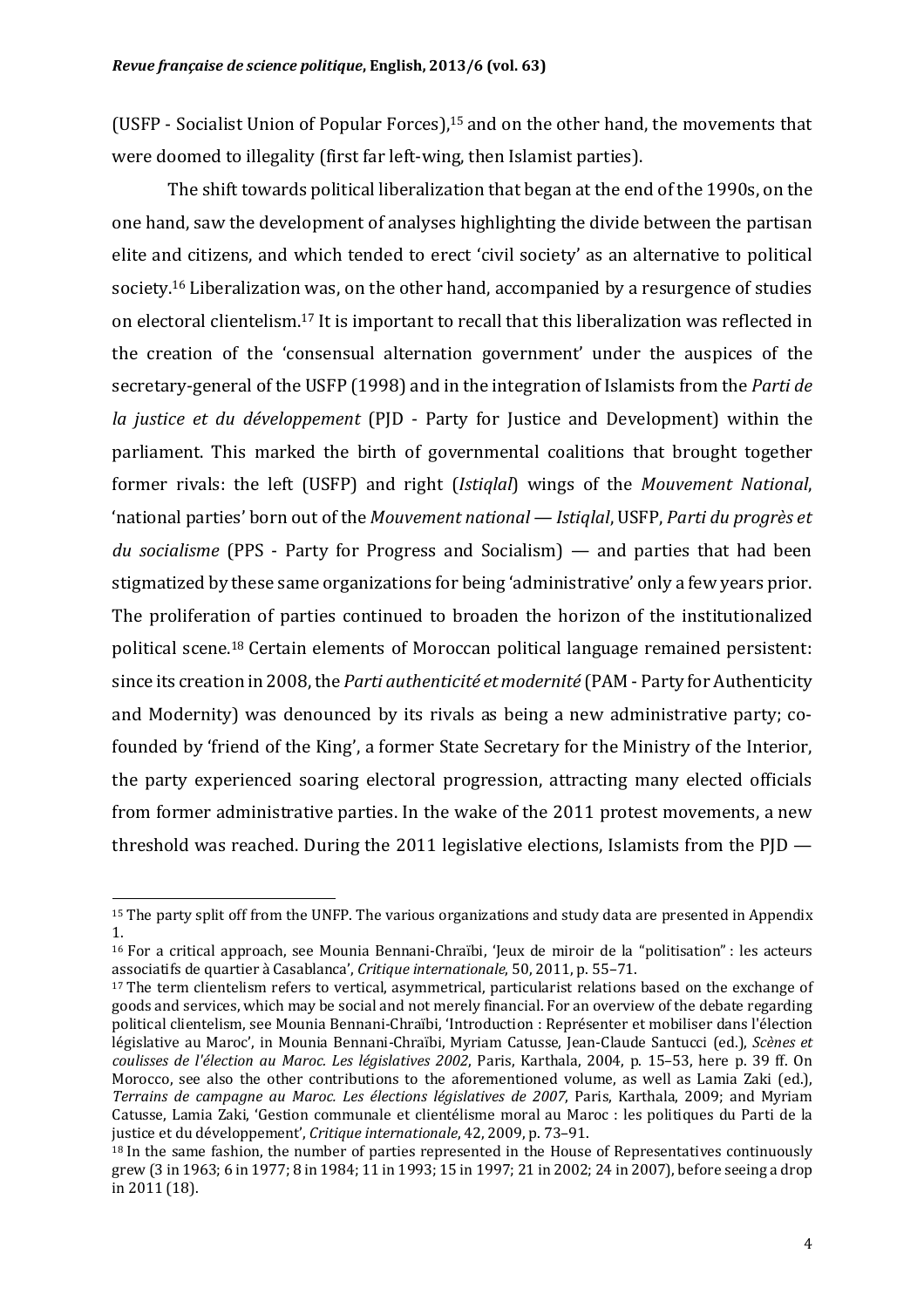who until that point represented the main opposition in parliament  $-$  took the helm of a government that was more mixed than ever before: the patchwork coalition included *Istiglal*, a nationalist party, the MP, still seen by some as an administrative party, and the PPS, a former Communist party that spearheaded the fight to reform the personal status code at the beginning of the 2000s, which the PJD strongly opposed.

After fifty years of accelerated social transformation, faced with a rather murky institutionalized political scene, marked by the 'notabilization of parties of activists',  $19$ the issue of clientelism remains central to most interpretations. While observing electoral campaigns, we wondered about the future of 'the configuration defined by the opposition between rural local elites who were 'defenders of the throne' and urban activists, heirs to the *Mouvement national*'.<sup>20</sup> In this article, our starting premise is that, ever since the former oppositions were transformed into governmental parties, the political partisan landscape has been characterized by two phenomena: first, certain parties are in competition to accumulate electoral and governmental mandates, while others consider that 'seats don't matter much' or boycott elections altogether. Second, localized clientelistic mobilization is not the sole purview of parties of local elites and 'notables'. From this starting perspective, how is the unclear boundary between 'parties of activists' and 'parties of notables' reflected in the composition of political party membership?<sup>21</sup>

#### **An innovative fieldwork design22**

 

In order to identify, on the one hand, the characteristics and dividing lines that structure the political partisan landscape in terms of values, sociography, socialization and recruitment pools, and on the other hand, the linkages between individual, collective and organizational trajectories, we established a database of 4,127 congress delegates

<sup>&</sup>lt;sup>19</sup> Mounia Bennani-Chraïbi, "Businessmen" versus "Professors": The parliamentary "notabilisation" of a party of militants in Morocco', in *Returning to Political Parties?*, Beirut, The Lebanese Center for Policy Studies, 2010 [online]. URL : http:// ifpo.revues.org/1097.

<sup>20</sup> M. Bennani-Chraïbi, 'Introduction : Représenter et mobiliser dans l'élection législative au Maroc', art. *cit.*, p. 23 ff.

<sup>&</sup>lt;sup>21</sup> We treat these two categories as ideal types that echo the distinction between two repertoires of action: one parochial, patronized and particular; the other cosmopolitan, modular and autonomous (Charles Tilly, *Contentious performances*, Cambridge, Cambridge University Press, 2008). In activist parties, partisan organization and altruistic dedication often compensate for the lack of proper social resources by providing 'collective partisan capital': a political mark, emblems, etc. On the other hand, notables rely on their social and individual capital and on mediators that they reward with material goods: their actions are above all 'personal, disrupted and local [rather than] anonymous, persistent and national' (Michel Offerlé, *Les partis politiques*, Paris, PUF, 2002, p. 20 and 24).

 $^{22}$  In the sidebar on p. 1186, see the important contributions made to this group project.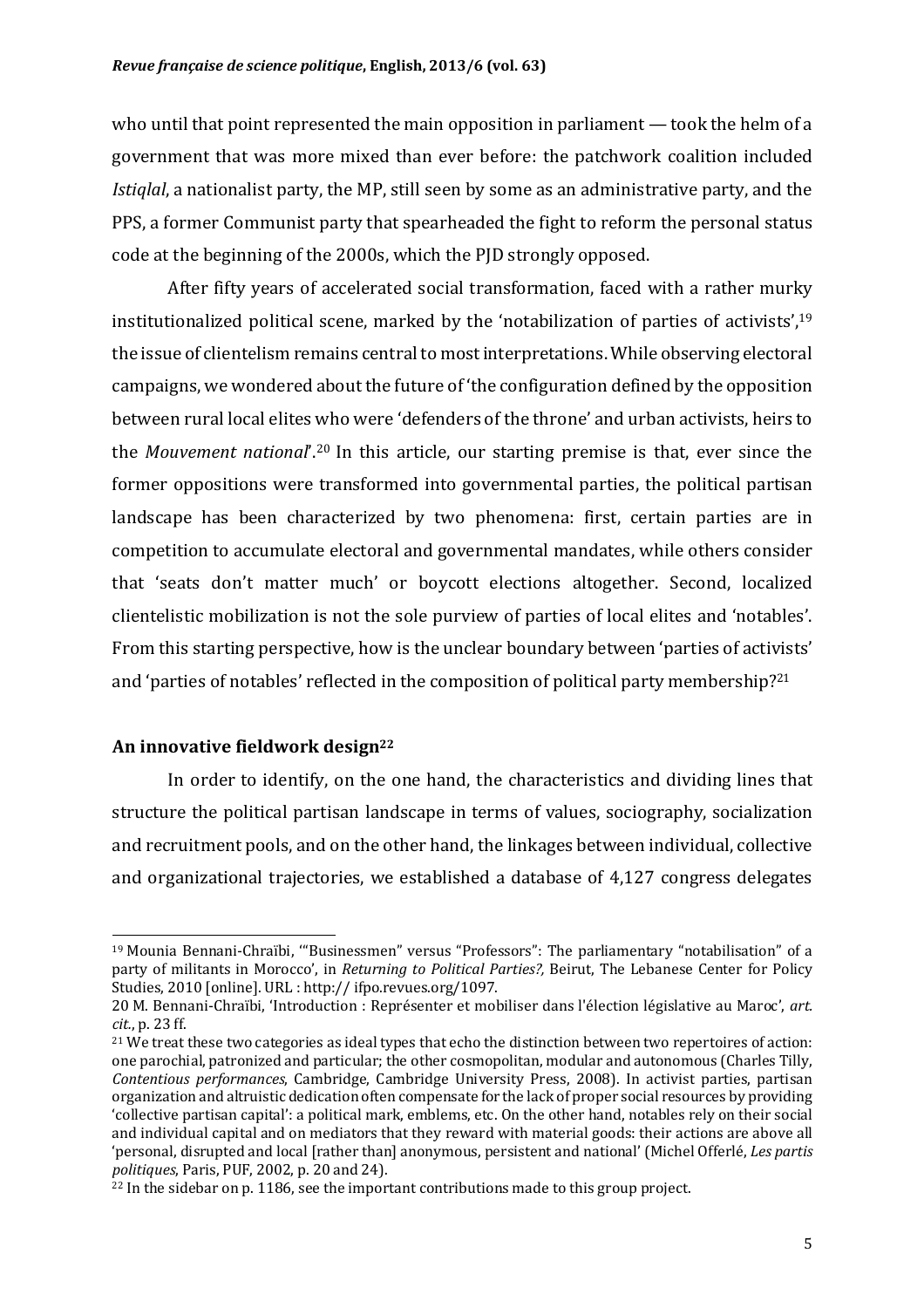from ten Moroccan political organizations, surveyed between 2008 and  $2012$ ,  $23$  in tandem with other means of data collection (observation, life story accounts, repeated interviews).

The selection of political organizations was determined by historical and ideological criteria, dynamics of crisis, fragmentation or unification, while ultimately being governed by the vagaries of national congress schedules. The sample includes parties of notables (such as the PAM and the MP), governmental parties, parliamentary opposition parties and non-parliamentary opposition parties (those calling for a boycott of the elections). These organizations represent a number of diverse orientations: nationalist (*Istiglal*), (ex)-governmental left-wing (USFP, PPS), radical left-wing (*Parti* socialiste *unifié* - PSU - Unified Socialist Party; *Parti de l'avant-garde démocratique socialiste* - PADS - Socialist Democratic Vanguard Party) and far left-wing (*Annahi* addimocrati - Democratic Way). <sup>24</sup> In addition, we included an anti-globalization organization that promoted 'a different way of doing politics'. In fact, members of ATTAC-CADTM Morocco tend to consider their involvement as an alternative to political party affiliation. Including these individuals in our database allowed us to examine closely the boundaries between the institutionalized political scene, protest arenas and nonconventional politics, while investigating the particularities of partisan membership from the fringes.

National congresses constitute a fundamental event in the life of a political party.<sup>25</sup> Delegates from all over the country get together in the same place, for at least forty-eight hours, primarily in order to elect party leaders, comment on the ethical and financial reports of the out-going team, and more broadly, to discuss fundamental political issues for the party. The classical unities of time, place and action embodied at national congresses thus make them an ideal opportunity for conducting surveys. While observation is itself worthy of interest, these events also provided simultaneous access to an important number of party members (between 100 and more than 5,000 delegates,

<sup>&</sup>lt;sup>23</sup> The timing of the study should be taken into account when analysing data that is sensitive to political circumstances, such as the answers given to the question regarding 'allies' or 'adversaries'.

 $24$  According to a PSU leader (interview, 6 June 2013), the radical left wing opted for 'the reformism of the democratic Left' and for 'parliamentary monarchy', whereas the far left-wing 'did not break with its traditional revolutionary ideas'.

 $25$  According to organic law, a party must hold its national congress every four years at least (Official Bulletin no. 5992 dated 3 November 2011, <http://www.sgg.gov.ma/historique\_bo.aspx?id=982>).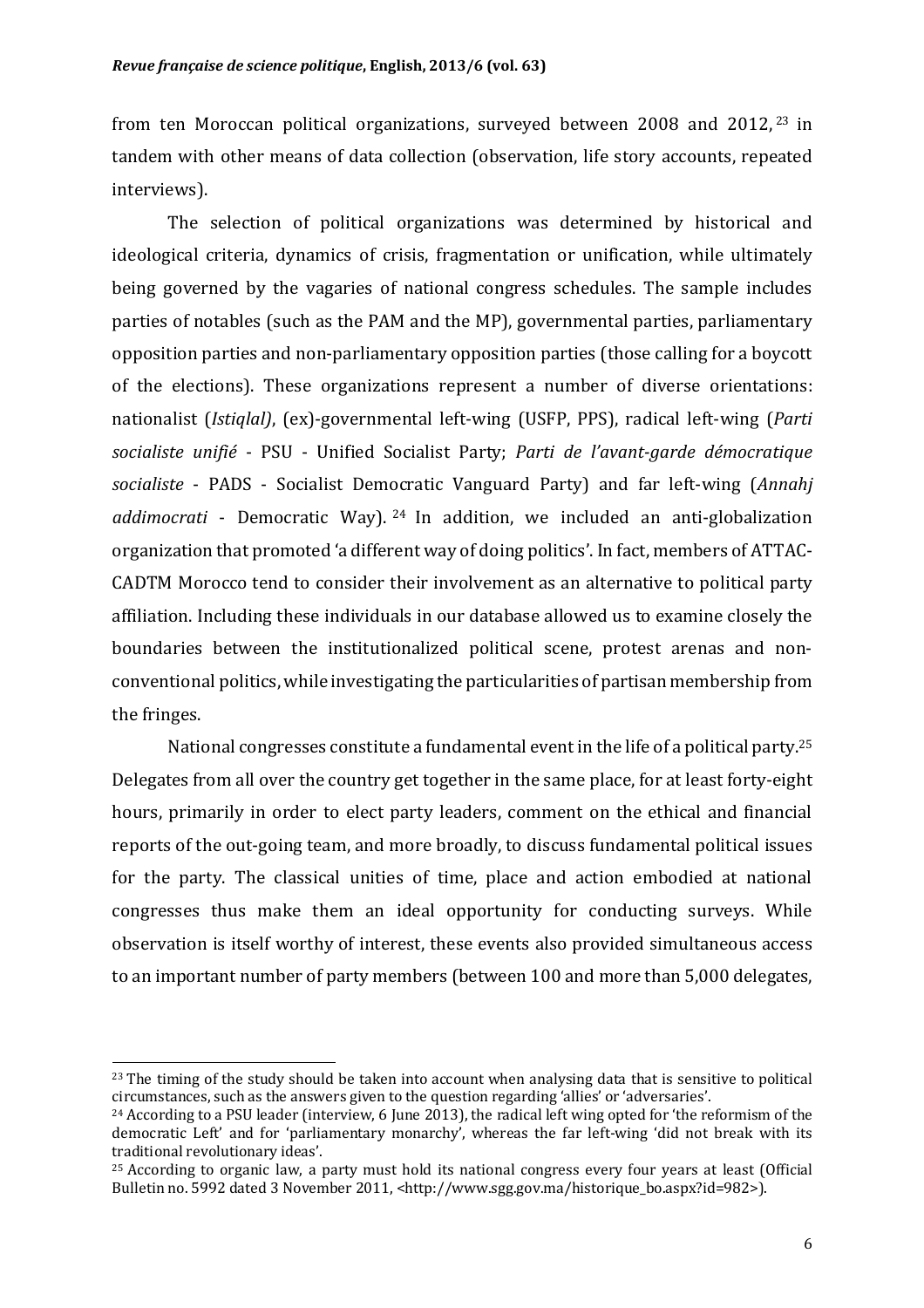depending on the size and wealth of the party) that were highly invested in the organization at the time of the congress.<sup>26</sup>

Establishing a sample was quite a challenge. Faced with uncertainty regarding the parent population for national congress delegates,<sup>27</sup> and due to the unusual nature of this kind of study in Morocco, we opted for a reflexive approach, towards both the survey negotiations and the implementation of mechanisms for distributing, administering and collecting the questionnaires.<sup>28</sup> Before, during and after each congress, we relied on 'allies' to maximize the data we collected on congress delegates' profiles, the main issues being discussed, internal struggles, the material dimension of the organization, etc. Over the course of ten surveys, we tried to adopt comparable procedures, with a team composed primarily of students who had been trained ahead of time, while still adapting on the ground to the nature of the organization in question and how the study was welcomed by congress organizers.<sup>29</sup> Cognizant of the fact that such studies often tend to discriminate against the less educated and that Morocco's rural population has very low rates of literacy,<sup>30</sup> we strengthened the survey procedure in parties that had a solid rural base (*Istiqlal*, MP, PAM). Despite our best efforts, however, the rates of return were still very low during these huge congresses (21% for the MP, 14% for *Istiglal* and PAM), which is itself indicative. In three cases, we were able to slip questionnaires into congress delegates' packets (PJD, PPS, PSU). During the ATTAC congress, organizers scheduled a break that was long enough for delegates to fill out the questionnaire en masse. Of course, these elements all had repercussions on the rates of return (see Appendix 1). The record obtained by the PJD  $(54%)$  was surpassed by the PSU  $(68%)$  and then ATTAC  $(98%)$ .

Two methods were employed to produce the first set of results. On the one hand, cross-sorting allowed us to identify the overall characteristics of delegates, in particular by comparing them across party lines. On the other hand, multiple correspondence

 $^{26}$  Such study conditions are favourable to the production of snapshots and thus do not grant access to exmembers. 

 $27$  After the congresses, we obtained data for all the congress delegates from the USFP and the PID (distribution by sex, age, socio-professional characteristics and regional origin).

<sup>&</sup>lt;sup>28</sup> Delegates had the choice of filling the questionnaire out on their own, or having it administered to them. <sup>29</sup> On the subject of investigating political parties, see in particular the special issue edited by Myriam Aït-Aoudia et al., 'Enquêter dans les partis politiques. Perspectives comparées', *Revue internationale de politique comparée*, 17 (4), 2010.

<sup>&</sup>lt;sup>30</sup> According to the 2004 general census, the rate of illiteracy was 60.5% in rural areas and 29.4% in urban areas (Haut Commissariat au Plan, *Recensement général de la population et de l'habitat 2004*. *Caractéristiques démographiques et socio-économiques de la population. Rapport national, Rabat, Direction* de la statistique, 2004, p. 23).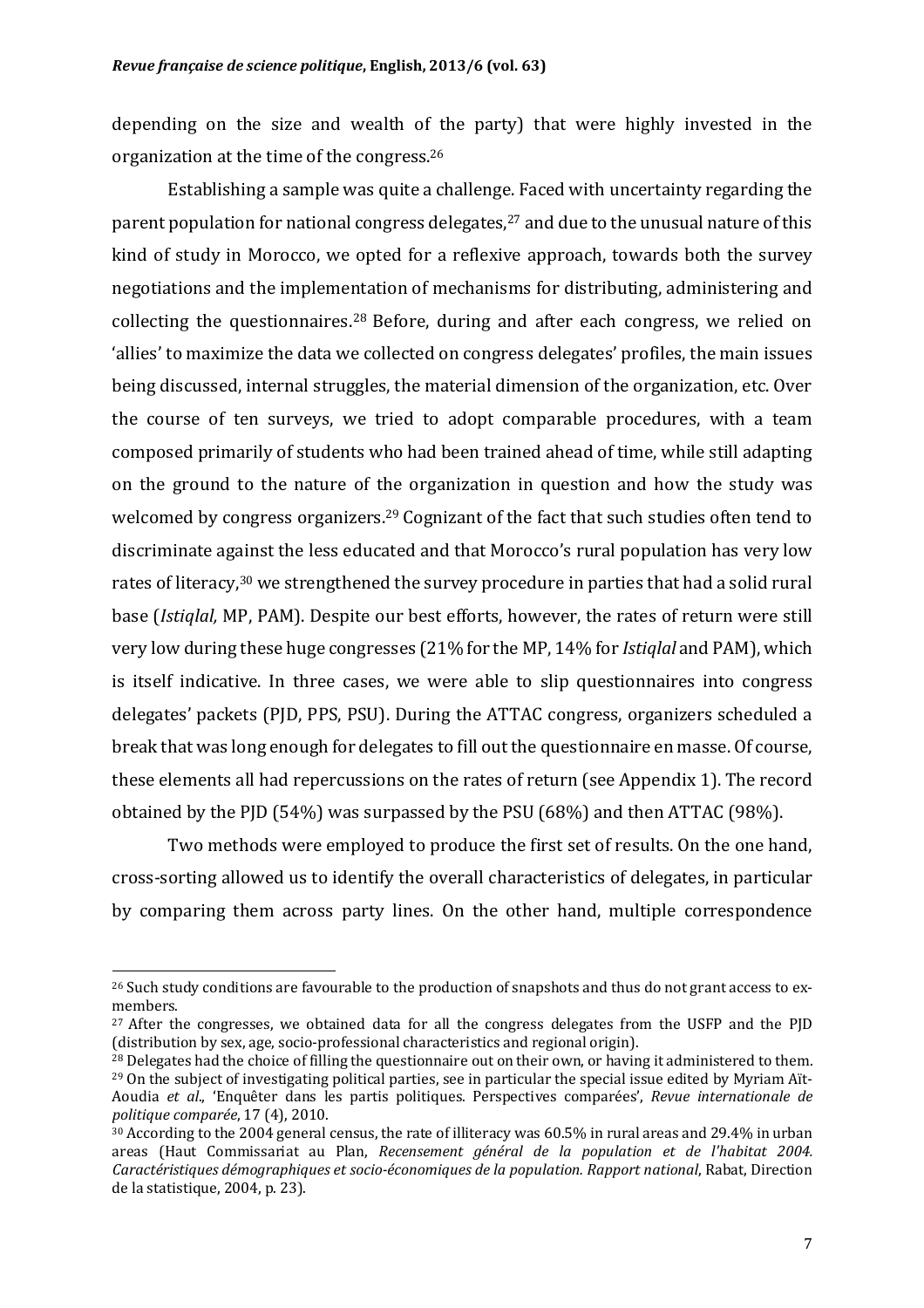analysis (MCA) helped to detect the underlying structures or structural factors, which were otherwise not visible when analysing variable by variable. MCA brings together a number of variables, generally nominal. It visualizes similarities and contrasts. Its results are presented in the form of cloud plots of modalities and individuals, with the axes representing the factors. These analyses produced typologies or categories that describe the delegates' profiles; the transformation of these exhaustive classifications into automated synthetic secondary variables in turn allows for a second cross-sorting.

Preliminary results seem to indicate that the Moroccan political landscape, shown in miniature through our sample of delegates, is governed by selective logics. Nevertheless, strong dividing lines differentiate parties of activists and parties of notables on the sociographic level. These divergences are partially reflected in relationships to politics and values. From an ideological and religious point of view, the main oppositions are structured within the same socio-professional and sociodemographic universe: the world of the parties of activists.

#### Parties of Activists, Parties of Notables: Divergent Profiles

 

At first glance, the delegates seem to be overwhelmingly urban, college-educated, middle-aged<sup>31</sup> men<sup>32</sup> who are middle managers, senior managers or executives<sup>33</sup> in the public sector.<sup>34</sup> These data appear to corroborate the theory that political parties are a world unto themselves and not representative of the larger population, despite their best efforts to reach out to rural populations,  $35$  women  $36$  and youth.  $37$ 

 $31$  In 2008, 79% of USFP delegates and 61% of PID delegates were 40 or older (statistical data provided by both parties).

 $32$  The data to which we had access regarding the delegates' parent population corroborates the low level of female representation: 10% for PADS, 15% for ATTAC and the PJD, 29% for the USFP.

<sup>&</sup>lt;sup>33</sup> Only the PID determined the proportion of middle managers, senior managers and executives for its member in 2008 (70%). In our sample, this category was slightly over-represented for the PJD (74%).

<sup>&</sup>lt;sup>34</sup> 43 per cent of the delegates in our panel were employed in the public and semi-public sectors (compared with 32% in the private sector). By contrast, among the Moroccan labour force, employment in the public and semi-public sectors reached only 8.7% in 2011 (Haut Commissariat au Plan, Activité, emploi et *chômage*, Rabat, Direction de la statistique, 2012, <http://www.hcp.ma/Emploi-par-secteur-d-activite-auniveau-National\_a158.html>). Nevertheless, a cohort analysis should show that the reconfigurations of the Moroccan labour market are reflected in the broad strokes of our sample population.

<sup>&</sup>lt;sup>35</sup> Let us recall, however, that rural areas were the preserve of the monarchy under Hassan II.

<sup>&</sup>lt;sup>36</sup> Yasmine Berriane, *Femmes, associations et politique à Casablanca*, Rabat, Centre Jacques Berque, 2013  $(\text{chan. } 4)$ .

 $37$  According to Article 26 of the organic law on political parties, 'all political parties must strive to integrate and generalise the participation of women and young persons in the political development of the country'.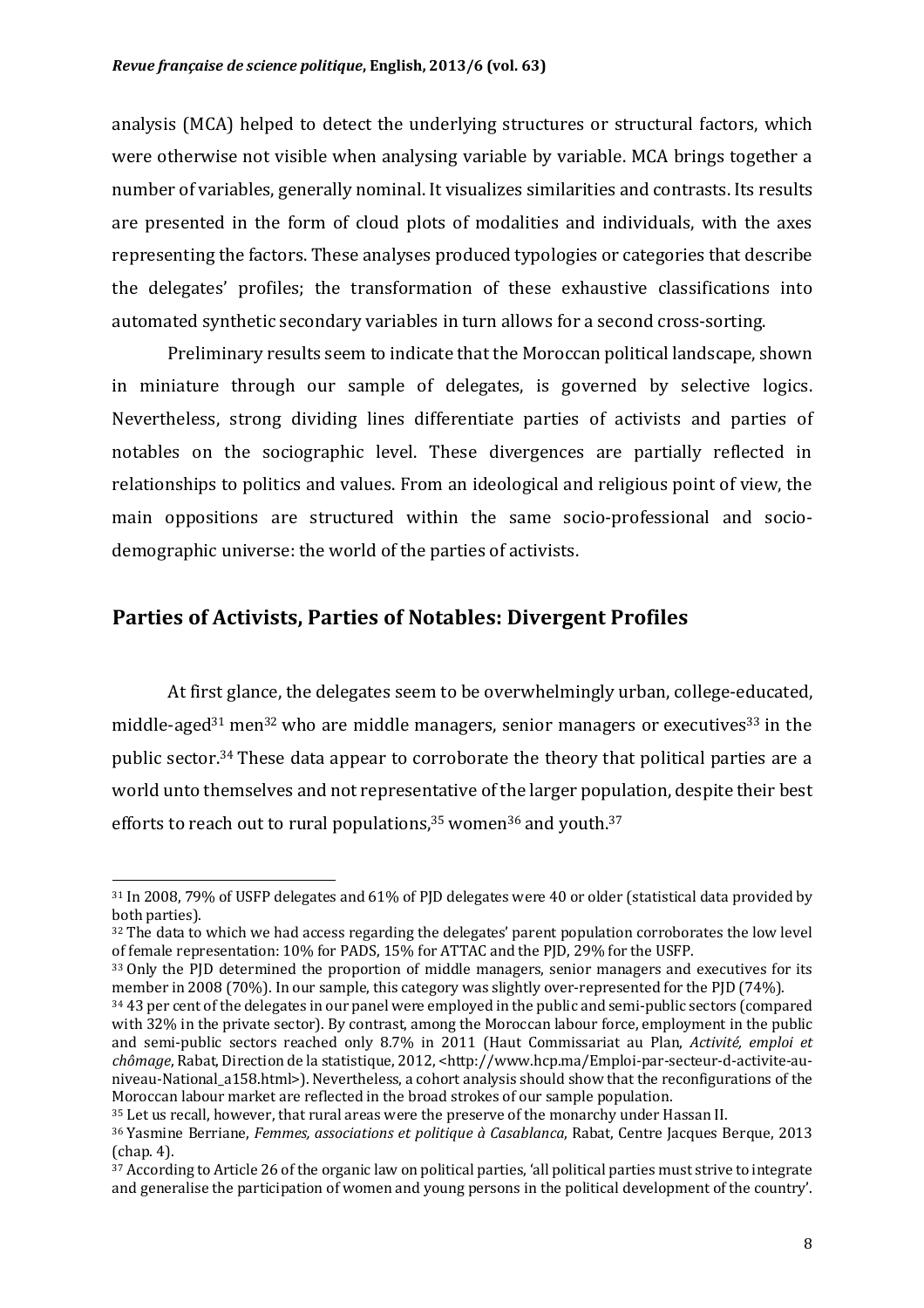At second glance, however, the partisan microcosm appears to be structured by a dividing line between two different universes: on one side, highly educated individuals, civil servants ['*gens du public'*],<sup>38</sup> mostly urban-dwelling, corresponding to radical leftwing and Islamist parties ; on the other side, those with little or no schooling, working in the private sector *['gens du privé']*, closer to the rural world and the parties of notables. This ideal type opposition can be further be refined by interpreting axes 1 and 2 of the 'education and employment<sup>'39</sup> factor map on  $(A$ ppendix 2) and the classes that can be deduced from them (Table 2).

**Table 1. Distribution of Delegates (Survey Data from 2008–2012) and of the Overall Population (2004 General Census), <sup>40</sup> Aged 20 and Older, by Age, <sup>41</sup> Sex,**  Urban/Rural Residence, Education, Occupation and Socio-professional Category **(% in columns42)**

|                               | Delegates 2008-2012 | General Census 2004 |
|-------------------------------|---------------------|---------------------|
| 20-30 years old               | 13                  | 18                  |
| $30 - 39$                     | 22                  | 14                  |
| $40 - 49$                     | 29                  | 11                  |
| $50 - 59$                     | 22                  | 7                   |
| 60 or over                    | 6                   | 8                   |
| Women                         | 14                  | 51                  |
| Men                           | 83                  | 49                  |
| Urban                         | 77                  | 58                  |
| Rural                         | 17                  | 42                  |
| Higher education              | 65                  | $\overline{4}$      |
| Executives, managers, liberal | 56                  | 9                   |
| professionals                 |                     |                     |

 38 On the polarising nature of employment sectors, see in particular François de Singly, Claude Thélot, *Gens* du public, gens du privé. La grande différence, Paris, Dunod, 1988; Florence Haegel, *Les droites en fusion. Transformations de l'UMP*, Paris, Presses de Sciences Po, 2012.

 $39$  The party to which respondents belonged, their education level, the foreign languages they spoke, their sector of employment (public administration; public and semi-public companies; private sector; permanent staff of political parties, associations, trade-unions; legislative body) and their socioprofessional category were active variables, proportional in size to their contribution to the factorial design. The classes were projected with sizes proportional to their weight.

 $40$  To compare our sample with data from the general census, we excluded 18 and 19 year olds from our panel (1%) and those under 20 from the census data (Haut Commissariat au Plan, *Recensement général de la population et de l'habitat 2004*..., *op. cit.).*

<sup>&</sup>lt;sup>41</sup> The age of respondents was calculated according to 2010 data.

<sup>&</sup>lt;sup>42</sup> In all the simple sortings presented in this article, percentages are rounded up, and the 'no answer' and 'other' categories are not indicated.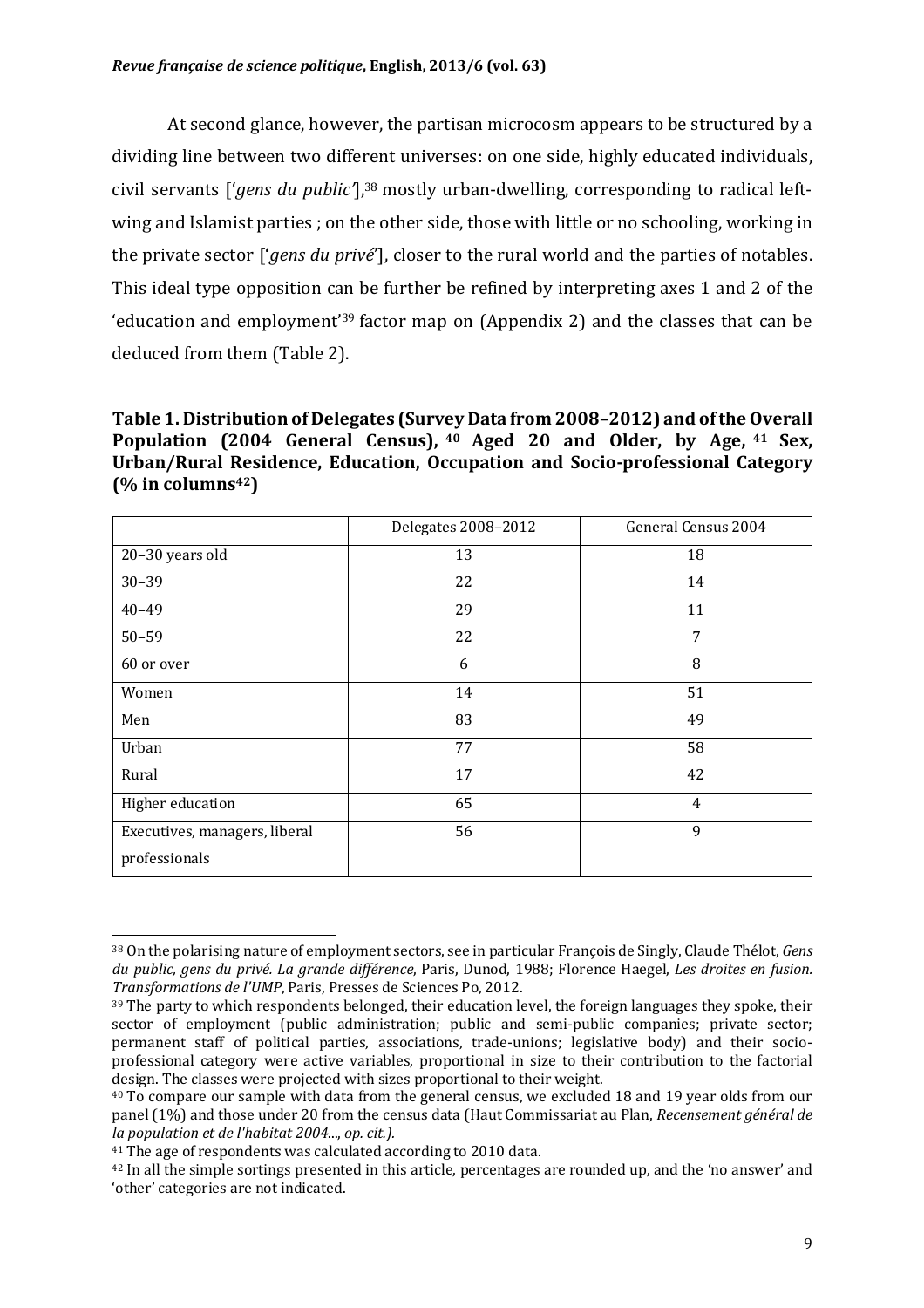|     | Annahj | ATTAC | <i>Istiqlal</i> | MP | <b>PADS</b> | <b>PAM</b> | PJD | <b>PPS</b> | <b>PSU</b> | <b>USFP</b> | Total |
|-----|--------|-------|-----------------|----|-------------|------------|-----|------------|------------|-------------|-------|
| EE1 | 10     | 8     | 20              | 13 | 13          | 16         | 41  | 27         | 24         | 43          | 26    |
| EE2 | 48     | 21    | 30              | 20 | 49          | 22         | 36  | 24         | 48         | 28          | 31    |
| EE3 | 3      | 10    | 9               | 17 | 4           | 22         | 7   | 11         | 8          | 5           | 10    |
| EE4 | 11     | 13    | 26              | 36 | 12          | 24         |     | 23         | 11         | 8           | 18    |
| EE5 | 2      | 0     | 6               | 4  | 3           | 3          | 3   | 4          | 0          | 9           | 4     |
| EE6 | 26     | 48    | 10              | 10 | 19          | 13         | 6   | 11         | 10         |             | 11    |

#### Table 2. Distribution of Delegates by 'Education and Employment' Class (EE) and by Organization (% in columns) - Survey Data from 2008–2012<sup>43</sup>

In the bottom-right quadrant, the first factor opposes the 'no answer' category<sup>44</sup> (EE5- class 5) and the young individuals, students or those having recently graduated (EE6 - class 6), to all the rest. The EE6 class is in proximity with ATTAC and, to a lesser extent, the far left wing (*Annahj*) and the radical left-wing (PADS). From the upper-right to the bottom-left quadrant, the second factor opposes two clusters, with education levels plotted along a continuum.<sup>45</sup>

Around the private sector, the first cluster is close to the parties of notables (or those in the process of notabilization) and is composed of two sub-clusters. Class (EE4) is associated with very low levels of education, blue-collar workers and craftsmen, small and medium-sized farmers,<sup>46</sup> but also to informal and precarious workers: it displays a close affinity to the MP (*Istiglal*, PAM and the PPS are also over-represented in this class). Class 3 (EE3) is in proximity with entrepreneurs, large-scale farmers and family businesses, and is largely associated with PAM (but also with the MP).

Around the public sector, the second cluster is close to the left wing and the Islamists, revealing two different profiles. Class 1 (EE1) is characterized by the overrepresentation of individuals who completed over three years of higher education, a tiny percentage of whom did so abroad, those who speak foreign languages, senior managers and executives, liberal professionals and college professors. This class is closer to the ex-

 The dark grey indicates percentages that are much higher than the overall average, and the light grey indicates those that are slightly higher.

<sup>&</sup>lt;sup>44</sup> The 'no answer' category should be addressed in future publications.

<sup>&</sup>lt;sup>45</sup> The subtle contrasts within each cluster become sharper when plotted against axes 2 and 3. We have retained the class descriptions as they bring together the most significant associations.

<sup>&</sup>lt;sup>46</sup> In our sample, farmers represented 9% (in 2004, 32.1% of the labour force was employed in agriculture, according to the general census, p. 36). According to data on USFP delegates' parent population in 2008,  $6\%$  were farmers (the same proportion can be found in the sample population). This category is not mentioned in the data collected by the PJD on the parent population of its delegates in 2008, but it accounted for 2% of our sample.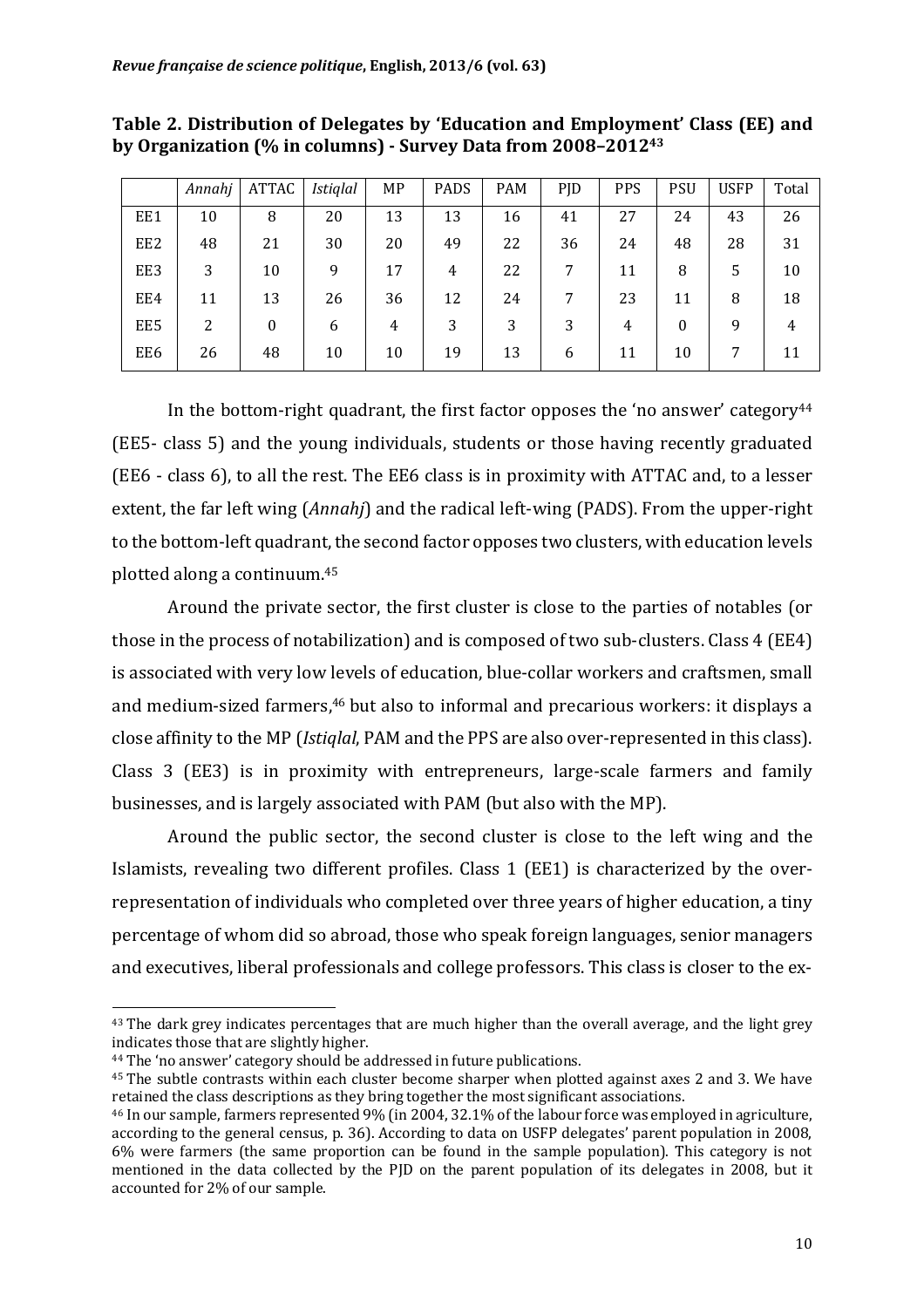governmental left wing, the USFP, and the PJD. Class 2 (EE2) brings together those who completed 2 to 3 years of higher education, middle managers, primary school teachers, permanent staff members of political parties, associations and trade unions; it is associated with the radical left-wing (the PSU, PADS) and the far left wing (*Annahj*).

The description of socio-demographic characteristics in relation to 'education and employment' classes completes this picture (Table 3). The rural cluster (EE4 and, to a lesser extent, EE3) is marked by an even higher predominance of men and the overrepresentation of the elderly (EE4) and of 30 to 39 year-olds (EE3). Its profiles are characterized by stability with regard to intergenerational professional trajectories,  $47$ whether combined or not with downward social mobility. The urban cluster (EE1, EE2, EE6) also presents two different socio-demographic profiles. At one end, those under 30, with a higher percentage of women and stable urban residential trajectories (EE6).<sup>48</sup> At the other end, 40- and 50-year olds whose residential trajectories were either firmly urban (EE1) or marked by rural exodus (EE1, EE2); the professional trajectories revealed mainly upward social mobility (EE1, EE2). Concerning the age groups that correlate with managers and executives, let us underscore that 40-year olds tend to be over-represented in the PJD  $(40\%)$ , while 50-year olds and those over 60 tend to be in proximity with the USFP (45%).

<sup>&</sup>lt;sup>47</sup> Intergenerational professional trajectories (IPT) were elaborated by comparing the occupation and socio-professional category of the respondent and that of his (or her) father. In  $30\%$  of cases, we were unable to implement the comparison; this was the case for those who declined to answer and young people who were still studying. We are cognizant of the fact that the question of social mobility requires further investigation due to its complex nature.

 $48$  Residential trajectories  $(RT)$  were elaborated by comparing the birthplace and current residence of respondents.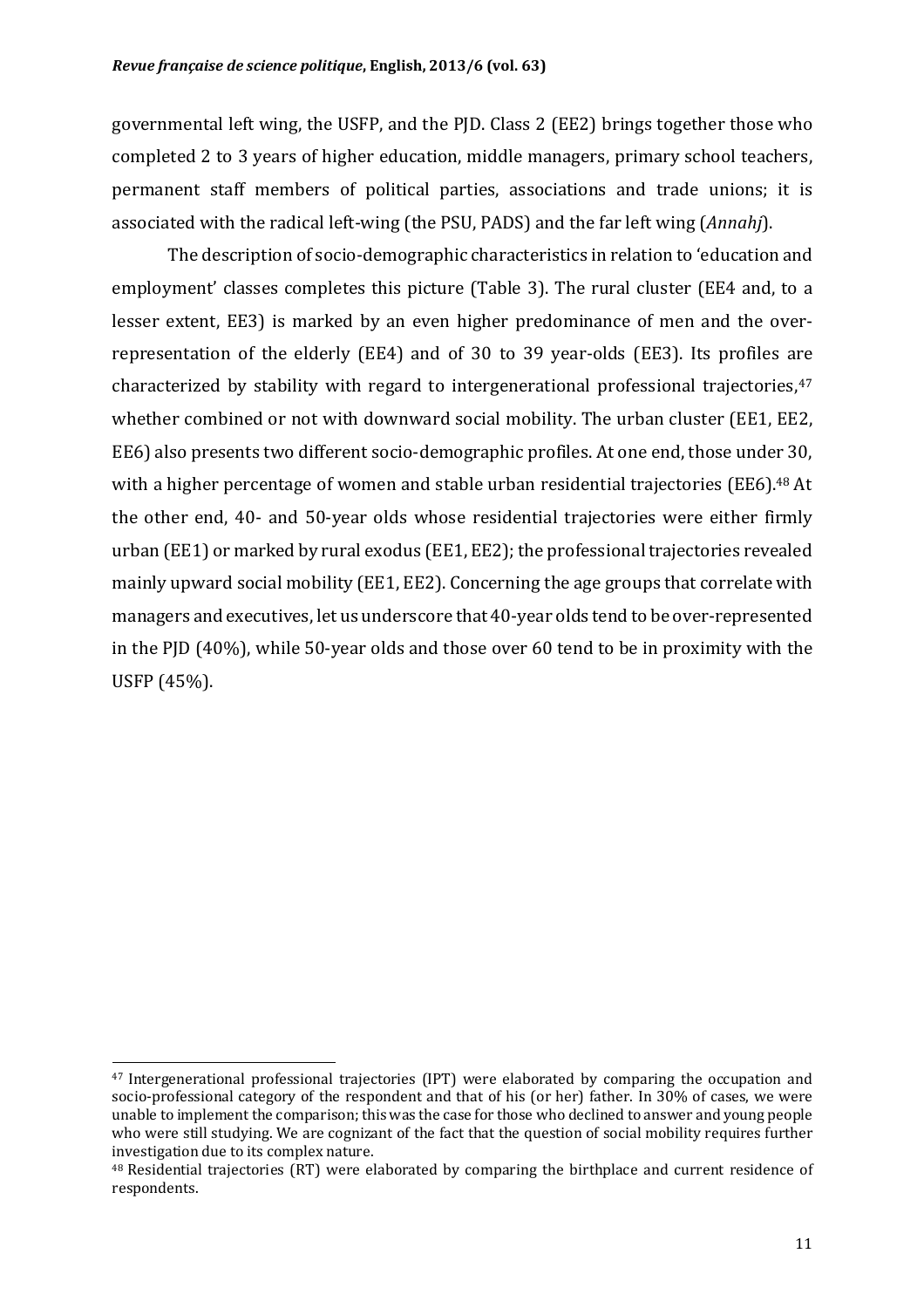|                     | EE1 | EE2 | EE3            | EE4 | EE5            | EE6          | Total |
|---------------------|-----|-----|----------------|-----|----------------|--------------|-------|
| Men                 | 84  | 85  | 89             | 87  | 60             | 69           | 83    |
| Women               | 14  | 13  | 10             | 11  | 8              | 28           | 14    |
| Under 30            | 5   | 8   | 14             | 13  | 5              | 59           | 14    |
| $30 - 39$           | 17  | 22  | 31             | 25  | 13             | 20           | 23    |
| $40 - 49$           | 36  | 34  | 30             | 24  | 18             | 12           | 30    |
| $50 - 59$           | 27  | 27  | 16             | 19  | 19             | 2            | 21    |
| over 60             | 8   | 4   | $\overline{4}$ | 12  | 6              | $\mathbf{1}$ | 6     |
| Urban               | 91  | 82  | 77             | 54  | 39             | 82           | 77    |
| Rural               | 6   | 15  | 18             | 41  | 11             | 13           | 17    |
| RT: stable urban    | 61  | 52  | 53             | 36  | 26             | 64           | 52    |
| RT: stable rural    | 5   | 13  | 14             | 38  | 9              | 11           | 15    |
| RT: rural --> urban | 25  | 25  | 19             | 15  | 8              | 14           | 21    |
| IPT: stable         | 15  | 12  | 33             | 33  | 7              | 2            | 17    |
| IPT: progression    | 65  | 53  | 47             | 24  | 5              | $\mathbf{1}$ | 43    |
| IPT: regression     | 5   | 14  | 6              | 21  | $\overline{2}$ | $\mathbf{1}$ | 10    |

Table 3. Distribution of Delegates by Sex, Age, Urban/Rural Residence, Residential **Trajectory (RT), Intergenerational Professional Trajectory (IPT) and by 'Education** and Employment' Class (EE) (% in columns) - Survey Data from 2008-2012

Comparing the residential trajectories and the intergenerational professional trajectories across political organizations supported the trends discussed above (Table 4). Some political parties are largely characterized by stable rural residency (especially the MP and *Istiqlal*), and present professional trajectories that are either marked by social stability or a downward social mobility (in particular for the parties of notables, the MP, PAM and *Istiqlal*). Other parties correlate with stable urban residency or rural exodus and by upwardly mobile professional trajectories (particularly strong for the PJD, but also above average for the USFP and the PSU), which was characteristic of the first generations post-independence to have benefited from the massive expansion of education. Contrary to certain analyses that have been proposed, upward social mobility does not characterize the trajectories of party members as a whole. According to our hypothesis, upward social mobility is more specifically linked with parties of activists and, within these parties, the 40- and 50-year olds who are 'settled', rather than young individuals

<sup>&</sup>lt;sup>49</sup> Daniel Boy, François Platone, Henri Rey, Françoise Subileau, Colette Ysmal, C'était la gauche plurielle, Paris, Presses de Sciences Po, 2003, p. 36.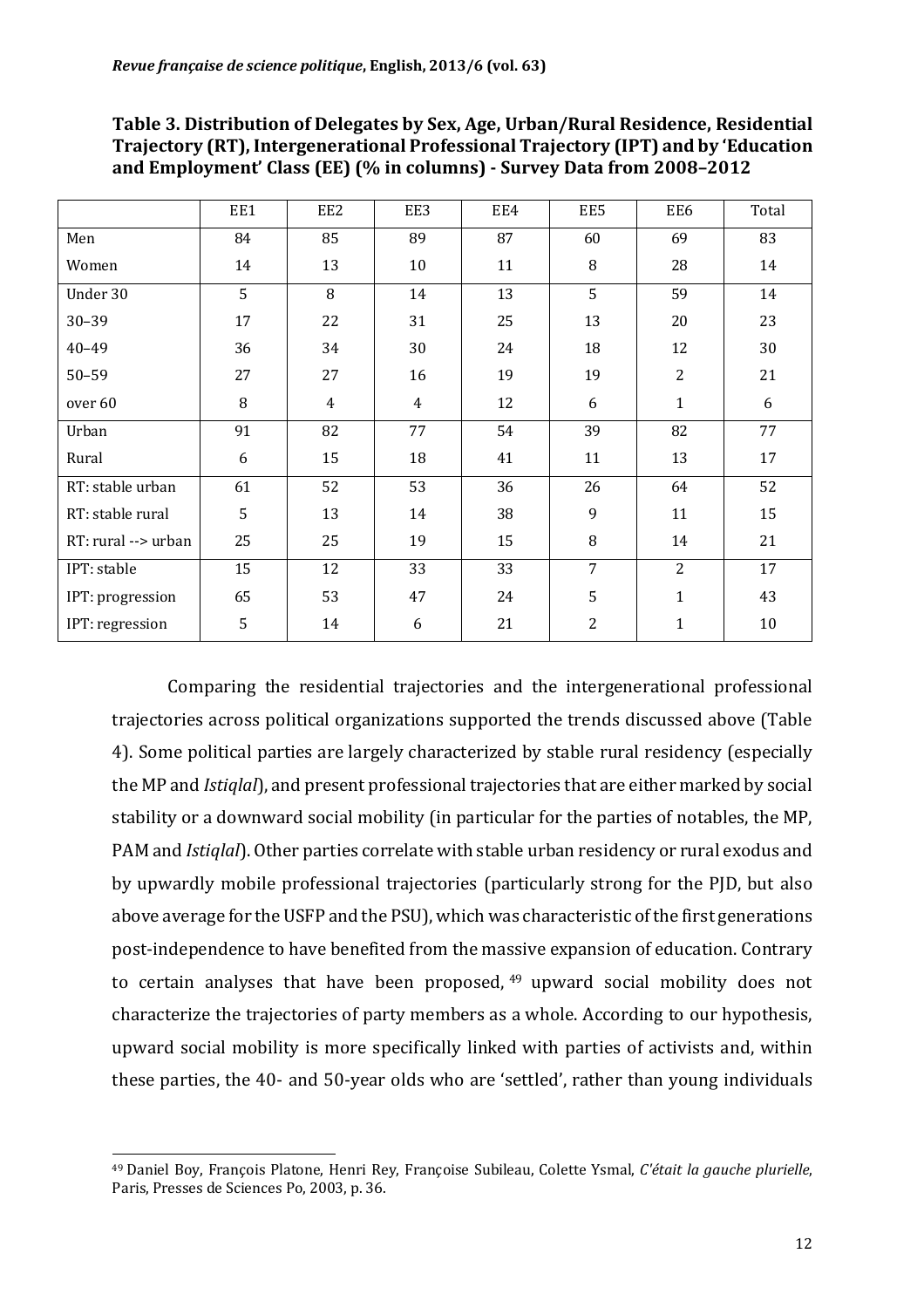more or less adrift with regard to social status.<sup>50</sup> The parties of notables, on the other hand, show the co-existence of two different profiles: the elites that reproduce themselves, and their pauperized 'clients'.

|  | Table 4. Distribution of Delegates by Residential Trajectory (RT),        |  |  |  |  |
|--|---------------------------------------------------------------------------|--|--|--|--|
|  | Intergenerational Professional Trajectory (IPT) and by Organization (% in |  |  |  |  |
|  | columns) - Survey Data from 2008–2012                                     |  |  |  |  |

|                     | <b>ATTAC</b> | Annahj | PADS | <b>PSU</b> | <b>USFP</b> | PJD | <b>PPS</b> | <b>Istiglal</b> | MP | <b>PAM</b> | Total |
|---------------------|--------------|--------|------|------------|-------------|-----|------------|-----------------|----|------------|-------|
| RT: stable urban    | 58           | 50     | 59   | 59         | 56          | 54  | 48         | 52              | 44 | 45         | 52    |
| RT: stable rural    | 6            | 10     | 6    | 12         | 11          | 8   | 16         | 21              | 32 | 15         | 15    |
| RT:<br>rural<br>--> | 25           | 25     | 26   | 21         | 20          | 27  | 24         | 15              | 15 | 16         | 21    |
| urban               |              |        |      |            |             |     |            |                 |    |            |       |
| IPT: stable         | 10           | 6      | 12   | 15         | 16          | 11  | 18         | 21              | 25 | 22         | 17    |
| IPT: progression    | 21           | 41     | 43   | 47         | 48          | 56  | 41         | 38              | 37 | 31         | 43    |
| IPT: regression     | 11           | 9      | 10   | 11         | 8           | 9   | 10         | 12              | 12 | 13         | 10    |

A sociographic analysis of the Moroccan political partisan landscape reveals several elements. First of all, although this microcosm is constituted by an elite, it nevertheless still reflects many of the dynamics at play in society at large. Despite the various reconfigurations of the Moroccan political scene, the opposition between parties of activists and parties of notables still remains structural, and appears to encounter strong socio-demographic and socio-professional dividing lines. In an ideal type fashion, the parties of notables correlate to rural dwellers, the private sector, low levels of education, and stable or downwardly mobile socio-professional trajectories. Activist parties, on the other hand, are more closely associated with urban dwellers, the public sector, high levels of education, as well as a tendency for socio-professional ascension, stable urban residency or a rural exodus trajectory. Secondly, PJD delegates are not marginalized, and, from a sociographic point of view, the ex-governmental left wing (the USFP) is much closer to PJD Islamists<sup>51</sup> than to the radical left wing or the far left wing. In fact, the highly educated, senior managers and executives, and those who experienced a great deal of social mobility are largely in proximity with the parties that were part of the

<sup>50</sup> Their profile is quite similar to that of the 2002 recruits for the LCR (*Lique communiste révolutionnaire* -Revolutionary Communist League) (Florence Johsua, 'De la LCR au NPA (1966–2009). Sociologie politique des métamorphoses de l'engagement anticapitaliste', doctoral dissertation in political science. Paris, Sciences Po Paris, 2011).

<sup>51</sup> M. Bennani-Chraïbi, "Businessmen" versus "Professors"... ', art. cit.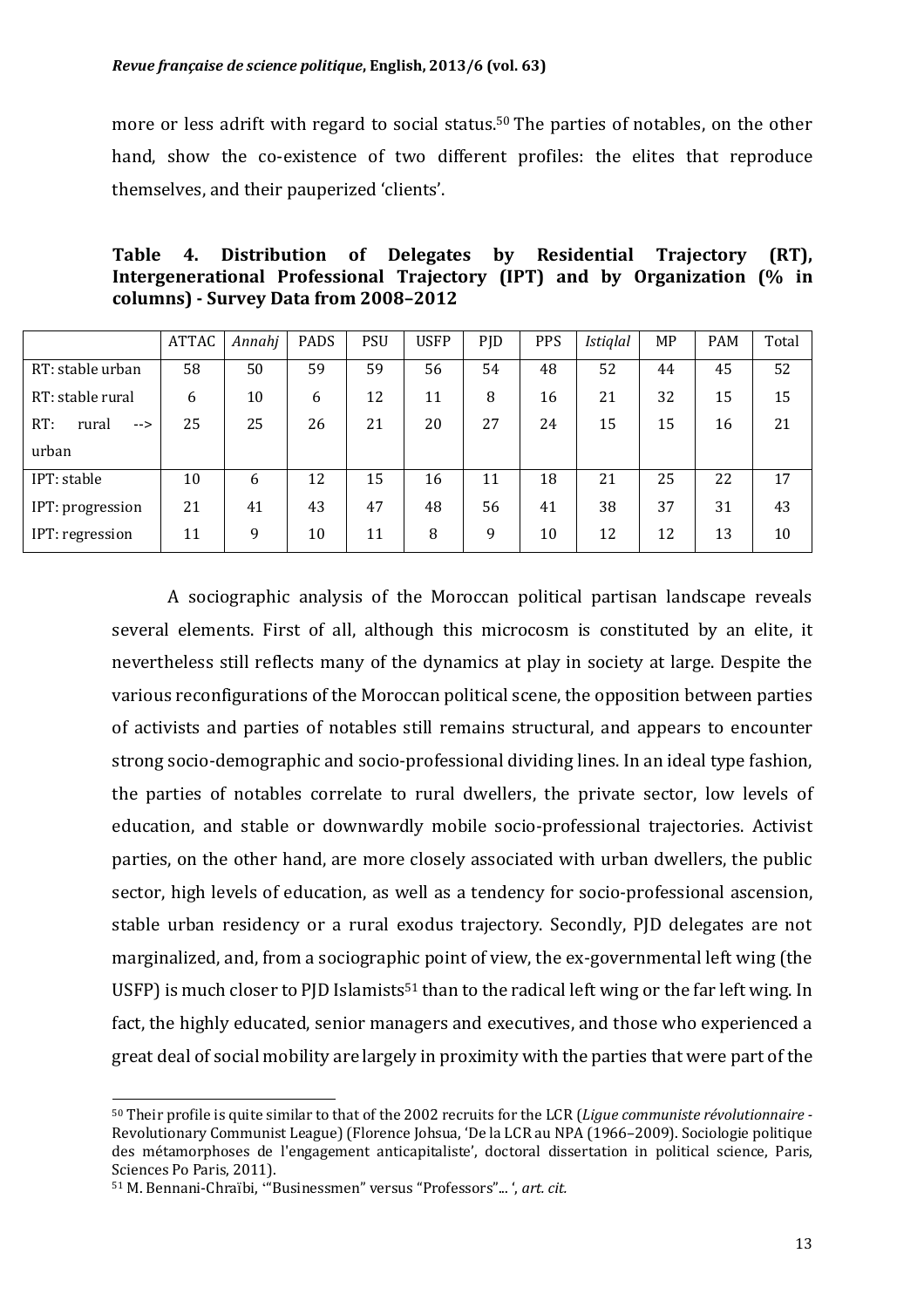opposition before joining the government, with a 13-year historical gap, echoing the association of the USFP with 50 year-olds and those over 60, and that of the PID with 40 year-olds. On the other side, middle managers  $-$  also well associated with 40 and 50  $year-olds$  — and young, highly educated individuals have a close affinity with political organizations that are on the fringes of the electoral contest. As for ATTAC, the association that hoped to do politics differently, its membership largely correlate with those currently pursuing a degree or having recently graduated. Thirdly, although certain proximities appear across age brackets and political affiliation, at this stage in our research we cannot prove that a clear overlap exists between a political generation and an ideological family.

Exploring the strategic positions and the normative universe of congress delegates reveals that the structural oppositions that exist from a sociographic perspective translate into different relationships to politics, without, however, explaining the differences expressed from the point of view of political and religious values.

#### **National Politics vs. Local and Patronized Politics**

The main dividing line that runs through the Moroccan political partisan landscape as illustrated by the congress delegates stems from a relationship to politics: it separates the world of local, pragmatic and clientelist politics from the world of national politics, structured by ideological identities. This boundary does not only distinguish political parties from each other: in particular, it affects those parties whose image and identity were reconfigured when they moved from being part of opposition to being part of the government. We shall examine these contrasts from three different angles: the strategic positions of delegates within the political landscape; the incentives and meanings attributed to their political involvement; and religious values.

#### **'Allies and Adversaries' Structured by Attitudes Towards the Monarchy**

The 'Left' and the 'Right' are strong concepts that have been referred to so often that it is sometimes difficult to remember that they are in fact rooted in a well-defined semantic field. Since Morocco's independence, the members of the opposition that clearly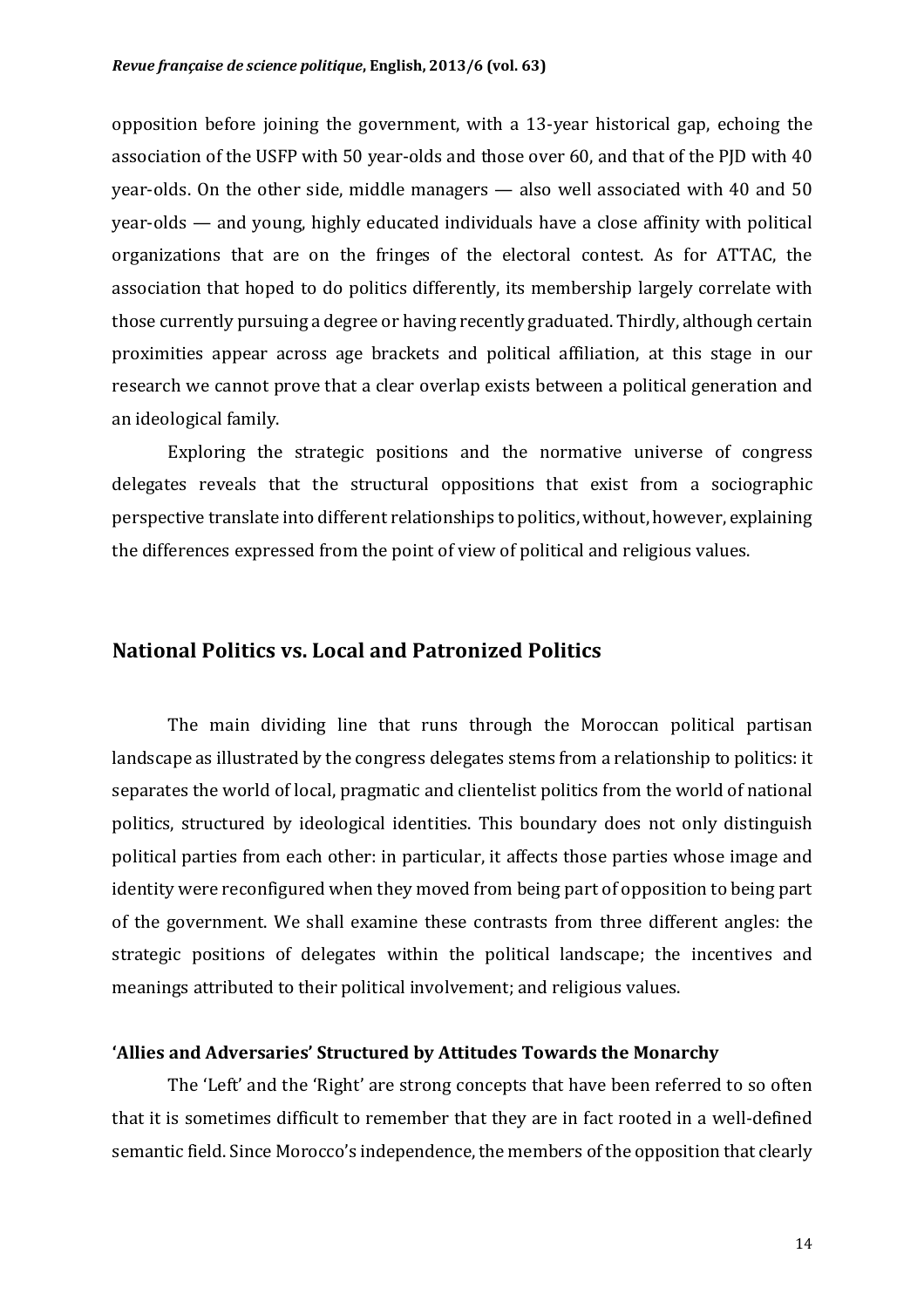identify as being on the 'Left' <sup>52</sup> have constantly tried to locate their 'right-wing' adversaries. Those on the Left automatically associate the right wing with 'traditionalism' and 'conservatism'. Using a Marxist, somewhat Third World vocabulary, they lump together the 'comprador' bourgeoisie, subjugated by the regime and 'imperialism' and 'feudal' leaders: local elites supported by the monarchy to control and stabilize rural regions. As soon as Islamist movements gain in prominence, they are likewise described as 'right-wing', and sometimes even 'far right-wing' by those on the Left who see them as another one of the monarchy's attempts to weaken the opposition. It was only at the end of the 1990s that Moroccan actors began to positively self-identify as being on the Right, a phenomenon which was linked with the political rise of the 'entrepreneur', 'as a metaphorical or archetypal figure  $\lceil ... \rceil$  using material  $\lceil ... \rceil$  and ideological mechanisms'.<sup>53</sup>

Since 1998, electoral engineering and the emergence of party-list, proportional single-round elections have replaced ballot-box stuffing, with the result that no single party can obtain an absolute majority. We suggest that the succession of several heterogeneous governments has perhaps erased the boundary between 'us' and 'them', including among political party members. Consequently, how are we to establish indicators, according to which delegates may position themselves? And from another point of view, how can respondents be asked to situate themselves in relation to key political actors who overshadow the institutionalized political scene or, on the contrary, who inhabit its fringes? As we were unable to have recourse to a 'routinized' measure, like the Left-Right spectrum, or to a Moroccan tradition of political surveys, we were forced to 'cobble' something together. In particular, we asked a semi-open question: 'Currently, as a member of party X, what are the organizations and actors that you consider as potential allies or adversaries?<sup>'54</sup> The respondents were instructed to check several boxes in a table that listed three categories (ally, adversary, neither ally nor adversary  $-$  'neither/nor') and 16 to 17 variables: names of political organizations that were either part of, or excluded from, the institutionalized political scene, as well as a number of additional actors, like 'the King' or 'the King's entourage'.

<sup>54</sup> This question was subject to slight rewordings.

 $52$  See the special issue edited by Didier Monciaud, Ilham Khuri-Makdisi, 'Les gauches en Égypte. 19<sup>e</sup>-20<sup>e</sup> siècle', *Cahiers d'histoire*, 105-106, 2008; and Hamit Bozarslan, 'De quoi la révolution est-elle le nom ? Postscriptum pour poursuivre la réflexion', in Hamit Bozarslan, Gilles Bataillon, Christophe Jaffrelot, *Passions révolutionnaires. Amérique latine, Moyen-Orient, Inde,* Paris, Éditions de l'EHESS, 2011, p. 169–182.

<sup>53</sup> Myriam Catusse, *Le temps des entrepreneurs ? Politique et transformations du capitalisme au Maroc*, Paris, Maisonneuve & Larose, 2008, p. 253. These changes likewise occurred within the governmental Left. On this topic, see M. Bennani-Chraïbi, "Businessmen" versus "Professors"... ', art. cit.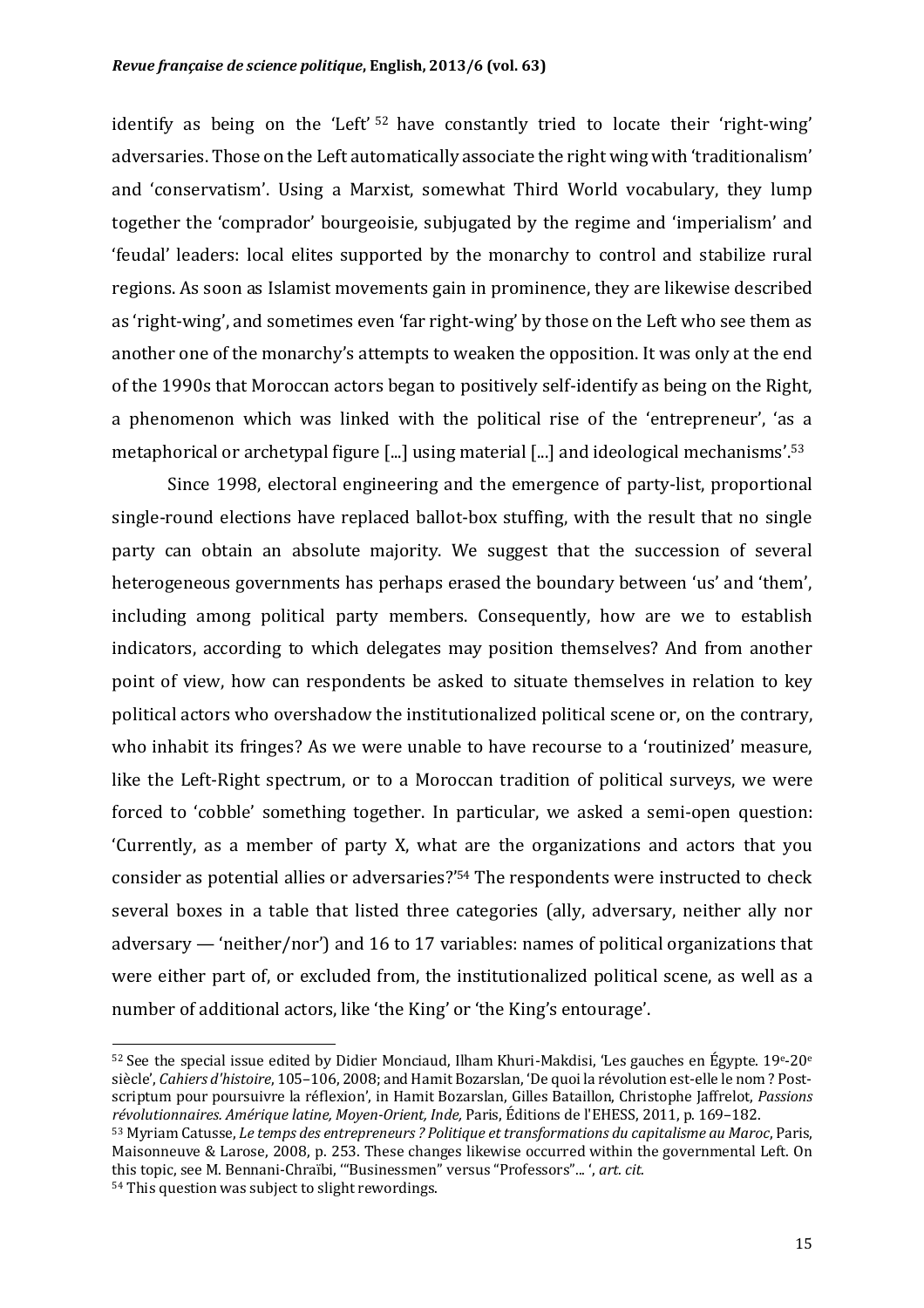The King and The Question on Allies and Adversaries

The question concerning 'allies and adversaries' was the only one to have been the topic of negotiations with representatives from certain political parties. The reactions that the question provoked were quite telling. When I asked the president of the committee in charge of organizing the 2008 USFP congress  $-$  the first organization surveyed  $-$  to express his reactions regarding the questionnaire, this former exiled journalist answered by saying: 'Well, I'm not going to act like a censor!' Then, when I talked to the PJD, its political bureau unanimously approved the survey (with one member absent) and proposed slipping the questionnaire into the packets given to the delegates, on one condition: 'Take the King out of the survey'.<sup>55</sup> PPS leaders likewise welcomed the survey, while unknowingly making the same request as the PJD, asking for the removal of the variables 'the King' and 'the King's entourage'. In both cases, leaders explained that constitutionally, the King was not a political actor like everyone else; that he was above all others and therefore could not be viewed as an 'ally' or an 'adversary'. Moreover, once the questionnaires were inserted into delegates' packets, they became congress documents and the party was thus 'responsible' for them. With regard to the MP, the organizers of the congress were not involved with distributing the questionnaires, but they likewise asked for 'the King' to disappear from the document. This problem did not occur with any of the radical left-wing or far left-wing parties, even when these were in charge of distributing the questionnaires and of having their members fill them out. This is not truly surprising, as these parties were surveyed for the most part between 2011 and 2012, when the taboo of the King was being challenged. Contrary to my expectations, those with whom I spoke from *Istialal* and PAM did not express any particular reticence with regard to the subject. For *Istiglal*, I only managed to secure authorization and access to the congress space at the very last minute, so I did not have time to discuss the content of the questionnaire. With regard to PAM, its extraordinary congress in 2012 hoped to give the party a new image, as it had been widely decried by activists in the 20 February Movement.<sup>56</sup> In addition, the party leaders wanted to seem more open, as they had previously refused the survey in 2009.

<sup>&</sup>lt;sup>55</sup> The PID likewise insisted on rewording the question by speaking of 'mutual help' rather than alliances.  $56$  On this subject, see Mounia Bennani-Chraïbi, Mohamed Ieghllaly, 'The protest dynamics of Casablanca's February 20th Movement', *Revue française de science politique* (English) 62(5), October-December 2012, p. 103–130.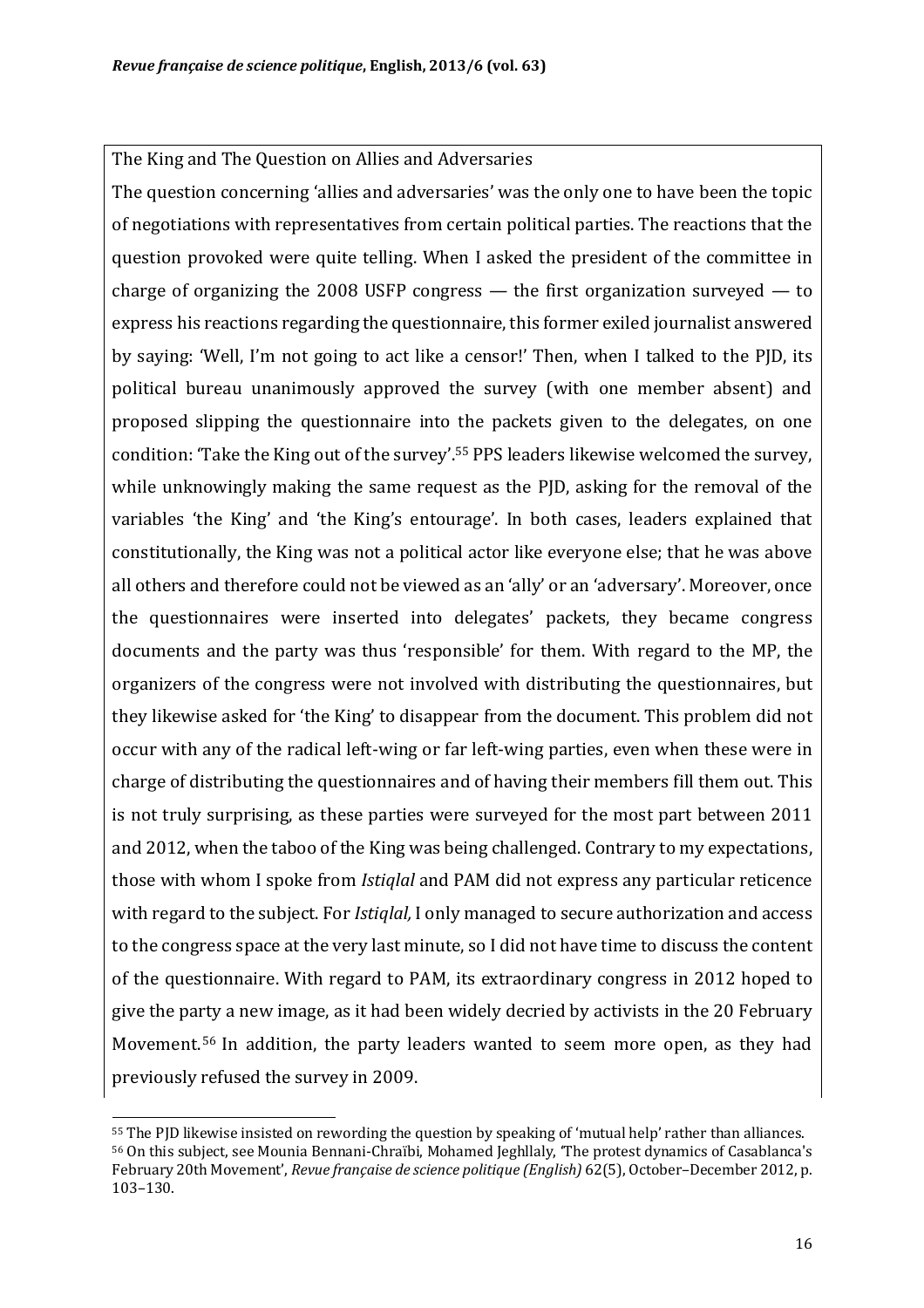A number of reactions from *Istiglal* and PAM delegates were noteworthy. During the nationalist party's congress, some respondents complained that the questionnaire was 'insolent'. The reaction of some PAM members reflected the 2011-2012 context: 'You want to prove what we're being accused of, you want to show, with data to back it up, that we are favourable to the King and King's friends.' Four years earlier, a delegate from the USFP had declared when submitting his questionnaire in the 'ballot box': 'I'm putting in a blank ballot out of protest! The name of *Himma*<sup>57</sup> should not be on this questionnaire.' Listening to the 'noise' and 'anecdotal information' that 'conventional political analysis tends to dismiss'  $58$  is not without merit, including when attempting to establish a database. Sometimes, the notes scribbled in a field notebook end up providing valuable insight later when interpreting statistical data.

When we examine the factorial map of 'allies and adversaries'<sup>59</sup> (Appendices 3 and 4) and the classes derived from it, ideal type contrasts can be found on two different levels.

From right to left, the map's first two axes clearly contrast the 'no answer' category  $class 6 - AA6$ ) with the rest of the positive modalities that designate actors as 'allies', 'adversaries', or 'neither allies nor adversaries'. From one end of the spectrum to the other, we can see a continuum between the MP on one end, and the PSU (radical leftwing) and ATTAC on the other end (Appendix 3). Starting from this premise, a first hypothesis suggests itself: the main dividing line that runs through the population of Moroccan national political party delegates stems from their relationship to politics. It differentiates those who identify their allies and adversaries by looking at the national political landscape from those who have difficulty positioning themselves in this landscape, or refuse to do so. According to our second hypothesis, combining this factorial map with the one that synthesizes data regarding education, social status, sectors of employment and socio-professional categories allows us to differentiate two

<sup>57</sup> This is the name for a 'friend of the King' that baffled PAM members. When surveying the congresses covered in the summer of 2008, the questionnaire included the category 'Movement for all Democrats  $(Himma)'$ ; this was the association from which PAM was born.

 $58$  Javier Auyero, Lauren Joseph, 'Introduction: Politics Under the Ethnographic Microscope', in Lauren Joseph, Matthew Mahler, Javier Auyero (eds), *New Perspectives in Political Ethnography*, New York, Springer,  $2007$ , p.  $1-13$ , here p. 3 and 5.

 $59$  Strategic positions are active variables, whose size is proportional to their contribution to the factorial map. Parties and classes are projected with a size proportional to their weight.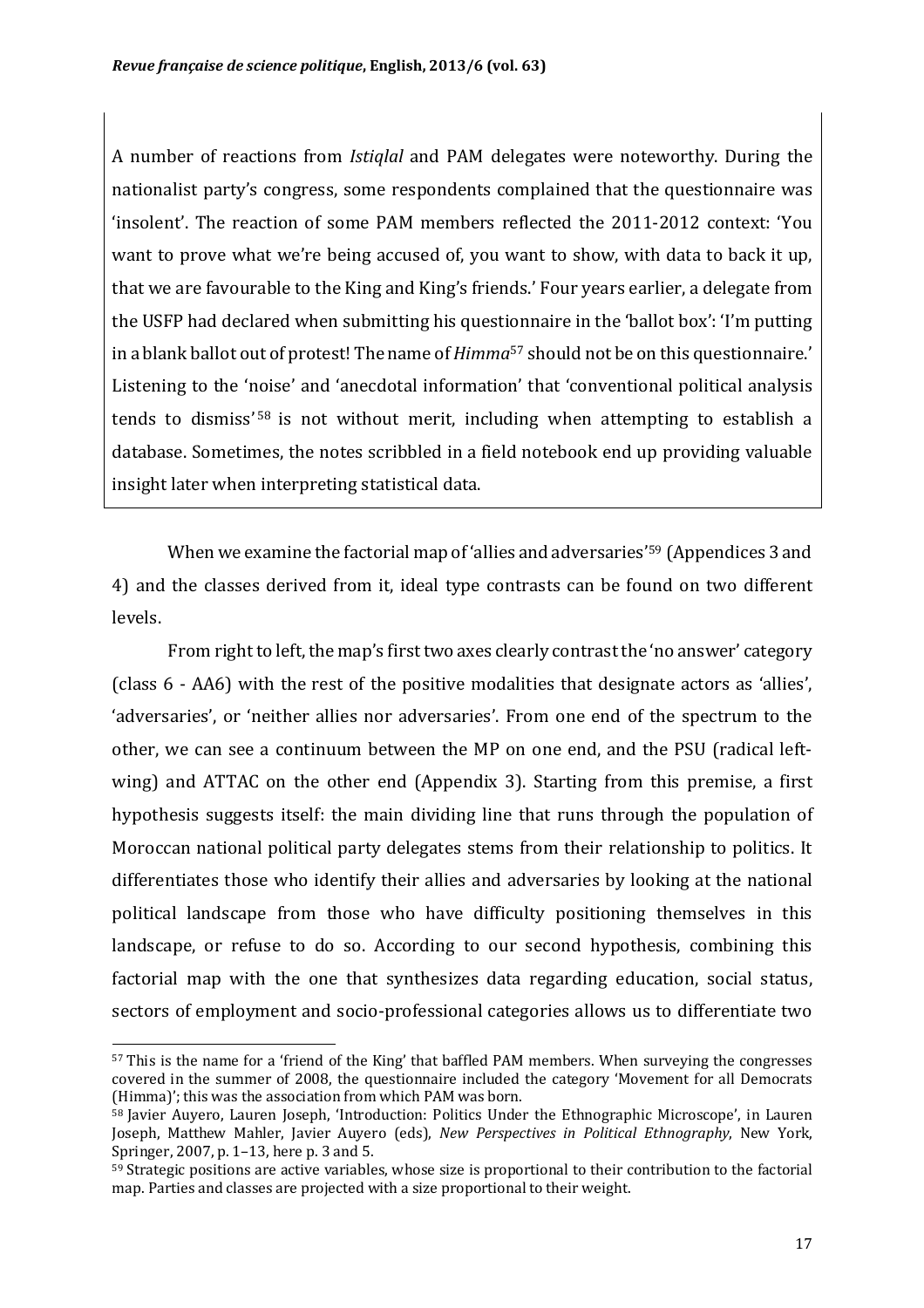clusters: the world of local politics, pragmatic and clientelist, associated with the parties of notables, the private sector, low levels of education and rural residency; and the world of national politics, structured by left-wing and Islamist ideological identities, according to 'political sophistication' logic, associated with public sector executives, highly educated young people and urban dwellers. This would corroborate the oppositions observed in Moroccan electoral history between, on one end, local, particular and patronized electoral campaigns, and which rely on individual social capital, and on the other end, nationally-structured and modular electoral campaigns that rely on collective partisan capital.<sup>60</sup>

Table 5. Distribution of Delegates By 'Ally-Adversary' Class (AA) and by Political **Organization** (% in columns) - Survey Data from 2008-2012

|                         | Annahj           | <b>ATTAC</b>     | <b>Istiglal</b>  | MP               | <b>PADS</b>      | PAM            | PJD              | PPS              | <b>PSU</b>     | <b>USFP</b>      | Total |
|-------------------------|------------------|------------------|------------------|------------------|------------------|----------------|------------------|------------------|----------------|------------------|-------|
| AA1 Polarization:       | 68               | 77               | $\bf{0}$         | $\mathbf{1}$     | 71               | $\overline{4}$ | $\boldsymbol{0}$ | $\mathbf{1}$     | 82             | 31               | 19    |
| radical left, far left  |                  |                  |                  |                  |                  |                |                  |                  |                |                  |       |
| <b>AA2 Relative</b>     | $\boldsymbol{0}$ | $\boldsymbol{0}$ | $\mathbf{1}$     | $\boldsymbol{0}$ | $\mathbf{1}$     | $\overline{2}$ | $\boldsymbol{0}$ | 62               | $\mathbf{1}$   | 25               | 12    |
| polarization:           |                  |                  |                  |                  |                  |                |                  |                  |                |                  |       |
| Mouvement               |                  |                  |                  |                  |                  |                |                  |                  |                |                  |       |
| National                |                  |                  |                  |                  |                  |                |                  |                  |                |                  |       |
| AA3 Two                 | $\mathbf{1}$     | $\boldsymbol{0}$ | $\boldsymbol{0}$ | $\mathbf{1}$     | $\mathbf{0}$     | $\mathbf{0}$   | $\mathbf{1}$     | $\mathbf{0}$     | $\mathbf{1}$   | $\boldsymbol{0}$ | 1     |
| responses or            |                  |                  |                  |                  |                  |                |                  |                  |                |                  |       |
| more                    | 9                | 10               | 36               | 25               | 5                | 27             | 10               | 10               | $\overline{4}$ | 16               | 18    |
| AA4 'Neither ally       |                  |                  |                  |                  |                  |                |                  |                  |                |                  |       |
| nor adversary'          | $\boldsymbol{0}$ | $\boldsymbol{0}$ | 26               | 29               | $\boldsymbol{0}$ | 29             | 56               | $\boldsymbol{0}$ | $\mathbf{0}$   | 3                | 21    |
| <b>AA5 Polarization</b> |                  |                  |                  |                  |                  |                |                  |                  |                |                  |       |
| against the Left        | 23               | 13               | 37               | 44               | 23               | 38             | 33               | 26               | 12             | 25               | 30    |
| AA6 No answer           |                  |                  |                  |                  |                  |                |                  |                  |                |                  |       |

It is only along the second and third axes that we can see an ideological continuum develop between two directly opposed poles (Appendix 4, Table 5); attitudes towards the King and his entourage are at the core of the various ally/adversary configurations. To the left end of the graph, the radical left-wing and the far left-wing are associated with configurations that designate the King and his entourage, the parties of notables,

 Mounia Bennani-Chraïbi, 'Mobilisations électorales à Derb Soltan et à Hay Hassani (Casablanca)', in M. Bennani-Chraïbi, M. Catusse, J.-C. Santucci (ed.), *Scènes et coulisses de l'élection au Maroc..., op. cit.*, p. 105– 162, here p. 123 ff.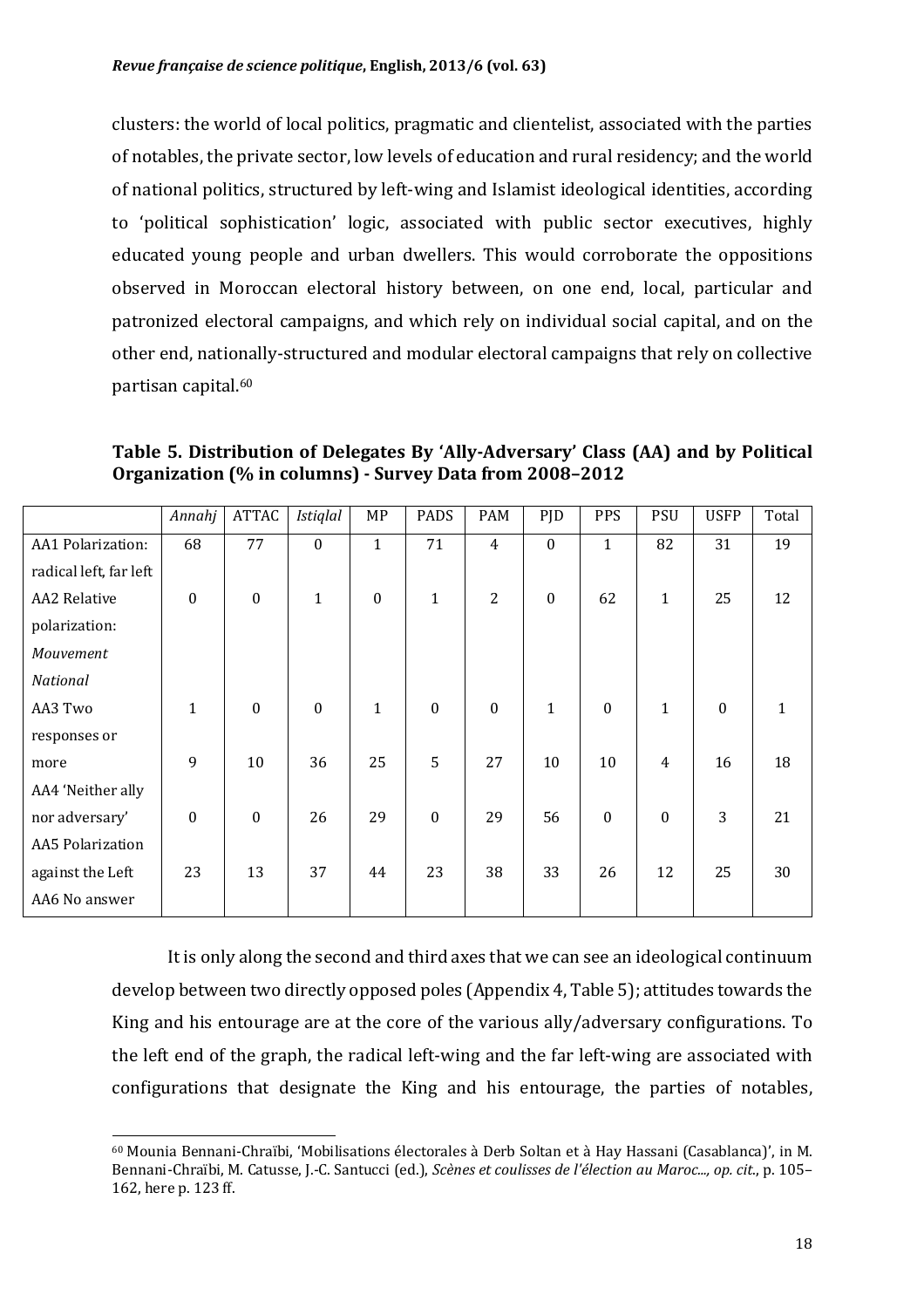organizations like the PJD, *Al Adl Wadl Ihsane* <sup>61</sup> and Salafist organizations <sup>62</sup> as adversaries, while recognizing left-wing parties as allies (class  $1 - AA1$ ). To the right, in a sort of inverse reflection, the cluster associated with the PJD, the MP, PAM and *Istiqlal* identifies the left-wing and far left-wing as adversaries, while the King and his entourage, the parties of notables and/or other Islamist organizations are deemed allies (class  $5 -$ AA5). The class of 'neither ally nor adversary' is also in proximity with *Istiqlal*, the MP and PAM (class 4 - AA4). Between the two, the cluster close to the PPS (AA2) reveals an alliance that brings together the radical left-wing, the governmental left wing and *Istiqlal*: in other words, all the parties stemming from the *Mouvement national*. Here, adversaries are much less easily identified, and the answer 'neither ally nor adversary' was often selected. Finally, along the second and third axes, the 'no answer' category is repositioned in the centre, thus suggesting that it would be fruitful to examine the distribution of delegates by strategic positions, education levels and socio-professional trajectories  $(Table 6).$ 

|                        | EE1          | EE2          | EE3          | EE4          | EE5          | EE6          | Total        |
|------------------------|--------------|--------------|--------------|--------------|--------------|--------------|--------------|
| AA1: Polarization:     | 17           | 26           | 12           | 11           | 10           | 25           | 19           |
| radical left, far left |              |              |              |              |              |              |              |
| <b>AA2</b> Relative    | 19           | 10           | 13           | 9            | 9            | 11           | 12           |
| polarization:          |              |              |              |              |              |              |              |
| Mouvement national     |              |              |              |              |              |              |              |
| AA5 Polarization       | 25           | 22           | 23           | 17           | 7            | 16           | 21           |
| against the left       |              |              |              |              |              |              |              |
| Polarization sub-      | 61           | 58           | 48           | 37           | 26           | 52           | 52           |
| total                  |              |              |              |              |              |              |              |
| AA3 Two answers        | $\mathbf{1}$ | $\mathbf{1}$ | $\mathbf{1}$ | $\mathbf{0}$ | $\mathbf{1}$ | $\mathbf{0}$ | $\mathbf{1}$ |
| or more                |              |              |              |              |              |              |              |
| AA4 'Neither ally      | 14           | 15           | 24           | 27           | 8            | 16           | 18           |
| nor adversary'         |              |              |              |              |              |              |              |
| AA6 No answer          | 25           | 27           | 28           | 36           | 65           | 31           | 30           |

Table 6. Distribution of Delegates by 'Ally-Adversary' (AA) and 'Education-**Employment'** (EE) (% in columns) - Survey Data from 2008-2012

<sup>&</sup>lt;sup>61</sup> One of the main Moroccan Islamist organizations, born during the 1970s. It is characterised by its nonrecognition of the King as the Commander of the Faithful and by the importance it attaches to spiritual education. 

 $62$  Groups that aspire to follow the purity of the earliest Muslims, and who were subject to large-scale repression after the May 2003 Casablanca bombings.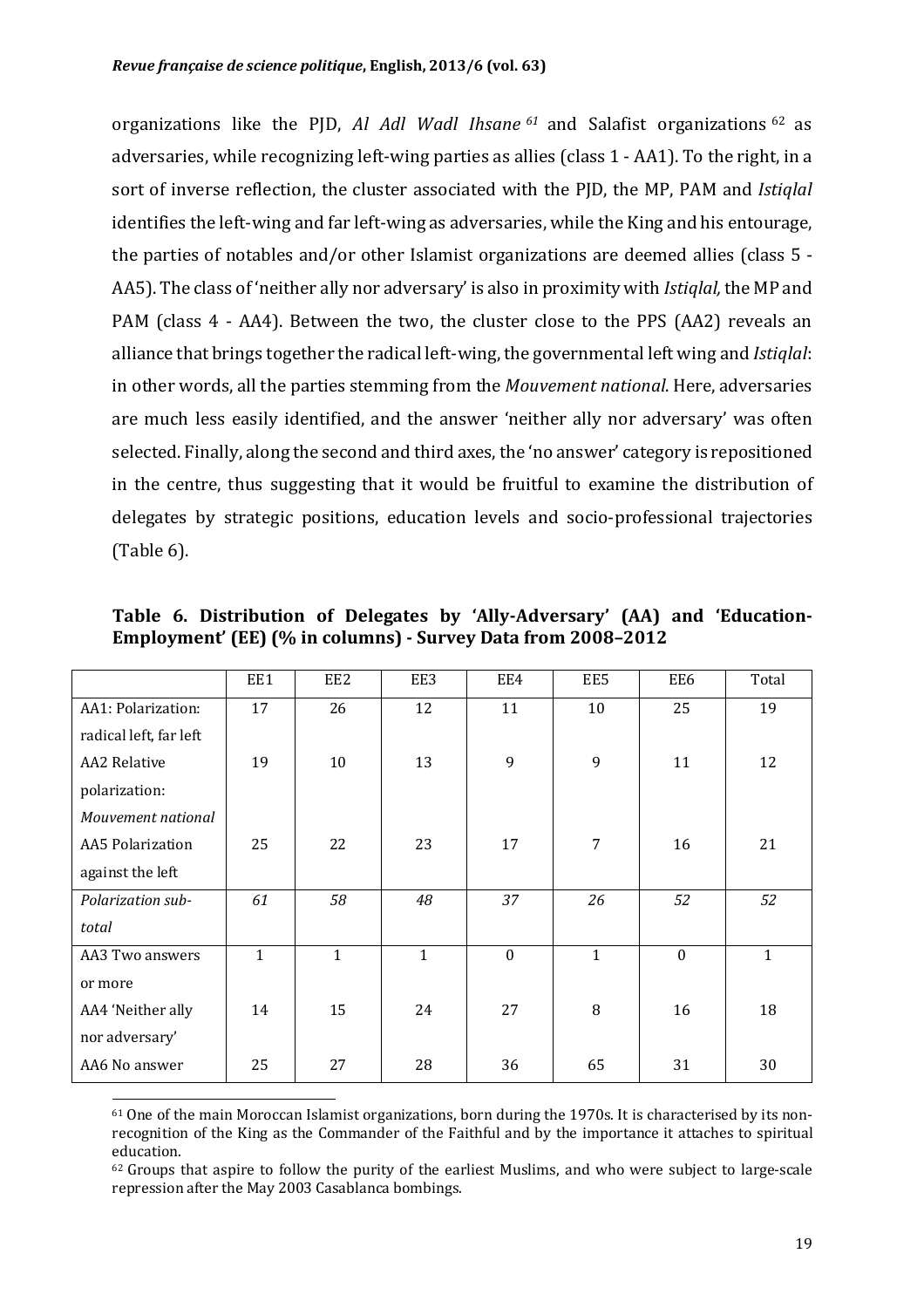Once aggregated, the polarized and 'ideologized' classes do in fact correlate with urban, educated, public sector, senior managers and executives (EE1), and middle managers (EE2), across all organizations. On the contrary, however, the 'no answer' class (AA6) corresponds to the 'no answer' 'education-employment' class (EE5), blue-collar workers and craftsmen, small and medium-sized farmers, precarious employment (EE4), and, to a lesser extent, young educated individuals (EE6). This category is also often associated with the parties of notables, the MP, PAM and *Istiqlal* (Table 5). In such cases, the 'no answer' category indicates a certain amount of distance with regard to the ideological clues of national politics.<sup>63</sup> Nonetheless, the slight over-representation of the PJD in class AA6 points to the fact that the 'no answer' response can also be sign of prudent or disdainful sophistication (see the text box below). With regard to respondents from the Islamist party, this answer seems to indicate an attitude observed during our previous surveys: adhering to party discipline that involves complying with decisions taken collectively (and/or hierarchically), and asserting the goodwill and openness of a new player on the institutionalized political scene who seeks to reassure other actors.

The 'neither/nor' class (AA4) also tends to express a certain distance with regard to the signposts of national politics. On the one hand, it is associated with the parties of notables, *Istiqlal*, PAM and the MP (Table 5), and on the other, with the 'education and employment' classes that correlate to the private sector, low levels of education and low socio-professional positions (EE4), or, on the flipside, the world of entrepreneurs and large-scale farmers (EE3). This description is corroborated by the fact that class AA4 moreover concentrates answers identifying well-known actors as allies, such as the King and the PJD.

'No answer', 'Neither ally nor adversary', 'Two answers or more'<sup>64</sup>

<u> 1989 - Johann Stein, marwolaethau a bh</u>

While the questionnaires were being administered, some delegates started by listening to the name of all the actors and organizations in the questionnaire and then immediately indicated their selections. Others hesitated, or asked questions regarding the symbol associated with each party to the person administering the questionnaire or

 $63$  The 'no answer' category has been the topic of debate in the relevant literature. One classic study is Guy Michelat, Michel Simon, 'Les "sans réponses" aux questions politiques : rôles imposés et compensation des handicaps', *L'Année sociologique*, 32, 1982, p. 81–114.

 $64$  The micro-class AA3 (0.51%) represents those cases where the same variable received two or more answers. This class is relatively trans-partisan, can be found in different 'education and employment' classes, and seems to indicate hesitation or ambivalence.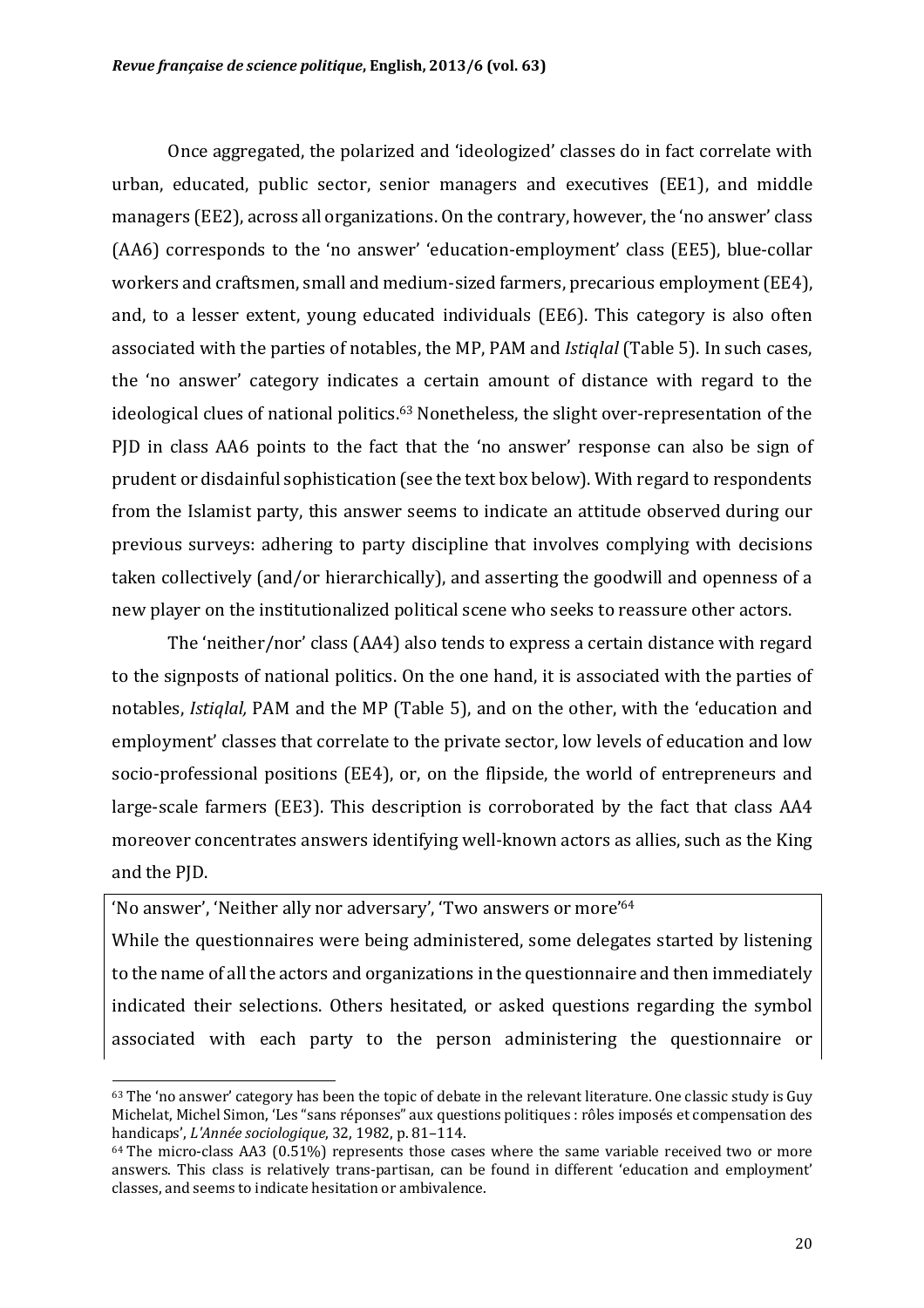accompanying them. When a respondent clearly indicated that s/he did not know a political organization, s/he could choose to either mark the box as 'neither/nor' or to leave it blank. During the *Istiqlal* congress, I observed that some individuals preferred to disguise their ignorance by selecting 'neither/nor', while others engaged in all sorts of mental gymnastics to try and reconcile the alliances that their party had at the national level with the local electoral arrangements elaborated during each political race.

The 'two responses or more' category reflects different relationships to politics. One young shop owner, introduced to the PPS by a maternal cousin, expressed clear-cut opinions against the repression of unemployed graduates and journalists, and more broadly against attacks on political and civil liberties made in the context of the fight against terrorism. To the question concerning the meaning that he gave to his PPS membership, he responded: 'None at all, nothing changes.' Then he proceeded to the question on 'allies and adversaries' and carefully drew a checkmark through every single box; he thus belongs to class AA3. A 40-something university professor from the same party also belongs to this class; this son of a smallholder farmer explained his involvement with the party in relation to his desire to defend the lower classes. After crossing things out and making numerous corrections, he finally developed four positions (instead of the three proposed): one answer for allies (parties stemming from the *Mouvement national*) or adversaries (Islamists that were excluded from the political stage, in particular); two answers for intermediary alliance positions (far right wing) or intermediary adversary positions (administrative parties and the PJD), combined with the 'neither/nor' answer.

The sophistication of certain respondents even showed up in the use of the 'no answer' category. During the USFP congress in 2008, a sixty year-old lawyer worked through his positions out loud. He identified some parties as 'unquestionably' adversaries (Islamists and the administrative parties), and then differentiated the 'real' allies on the Left, which were not part of the 2007–2011 governmental coalition, from the latter's circumstantial allies ('neither/nor'). He refused to even dignify the small parties with a checkmark: 'They're not worth including in the final result.'

These results illustrate the different forms of politicization at play in an authoritarian context. More significantly, they also show that it would be rather hasty to oppose 'politicized' professionals and 'depoliticized' ordinary citizens, as different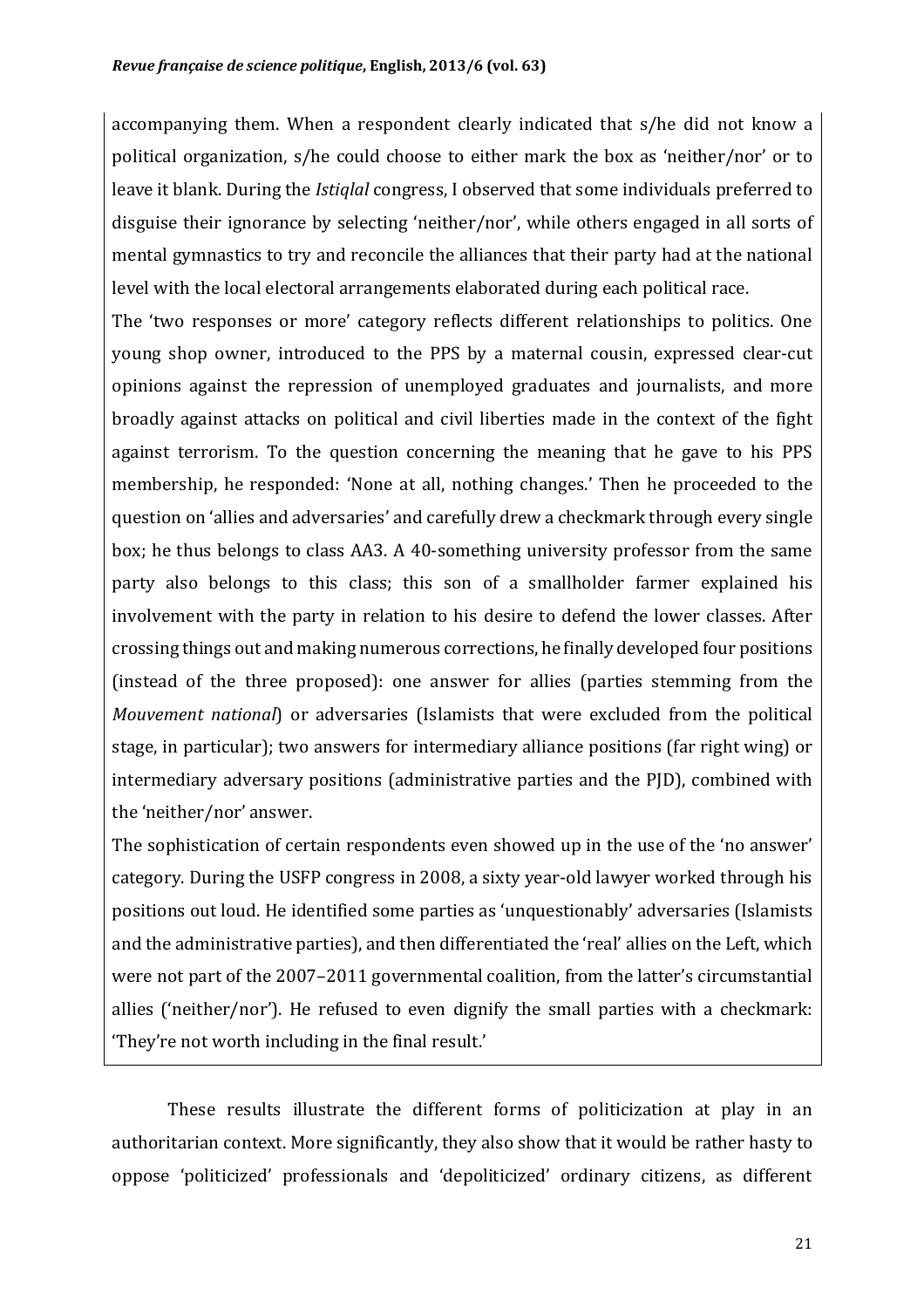relationships to politics co-exist within the partisan microcosm, and even at times within a single political party. In fact, lack of interest in partisan and national politics was even expressed by some congress delegates of the parties surveyed. Ultimately, the main dividing line between Moroccan national political party delegates is not ideological, but reflects a relationship to politics: on one side, pragmatic, localized politics, embedded within a clientelist network that stretched beyond the rural community, and on the other, national politics, structured by political identities, and which seem to have been left untouched by recent political reconfigurations. Ideological polarization only appears at a second level, within the world of 40- and 50-year old urban dwellers, educated, executives working in the public sector, as well as some young, highly educated individuals. It is structured around a position towards the monarchy, which presents a paradox. Access to the institutionalized political scene can only be granted once a political organization rejects the possibility of directly confronting the King; and yet, pockets of resistance against the monarchy still exist, even within parties whose leaders have repeatedly demonstrated their reconciliation with the monarchy. <sup>65</sup> Exploring the incentives and meanings behind the commitments expressed by delegates will help us to nuance these findings.

### **Conceptions of Partisan Membership: Between Pragmatism and Ethical Declarations**

In order to identify the social and political values of delegates, we included two open-ended questions on the questionnaire: 'What led you to become a member of party or organization x?' (at the beginning of the questionnaire); and 'Today, what does it mean to you to be a member of party or organization x?' (in the middle of the questionnaire). As we rejected a restrictive view of politicization, <sup>66</sup> centred on the relationship to institutionalized politics and 'political sophistication' logic, we chose to word the questions (in Arabic) in such a way as to encourage both an 'increase in generalization' and the recounting of specific, biographical narratives to explain enrolment

<sup>&</sup>lt;sup>65</sup> In our sample, in 2008, one out of every five USFP respondents expressed a position that was adversarial to the King. The current political climate (in 2011–2012) only exacerbated the anti-monarchist trend that was already visible when processing data from the first part of the survey (six congresses between 2008 and 2010).

 $66$  For an overview of the debate on this topic, see: Michel Offerlé, 'Capacités politiques et politisations : faire voter et voter,  $19e-20e$  siècles', *Genèses*, 67, 2007, p. 131–149, and 68, 2007, p. 145–160; Myriam Aït-Aoudia, Mounia Bennani-Chraïbi, Jean-Gabriel Contamin, 'Indicateurs et vecteurs de la politisation des individus : les vertus heuristiques du croisement des regards', *Critique internationale*, 50, 2011, p. 9–20.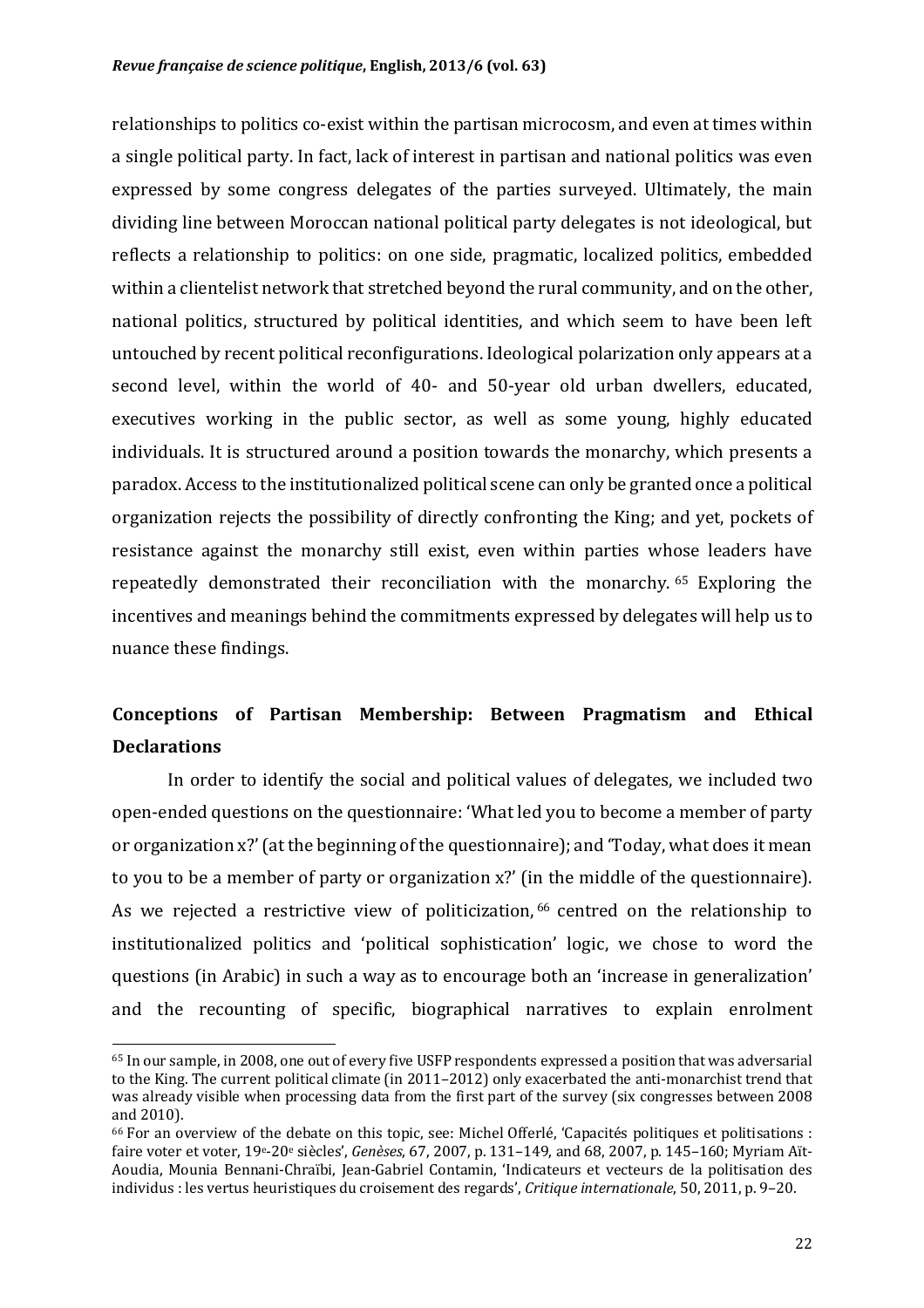circumstances.<sup>67</sup> The highly fine encoding of the responses<sup>68</sup> highlights differences in how members joined a political party, what belonging to a political organization means to them, the view they have of their organization, frames of reference, values and goals, action targets and scales, perceptions of their relationship to citizens and the material and non-material rewards of their involvement (Table 7). Simple sorting and autogenerated classifications presented three ideal type clusters: local, pragmatic and clientelist politics; national politics structured according to political identities (nationalist, Islamist, left-wing); 'a different way of doing politics' (ATTAC). However, we should note that some parties stretch across first two clusters (*Istiglal*, the PPS).

The pragmatic and clientelist cluster is characterized by very few references made to political values and identities, with respondents instead emphasizing individual and biographical elements: family affiliations, local interpersonal relationships, a desire to 'assert oneself', 'to gain experience', to 'realize political ambitions' and to participate in elections. A party's renown did not leave respondents indifferent, either, whether its image was of being 'large and established' (the MP) or 'young and dynamic' (PAM). Moreover, during the interviews, certain rural elected officials stated their clear preference for governmental parties, which were likely to bring their region closer to the capital. When values and goals were expressed, they often involved defending the rural and Amazighity (the MP), even the 'foundations of the regime: God, Country, King' (the MP, *Istiglal*). On the local scale, respondents described themselves as mediators between political authorities and the local population. While some expressed pride at belonging to a party, others articulated specific expectations: they hoped for money and more importantly, a job; or to solve a particular problem; to access funding for their association; to operate under a 'political umbrella'; to gain protection against local authorities and contacts in high places, etc.

As he was invited to fill out a questionnaire, one delegate from PAM spoke to me directly: 'You're conducting a survey on political parties! Do you really believe that there are political parties in Morocco?!' Later, this local elected official, a notary in his 40s from a small provincial town, told me about his 'leftist' past as a student in Marrakech, followed

 $67$  Camille Hamidi, 'Éléments pour une approche interactionniste de la politisation. Engagement associatif et rapport au politique dans des associations locales issues de l'immigration'. *Revue française de science politique*, 56 (1), February 2006, p. 5-25.

 $68$  Almost 90 codes were produced.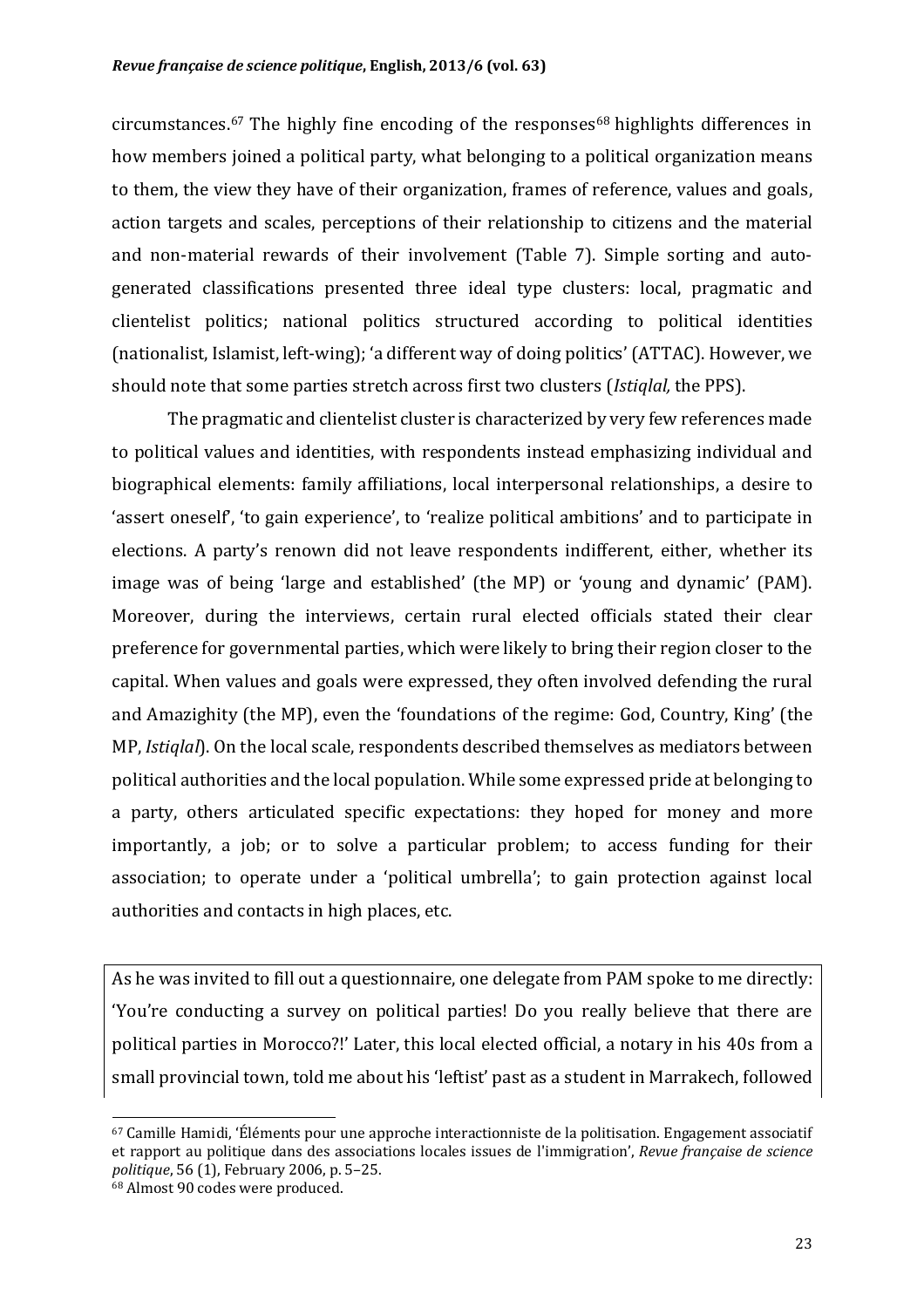by his involvement in local sporting associations. Feeling 'unfairly' cornered by the president of his municipality, he defied the latter and ran in the electoral race to try to block his path. According to the respondent, it was thanks to his reputation as a good and generous man that he managed to collect votes. In his mind, a party 'is just a label to present oneself during elections and to build alliances'. As a result, he changes 'labels' without any scruples, depending on the opportunities presented to him at any given moment. With humour and pride, he told the story of how, when he informed his wife that he was going to the 'tractor' congress (the tractor being the symbol of PAM), she remarked that if he kept changing 'labels', he would confuse 'the neighbourhood kids' ('wlad ad-derb'). Supposedly he responded by saying: 'My supporters vote for me and not for a party  $[...]$ . These parties don't give me anything, I'm the one bringing in votes for them. [...] Yesterday, I was with the dove, today I'm with the tractor and tomorrow, why not, with the apple or even the banana.'69

 $69$  In order to help illiterate voters identify the different parties, electoral lists use symbols. The dove is the symbol of the *Rassemblement national des indépendants* (National Rally of Independents), a former administrative party. The apple and the banana are the fruits of our respondent's imagination.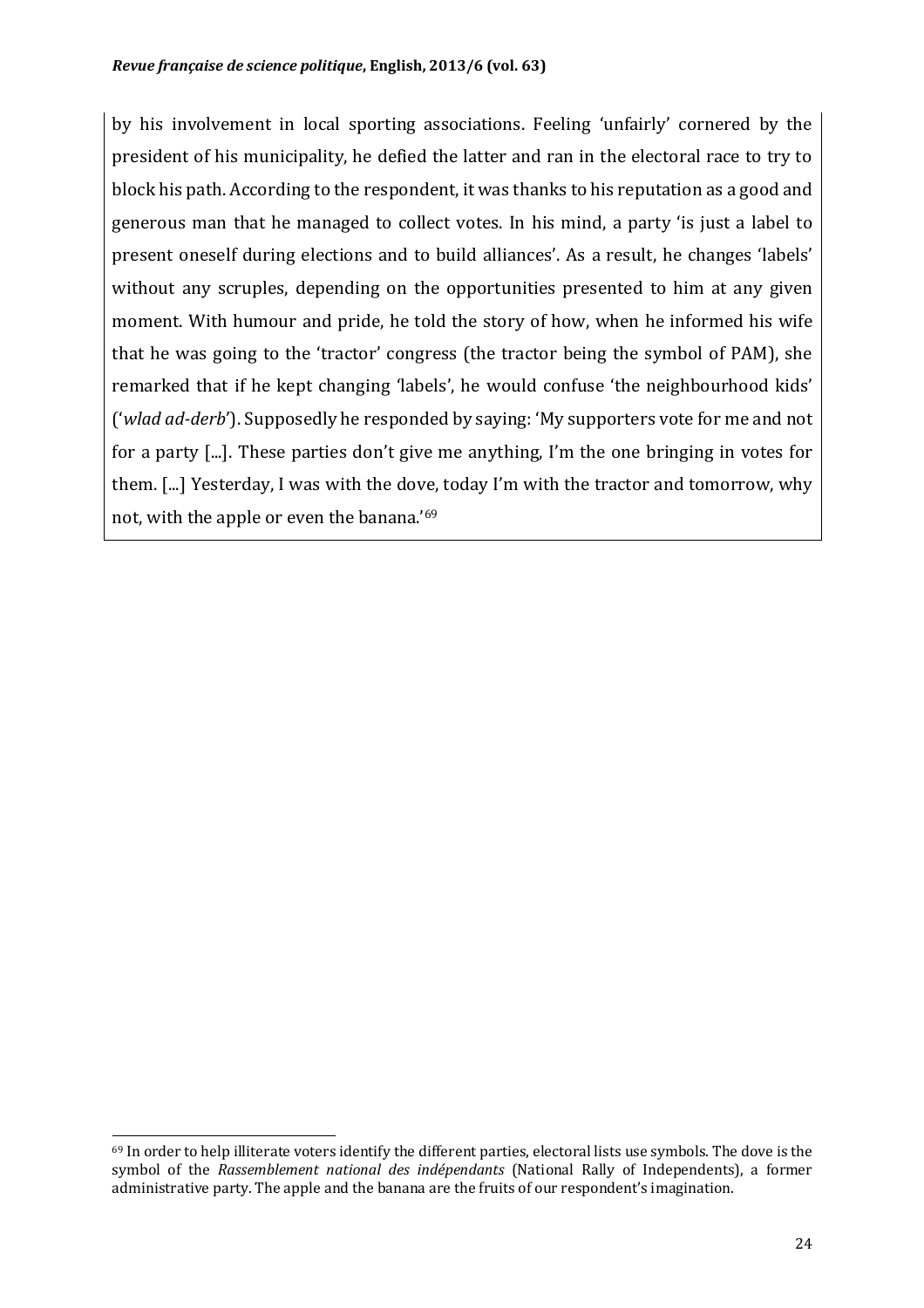Table 7. Ideal Type Presentation of Incentives and Meanings Attributed to Political Engagement Expressed by **Respondents - Survey Data from 2008–2012**

|                      |                      | Local, pragmatic, clientelist politics <--- ---> National politics, structured on political identities |                       |                        |                        | A different way of    |
|----------------------|----------------------|--------------------------------------------------------------------------------------------------------|-----------------------|------------------------|------------------------|-----------------------|
|                      |                      |                                                                                                        |                       |                        |                        | doing politics        |
|                      |                      |                                                                                                        | Nationalist           | Islamist               | Left wing              |                       |
| Organizations in     | MP                   | <b>PAM</b>                                                                                             | <b>Istiglal</b>       | PJD                    | Far left wing, radical | <b>ATTAC</b>          |
| close proximity with |                      |                                                                                                        |                       |                        | left wing              |                       |
| Enrolment            | Family affiliations, | Local interpersonal                                                                                    | Family affiliations,  | $---$                  | Exposure to            | Exposure to           |
| circumstances        | Local interpersonal  | relationships                                                                                          | Local interpersonal   |                        | politicizing contexts  | politicizing contexts |
|                      | relationships        |                                                                                                        | relationships         |                        | and events             | and events            |
| Being and doing      | Running for office,  | Running for office,                                                                                    | Being an active       | Being an active,       | Being a committed,     | Being a committed,    |
|                      | realizing political  | gaining experience,                                                                                    | citizen, patriotic,   | virtuous, exemplary    | exemplary activist,    | exemplary activist,   |
|                      | ambitions            | realizing political                                                                                    | running for office,   | citizen, achieving the | true to oneself,       | gaining experience,   |
|                      |                      | ambitions                                                                                              | realizing political   | party's goals          | achieving the party's  | achieving the         |
|                      |                      |                                                                                                        | ambitions             |                        | goals                  | organization's goals  |
| Characteristics and  | Major historical     | Young and dynamic                                                                                      | Major historical      | Virtuous, credible,    | Activist, committed    | Activist, committed   |
| view of party        | party                | party                                                                                                  | party, moderate,      | moderate and           | party (sacrifices)     | organization          |
|                      |                      |                                                                                                        | dynamic               | dynamic party, high    |                        |                       |
|                      |                      |                                                                                                        |                       | quality members        |                        |                       |
|                      |                      |                                                                                                        |                       | and leaders, internal  |                        |                       |
|                      |                      |                                                                                                        |                       | democracy              |                        |                       |
| Frame of reference   |                      | $---$                                                                                                  | ---                   | Islamic                | Left wing, modernist,  | Anti-globalization    |
|                      |                      | (Modernist)                                                                                            |                       |                        | progressive            |                       |
| Values and goals     | Defending rural,     | (Raising moral                                                                                         | Defending the         | Raising moral          | For equality,          | For equality and      |
|                      | Amazighity,          | standards in politics)                                                                                 | nation, identity, the | standards in politics, | freedom, social        | social justice        |
|                      | foundations of the   |                                                                                                        | foundations of the    | defending identity,    | justice, democracy     |                       |
|                      | regime               |                                                                                                        | regime                |                        |                        |                       |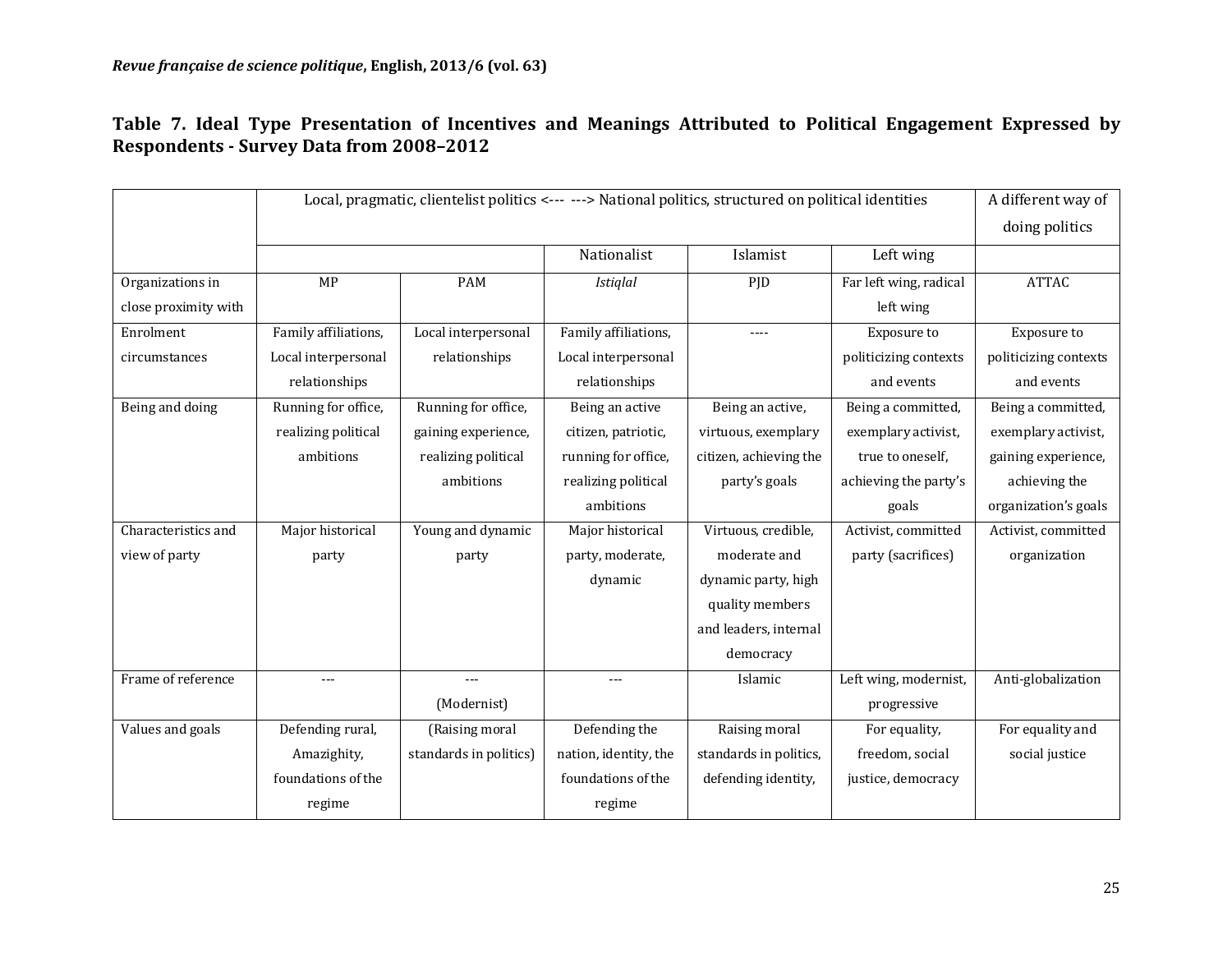|                    |                     |                     |                     | change,         | Against injustice,  | Against the evils of  |
|--------------------|---------------------|---------------------|---------------------|-----------------|---------------------|-----------------------|
|                    |                     |                     |                     | development     | tyranny, corruption | globalization,        |
|                    |                     |                     |                     | Anti-corruption |                     | injustice and tyranny |
| Action targets and | Region, local area  | Region, local area  | Country             | Country         |                     | Transnational         |
| scales             | All social classes  | All social classes  | All social classes  | $---$           | Popular classes     | Popular classes       |
| Relationship to    | Mediation           | Mediation           | Mediation           | ---             | Representation      | Representation        |
| citizens           |                     |                     |                     |                 |                     |                       |
| Rewards            | Individual and non- | Individual and non- | Individual and non- | Non-material    | Non-material        | Non-material          |
|                    | material            | material            | material            |                 |                     |                       |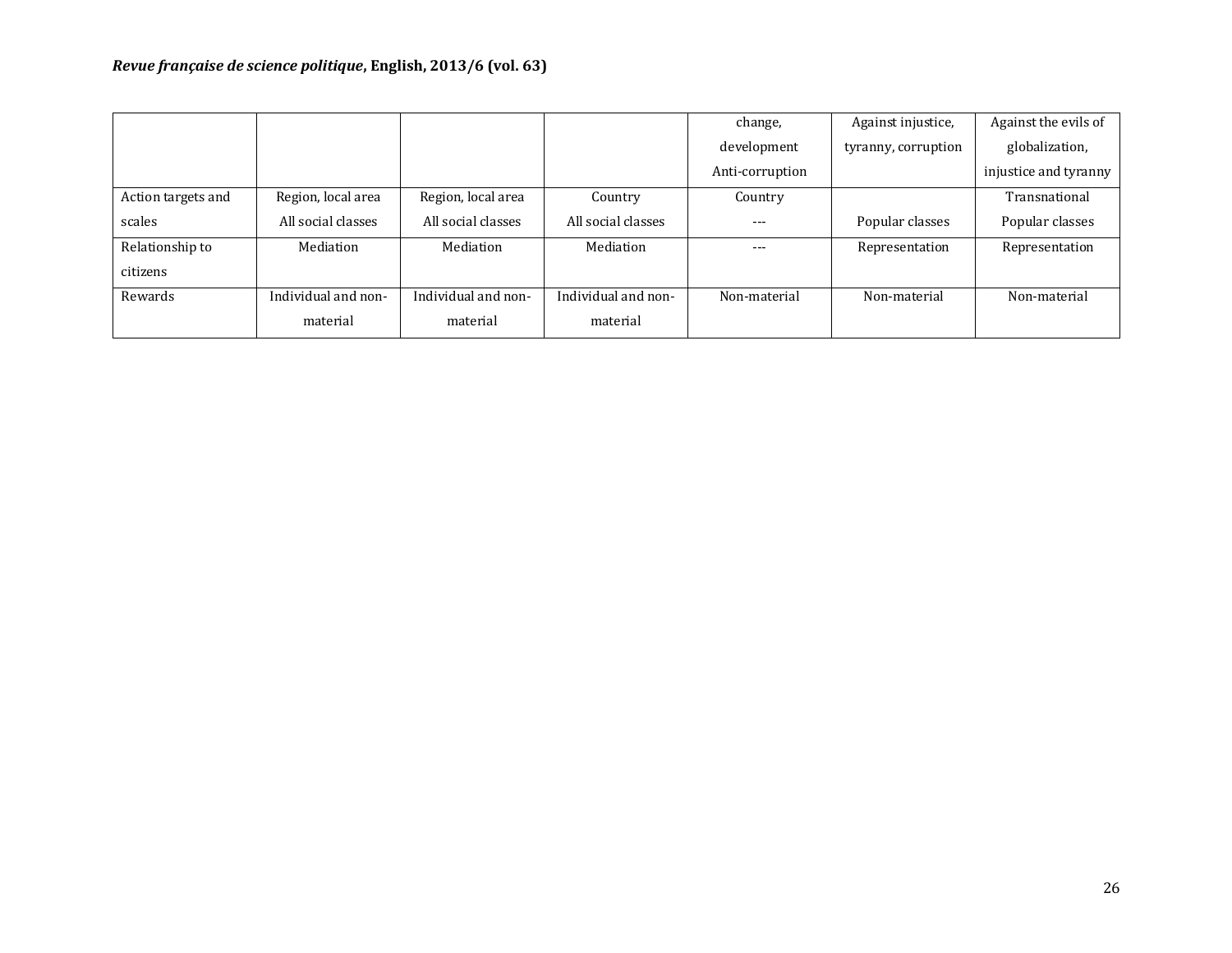The two clusters of 'national politics' (Islamist, left-wing and to a lesser extent, nationalist parties) and 'a different way of doing politics' (ATTAC) tend to favour the expression of altruistic values, a political identity and objectives based on generalizations that transcend the individual and the biographical. In fact, the 'frame of reference' or 'ideological orientations' indicated were consistently Islamic for the PJD, modernist, progressive and 'left-wing' for *Annahj*, PADS, the PPS, the PSU, and the USFP (varying between Marxist-Leninist, Socialist and Social Democratic leanings), and anti-globalization for ATTAC. The championed values and causes were likewise referred to over and over again. Although the fight against corruption was an objective shared by both the left-wing and the Islamist party, the PJD's vision was reformist, aiming to raise moral standards in politics, while for the Left (and ATTAC), this was part of a greater fight against tyranny and injustice and for democracy, equality, freedom and social justice. The left-wing parties sought to 'represent' citizens, while ATTAC emphasized 'raising awareness'. The desire to serve one's country or the common good was a relatively trans-partisan one, as only ATTAC favoured a scale of action that went beyond national borders; much like the left-wing parties, however, ATTAC also claimed to defend the 'popular classes'. With regard to party membership, being a member meant setting an example: being a 'patriot' for nationalist parties, 'a committed activist' for the Left and ATTAC, and, for the Islamist parties, 'having a strong moral code' and possibly even 'sacrificing oneself' by putting the party's objectives first. The rewards gained were first and foremost intangible and non-material. Some individuals expressed a strong attachment to their party, like one USFP member who associated the party with 'the blood that ran in his veins'. Although certain descriptions of the party individuals belonged to were relatively close to those associated with the pragmatic and clientelist end of the spectrum — 'a major historical party' (*Istiglal*, USFP), 'dynamic and moderate' (*Istiglal*, PJD) — other attributes were more specific: the party was described as 'virtuous' (PJD, PPS), 'credible', possessing internal democracy, with highly qualified members and leaders (PJD), or committed (the Left, ATTAC), with a many 'sacrifices' in its past (USFP, PADS, *Annahi*, PPS). Finally, when delegates explained why they joined their party, they often referred to a particular political context or their exposure to certain political organizations while at university, in their professional lives or in associations or trade unions.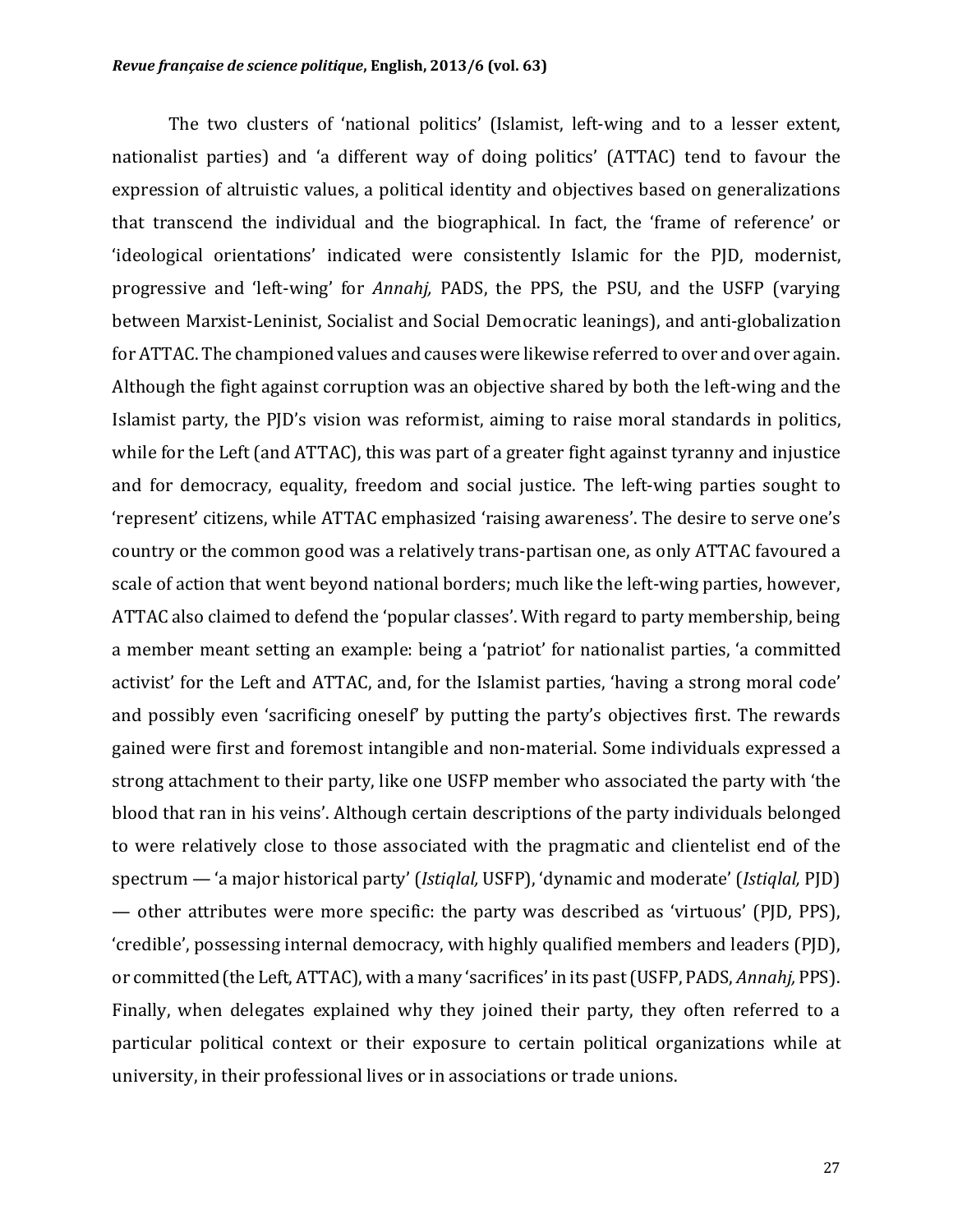Alongside the positions taken within configurations of allies and adversaries, the incentives and meanings attributed to membership in a given party reveal the ideological polarization of those delegates in close proximity with national politics. This polarization appears to be underpinned by differing relationships to religion and religious values.

#### **The Religious Foundations of Ideological Polarization**

 

According to prevalent analyses of political sociology, religious values polarise the political partisan landscape.<sup>70</sup> With regard to research conducted in Morocco, scholars have emphasized the tension between multi-faceted attachment to religious values and the process of individualization.<sup>71</sup> We have formulated the hypothesis that the process of individualization shapes  $-$  in different ways  $-$  the relationship to the sacred of both those individuals who advocate for the 'privatization' of religion and those who, on the contrary, wish to see society regulated by religious norms. Much like ideological cleavages, polarization regarding religious matters largely plays out on the urban stage, the main actors being the most educated members of society: middle managers, senior managers and executives, students and recent graduates.

This study does not seek to reconstitute the full spectrum of religious dynamics; we therefore limited ourselves to a few questions on the basis of in-depth studies that had been conducted previously. After investigating the links between normative variables (religious practices, whether the veil was worn by the female respondent or by the (male) respondent's wife, opinions on veil wearing, opinions on homosexuality<sup>72</sup>), creating a composite index allowed us to measure levels of adherence to 'conventional' religious values<sup>73</sup> or autonomy

<sup>70</sup> See in particular Guy Michelat, Michel Simon, *Classe, religion et comportement politique*, Paris, Presses de Sciences Po, 1977.

<sup>&</sup>lt;sup>71</sup> See these two major studies: Rahma Bourqia, Mohamed El Ayadi, Mokhtar El Harras, Hassan Rachik, *Les jeunes et les valeurs religieuses*, Casablanca, EDDIF, 2000; Mohamed El Ayadi, Hassan Rachik, Mohamed Tozy, *L'islam au quotidien. Enquête sur les valeurs et les pratiques religieuses au Maroc*, Casablanca, Éditions Prologues, 2007.

<sup>72</sup> We offered respondents two choices (homosexuality seen as a 'private matter' or as a 'practice contrary to morality and against the law') by basing ourselves on the fierce debates provoked by the 'Ksar El Kebir scandal'. The PJD used this occasion to position itself as defending 'the country's moral values'.

<sup>73</sup> Let us add that we are aware that religious values are first and foremost part of a pragmatic approach to 'conventional' reference points (on this topic, see Jean-Noël Ferrié, *La religion de la vie quotidienne. Rites*, *règles et routine chez les Marocains musulmans*, Paris, Karthala, 2004) and whose 'established' or 'conventional' nature evolves over time and depending on location.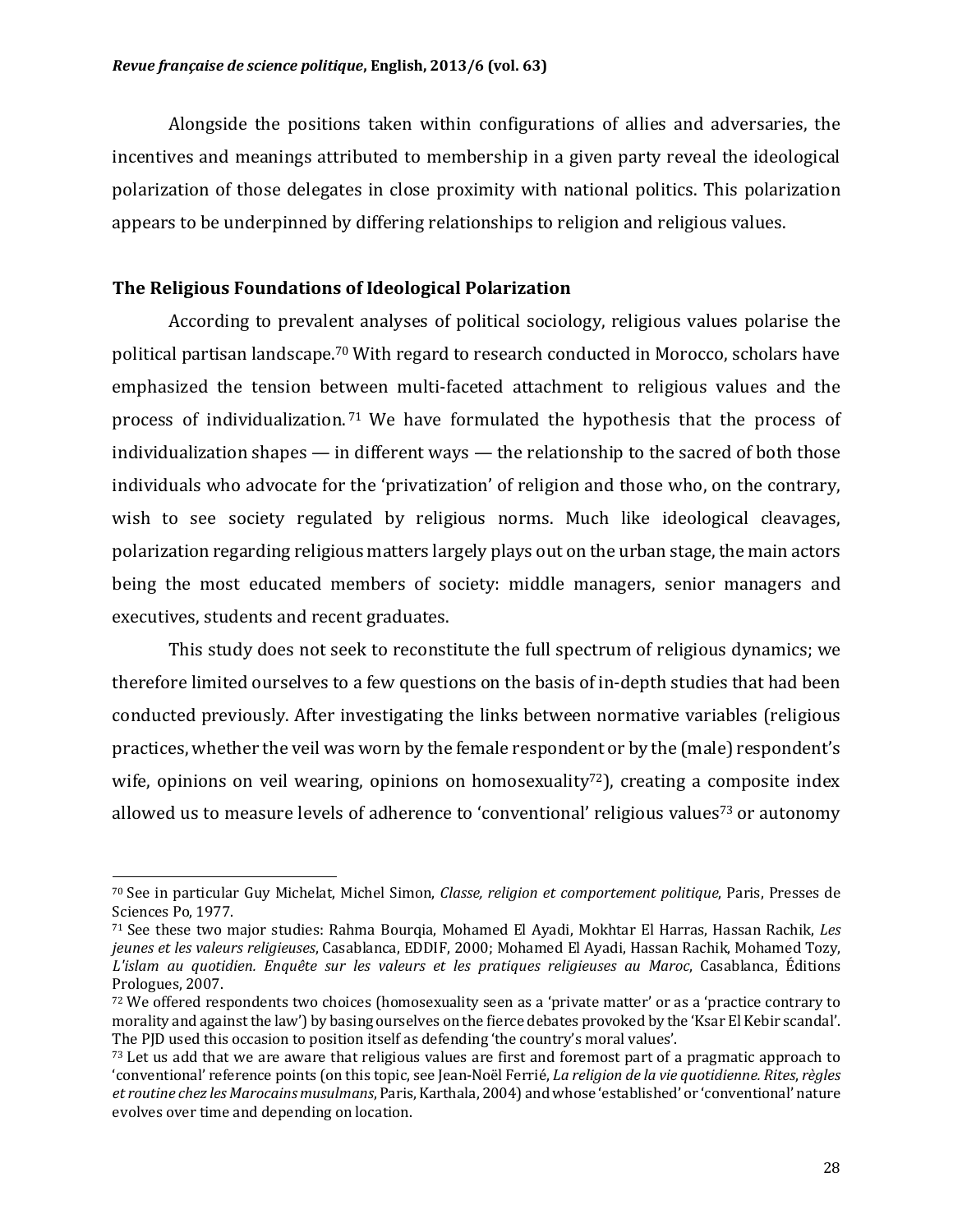with regard to said values. We are cognizant of the fact that some of the answers given reflect above all the image that respondents wished to give of their organization. Moreover, additional exchanges demonstrated to what extent the questions could be subject to different interpretations and self-presentations. Even the meaning to attribute to the word '*hijab*'<sup>74</sup> prompted questions: 'Can the traditional headscarf be considered a *hijab*?', 'What about full-face veils?'. There are therefore many angles that should be considered in future studies. Nevertheless, such issues did not completely invalidate our results.

#### **Some Reactions to the Question Regarding Homosexuality**

This question did not provoke any specific remarks in the left-wing parties or the PJD. However, during the *Istiqlal* and MP congresses, respondents expressed reticence and shock, even going so far as to question the 'academic' nature of the study and the **'morality'** of the professor leading it. One anecdote was particularly revealing: an elected official for the MP, in his forties and from a rural background, dressed in a suit and tie (unlike many MP delegates, who preferred to wear clothing that reflected their rural background), first appeared to be quite honoured that a Moroccan professor **from a foreign university was administering the questionnaire directly. As soon as the question regarding homosexuality came up, however, he got up abruptly and put an end to the exchange. The symbolic violence provoked by this question was doubtless** linked to the effect of surprise, and exacerbated by the fact that a female professor was **asking a man for his opinion regarding a — taboo — sexual practice.** 

Among our sample population, respondents predominantly adhered to religious values  $(65%)$ . Nevertheless, the normative positions that distanced themselves from the 'conventional' model — either a high level of autonomy  $(17\%$  of the sample) or a high level of adherence  $(22%)$  — were generally espoused by men, urban dwellers, the highly educated and executives ('education and employment' classes EE1 and EE2), rather than women, rural dwellers and those in the private sector (EE4, EE3).

 $74$  For a critical approach to the reification of the veil, see Fariba Adelkhah, 'Islamophobie et malaise dans l'anthropologie. Être ou ne pas être voilée en Iran', *Politix*, 4 (80), 2007, p. 179-196.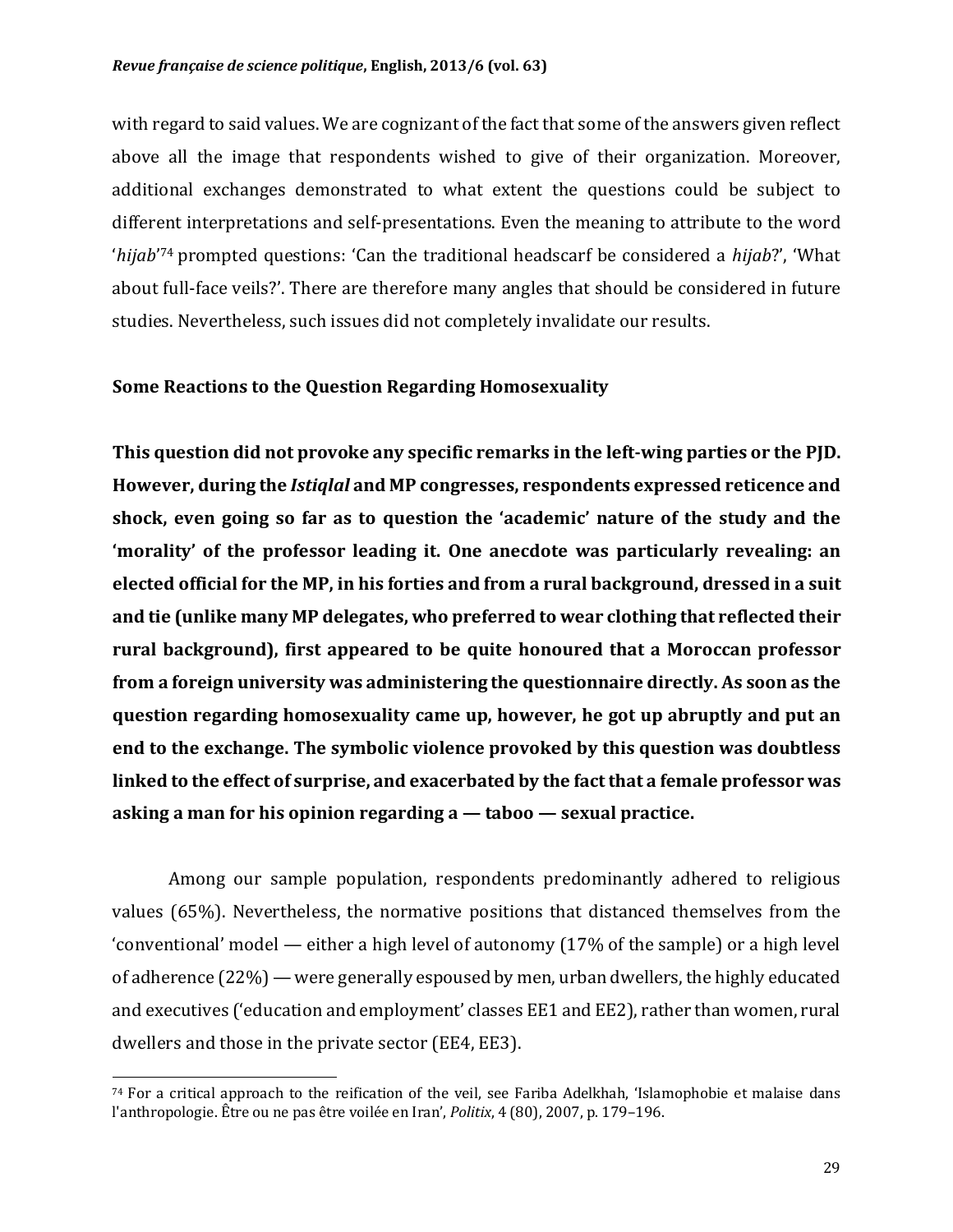|  | Table 8. Distribution of Delegates by Sex, Urban/Rural Residence, 'Education-      |  |  |  |
|--|------------------------------------------------------------------------------------|--|--|--|
|  | Employment' Class and According to an Index of Adherence to Religious Values (% in |  |  |  |
|  | columns) - Survey Data from 2008-2012                                              |  |  |  |

|       | High autonomy | Relative | 'Conventional' | High      | Total |
|-------|---------------|----------|----------------|-----------|-------|
|       |               | autonomy | adherence      | adherence |       |
| Men   | 87            | 86       | 80             | 87        | 83    |
| Women | 12            | 11       | 17             | 13        | 14    |
| Urban | 85            | 81       | 74             | 81        | 77    |
| Rural | 9             | 14       | 23             | 17        | 17    |
| EE1   | 30            | 26       | 21             | 33        | 26    |
| EE2   | 35            | 31       | 27             | 39        | 31    |
| EE3   | 8             | 12       | 11             | 9         | 10    |
| EE4   | 9             | 15       | 25             | 13        | 18    |
| EE5   | 3             | 3        | 3              | 1         | 4     |
| EE6   | 15            | 13       | 12             | 5         | 11    |

At the party level, a continuum stretches between one end characterized by high levels of autonomy with regard to religious values, centred around ATTAC and far left-wing parties (*Annahj*), and another end marked by a high level of adherence to those same values, centred around PJD Islamists. The high score of 'conventional' adherence is attained by the MP, the party of notables, closely linked with the rural world (Table 9).

Table 9. Distribution of Delegates According to an Index of Adherence to Religious **Values and by Organization (% in columns) - Survey Data from 2008-2012** 

|                | ATTAC        | Annahj | PADS         | <b>PSU</b> | <b>USFP</b> | PPS | <b>PAM</b> | MP | <b>Istiglal</b> | <b>PJD</b> | Total |
|----------------|--------------|--------|--------------|------------|-------------|-----|------------|----|-----------------|------------|-------|
| High level of  | 76           | 76     | 52           | 50         | 27          | 17  | 7          | 2  | 2               |            | 17    |
| autonomy       |              |        |              |            |             |     |            |    |                 |            |       |
| Relative       | 13           | 17     | 23           | 26         | 24          | 20  | 17         | 8  | 11              | 1          | 15    |
| autonomy       |              |        |              |            |             |     |            |    |                 |            |       |
| 'Conventional' | 10           | 5      | 25           | 19         | 43          | 54  | 58         | 70 | 58              | 26         | 43    |
| adherence      |              |        |              |            |             |     |            |    |                 |            |       |
| High level of  | $\mathbf{1}$ |        | $\mathbf{1}$ | 5          | 4           | 8   | 15         | 17 | 24              | 72         | 22    |
| adherence      |              |        |              |            |             |     |            |    |                 |            |       |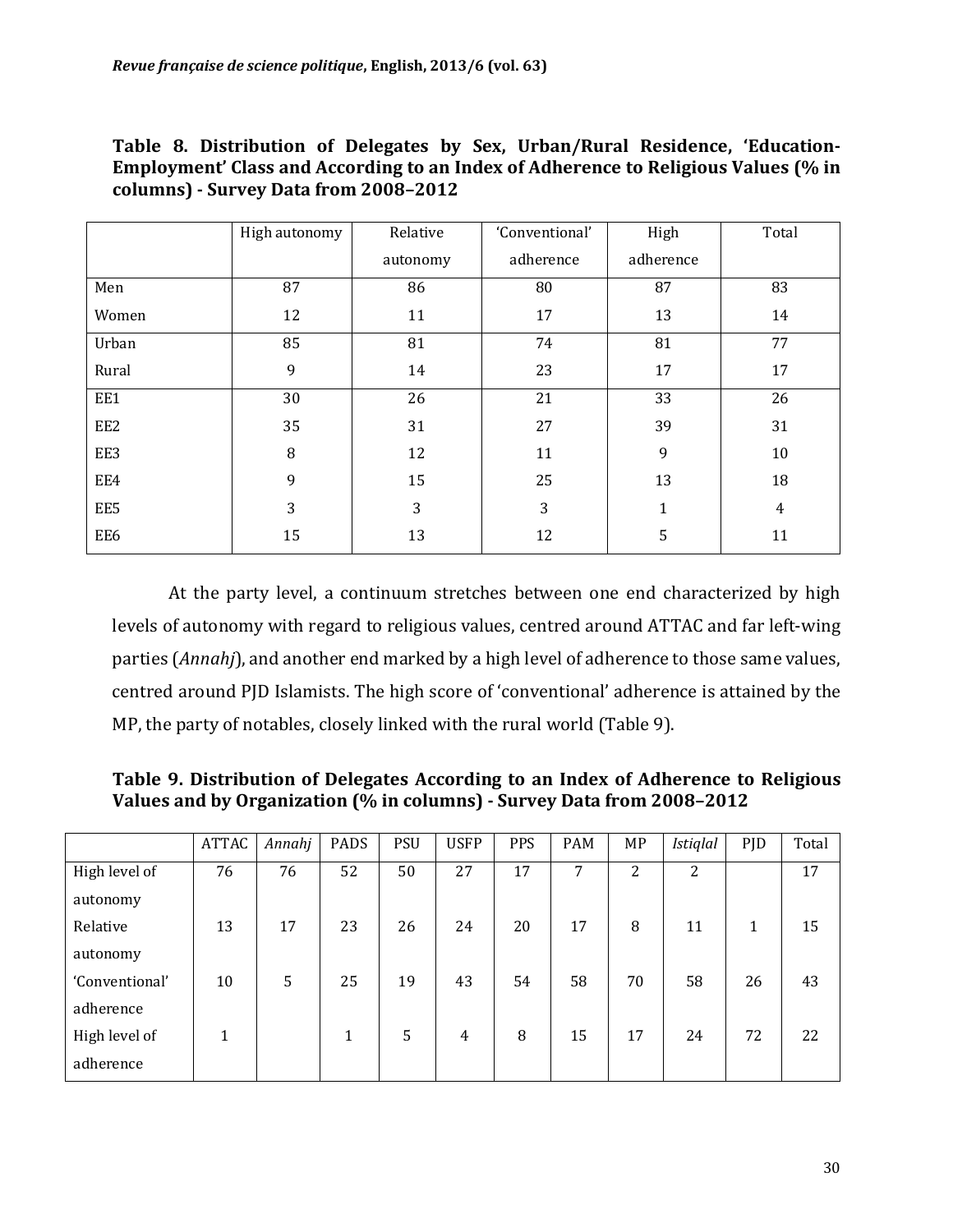It remains to be seen which avenues should be taken to interpret this polarization on the normative level between the far left wing and the radical left-wing, on the one hand, and the PJD Islamists on the other. In the case of Morocco, a generational reading underscores the particularity of the bilingual elites educated under the Protectorate, and then in the wake of independence, before access to education was expanded.<sup>75</sup> Other interpretations have pointed out that the policy of Arabization, implemented at the end of the 1970s, and which produced the first 'Arabized' graduates in June 1990,<sup>76</sup> in conjunction with the replacement of philosophy classes with Islamic studies starting in 1981, aimed to overthrow left-wing values.77

However, it would be premature to establish a relationship of cause and effect between the specific type of education received (elitist and bilingual vs. mass and Arabized), individual perspectives on religion, and ideological adherence. The distribution of the religious adherence index by age highlights the fact that age brackets are linked with specific organizations, rather than displaying a generational relationship to religion (Table 10).

Taken as a whole, the 'products' of Arabization policies  $-$  in this case, individuals under 40 years old  $-$  tend to position themselves in close affinity to the 'conventional' order (relative autonomy and conventional adherence), much like those aged 60 and over. With regard to high levels of adherence, these are over-represented among 40 year-olds (linked with the  $P(D)$  and, to a lesser extent,  $50$  year-olds. Finally, high levels of autonomy are equally associated with 50 year-olds (closer to the USFP) and those under 30 (in proximity with ATTAC).

 $75$  For instance, the number of baccalaureates awarded (the diploma marking the end of high school and granting access to higher education) was multiplied by 48 in between 1955 (164) and 1972 (7,899), and again by 5 from 1972 and 1986 (41,182). Data from the *Annuaires statistiques du Maroc* cited by Mekki Zouaoui, 'L'enseignement supérieur depuis l'indépendance. La dégradation de la qualité était-elle inéluctable?' – Thematic issue: 'Système éducatif', *Rapport '50* ans de développement humain au Maroc et perspectives pour 2025', 2005, p. 159-195:

<sup>&</sup>lt;http://www.albacharia.ma/xmlui/bitstream/handle/123456789/31446/1231L%27enseignement%20sec ondaire%20d%C3% A9gradation.pdf?sequence=1>.

<sup>&</sup>lt;sup>76</sup> Gilbert Grandguillaume, 'L'arabisation au Maghreb', *Revue d'aménagement linguistique*, 107, 2004, p. 15–40, here  $p. 26$ .

<sup>77</sup> Driss Bennani, 'Azzeddine Laraki. L'arabisation c'est lui', *Tel Quel*, 410, 6–12 February 2010, p. 26–27, here p. 27: <http://www.telquel-online.com/archives/410/actu\_maroc1\_410.shtml>.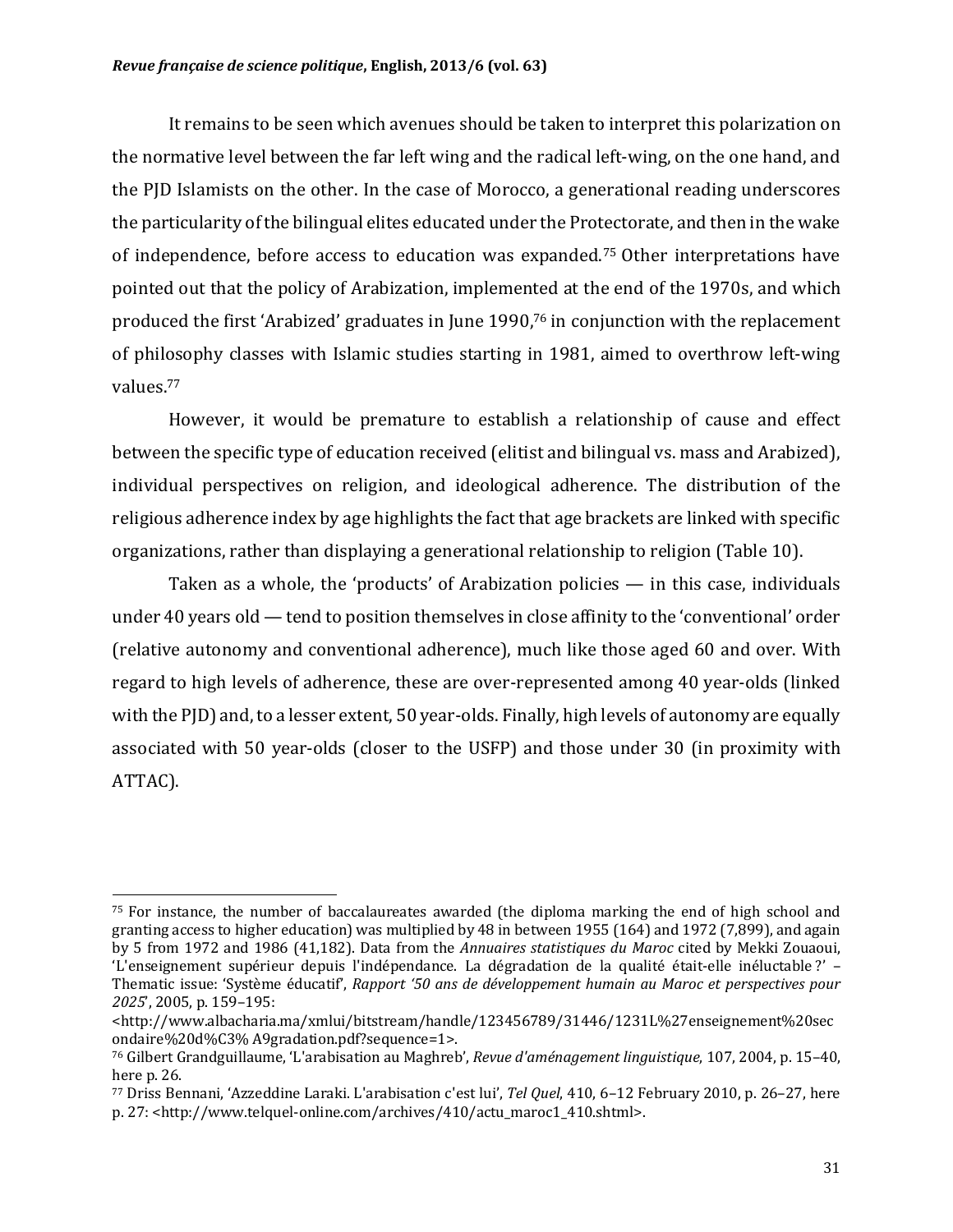|              | High     | Relative | 'Conventional' | High      | Total |
|--------------|----------|----------|----------------|-----------|-------|
|              | autonomy | autonomy | adherence      | adherence |       |
| Under 30     | 20       | 15       | 17             | 4         | 14    |
| $30 - 39$    | 17       | 27       | 23             | 22        | 23    |
| Under 40     | 37       | 42       | 40             | 26        | 37    |
| $40 - 49$    | 26       | 26       | 27             | 40        | 30    |
| $50 - 59$    | 27       | 20       | 20             | 24        | 21    |
| 60 and older | 6        | 7        | 7              | 5         | 6     |

#### Table 10. Distribution of Delegates by Age and According to an Index of Adherence to **Religious Values (% in columns) - Survey Data from 2008–2012**

\*  $*$   $*$ 

Ultimately, how should the Moroccan political partisan landscape be described? As a selective club cut off from the rest of society, an elite chasing after scarce resources, or as a microcosm marked by the major social cleavages that run throughout the society as a whole? The Moroccan political partisan landscape, illustrated in miniature by our sample of delegates from ten different political organizations, is indeed a small world dominated by urban dwellers, largely well-educated, middle-aged men with economic resources. Far from being cut off from ordinary citizens, however, this world is subject to the same dynamics at play in society at large. Although it cannot be reduced to a segmented clientele, it nonetheless remains shaped by an ideal type opposition between the parties of notables and the parties of activists.

In fact, the most significant dividing line within our panel is not ideological, but stems from a relationship to politics: on one side, pragmatic, localized politics, embedded within close, clientelist networks; and on the other, national, at times even transnational politics, built upon political identities that have survived the many reconfigurations of the Moroccan political partisan landscape. This opposition is laid atop important sociographic differences: at one end of the spectrum, private sector employees with interdependent profiles  $-$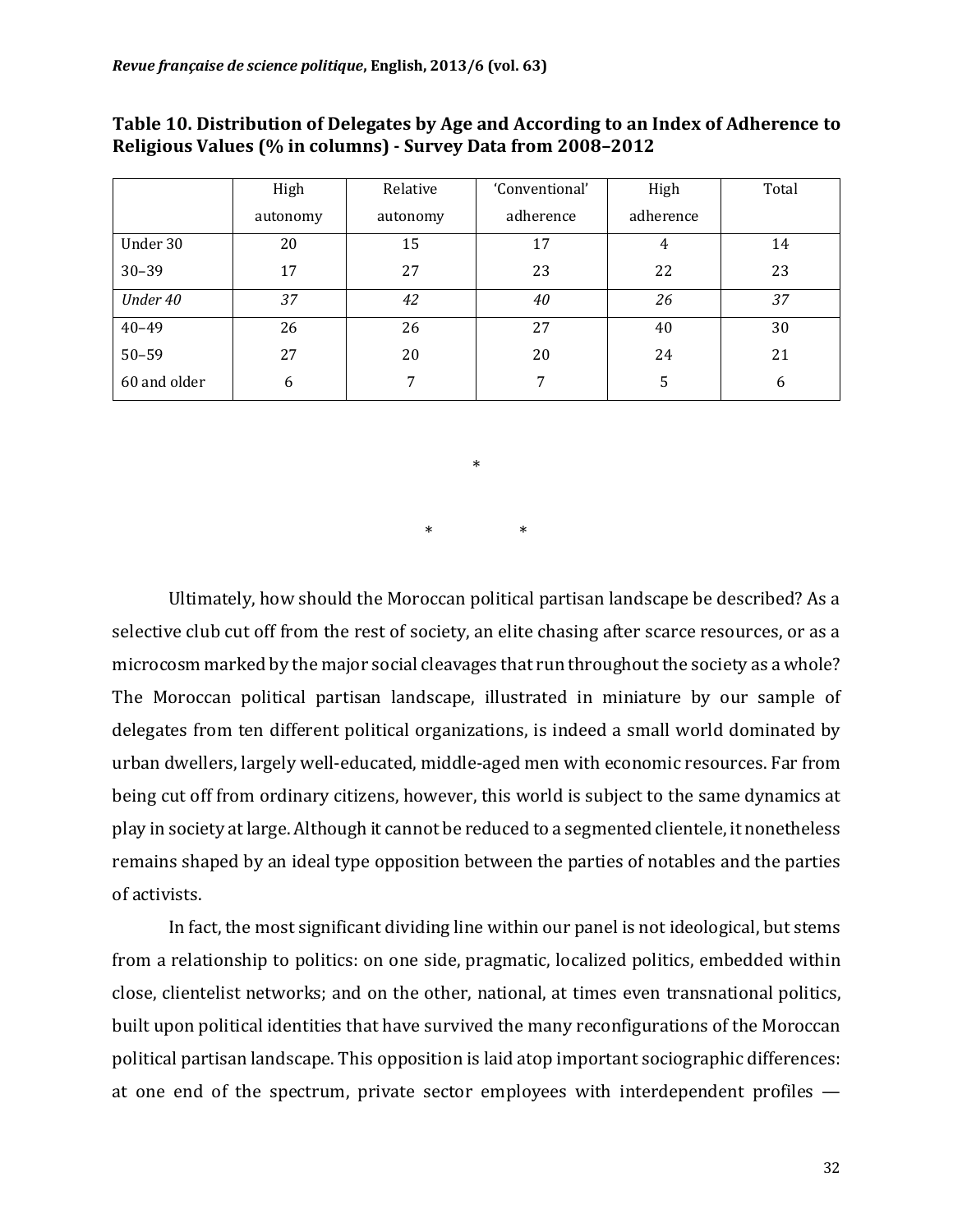entrepreneurs and large-scale farmers versus the poorest and least educated, associated with rural environments; and at the other, middle managers, senior managers and executives, highly educated, largely employed in the public sector and having often experienced upward social mobility, as well as young university students and recent graduates. 

As for ideological polarization, that phenomenon tends to be limited to the most educated individuals. It differentiates Islamists in the PJD from members in radical and far left-wing parties and is underpinned by the struggle to define the role of religion in politics and by different attitudes towards the monarchy. Although access to the institutionalized political scene is officially dependent on recognizing the 'foundations of the nation'  $-$  God, Country, King  $-$  these results illustrate that the Moroccan political partisan landscape contains a number of more or less latent zones of dissidence. At the very heart of the former oppositions that ultimately reconciled themselves, hastily and with much fanfare, with the monarchy, adherence to the Moroccan monarchical 'model' is neither fully embraced nor irreversible: this manifests itself through individual resistance, internal crises and even sometimes in connection with the protest arena, as seen in 2011 in the context of the  $20$ February Movement.

Narrowing our focus to the cluster structured by ideological identities lets us observe contrasts that are correlated with different strategies with regard to the electoral scene, while confirming that Islamism is not necessarily the refuge of marginalized individuals. Senior managers and executives having experienced upward social mobility are associated with the ex-governmental left wing (the USFP) and the PJD, two parties that, at different times, embodied parliamentary opposition, before their gaining access to the government was hailed as a historical turning point. Middle managers, university students and recent graduates are more in proximity with organizations on the fringes of electoral competition, like the radical and far left-wing parties. As for the 'different way of doing politics' led by ATTAC, this tends to attract highly educated young people. Nevertheless, a generational interpretation is far from providing conclusive answers at this stage in the research.

It remains to be stressed that the political party members polled are *not* 'all the same': their sociographic diversity, as well as their differences with regard to values, relationship to politics and strategic orientations represent some of the most illuminating discoveries of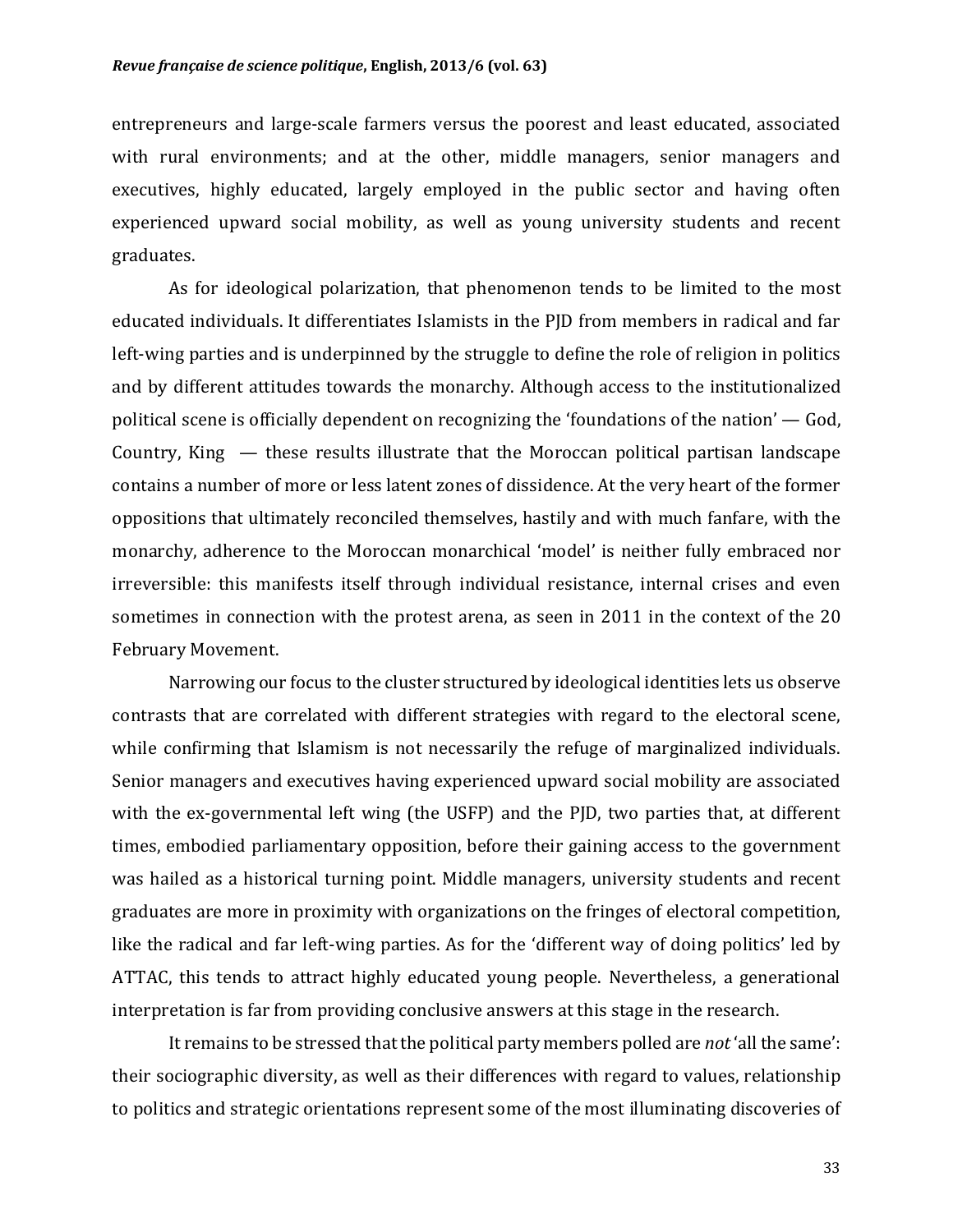this study. Behind the burgeoning of new parties and numerous political reconfigurations, certain elements remain persistent: the 'notabilization' of former oppositions does not prevent some members from clinging to their past as rebels, nor does it stop new activist parties from emerging. And it is within the very core of organizations that are the most involved in participatory strategies that the shifting borders between parties of notables and parties of activists become blurred. This worrying possibility was broached as early as 2008, when PJD delegates asked us: 'Do you think we'll end up like the USFP?'

Beyond this first overview, analysing the data by cohorts, different forms of socialization, recruitment pools and activist careers could shed further light on the processes behind the bifurcations observed on the normative and ideological levels, while also allowing for an in-depth analysis of the reconfigurations of Moroccan political party membership.<sup>78</sup>

#### **Mounia Bennani-Chraïbi**

**Mounia Bennani-Chraïbi** is an associate professor of comparative politics and the sociology of mobilizations in Northern Africa and the Middle East at the *Institut d'études politiques et internationales de l'Université de Lausanne* (Institute of Political and International Studies at Lausanne University) and a member of CRAPUL (*Centre de recherche sur l'action politique de l'Université de Lausanne* - Centre for Research on Political Action at Lausanne University). A list of her research interests and publications is available on the UNIL's website: http://www.unil.ch/unisciences/MouniaBennani-Chraibi (Université de Lausanne, IEPI, Géopolis, 1015 Lausanne, Switzerland <Mounia.Bennani@unil.ch>). 

#### **Teamwork**

 

The following groups and individuals contributed to this study:

The *Fonds national de recherche suisse* (FNRS - Swiss National Science Foundation) and, for start-up activities, the *Université de Lausanne*: for funding the study and the team; Philippe Blanchard: training in statistical methodology for the Swiss team and the author, methodological strategy for establishing the database and the encoding documents, supervision of data input and encoding, multivariate and sequential statistical processing; Mohamed Jeghllaly: participation in collecting data, co-responsibility for the surveys conducted in two congresses, translation and encoding of answers to open-ended and semi-

 $78$  All my thanks to the delegates who acted as 'allies' within the organizations polled. In addition, I would like to thank the following individuals for their support and advice at various points during the study, and for their attentive reading of an early version of this article: Abdelaziz Bennani, Myriam Catusse, Jean-Gabriel Contamin, Olivier Fillieule, Florence Haegel, Khalid Hariri, Mohamed Jeghllaly, Florence Johsua, Driss Ksikes, Michel Offerlé, Florence Passy, Bouchra Zryouil.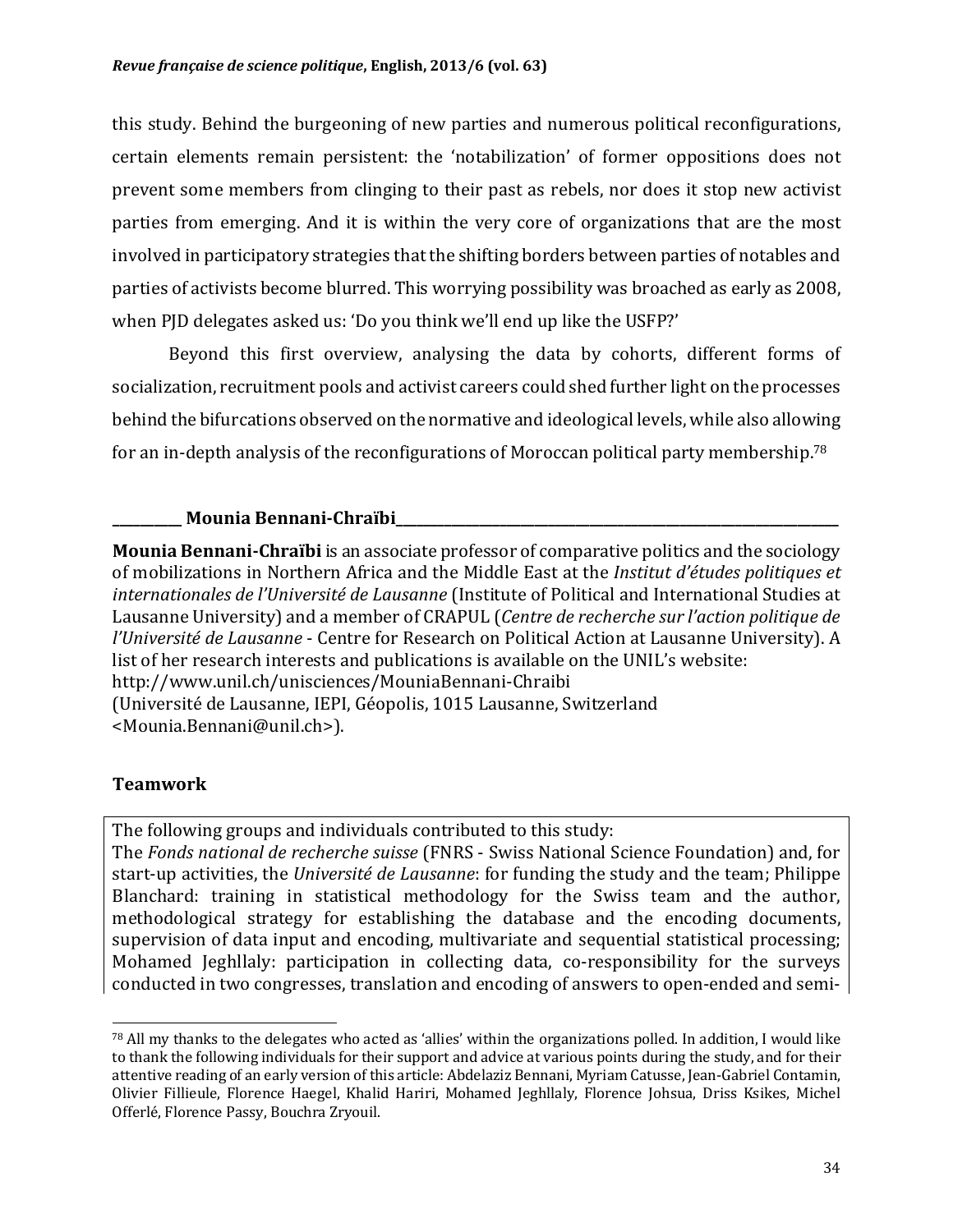open questions; the survey team was largely composed of students from the CM2S (Casablanca) and the *Université de Mohammedia*; the student team from UNIL for data collection : Yassin Boughaba, Pablo Diaz, Fiona Friedli, Andrea Lutz, Maeva Mouton, Sarah Ridet-de-Beausacq, with a major role played by Vanessa Monney and Grégory Patthey at the beginning of the project; Nawal Khattabi and K. T.: collecting of answers in Arabic; Mostafa Naoui: translations into Arabic of the first version of the questionnaire; Jean-Pierre Müller: supplementary methodological training for the author; Marie-France Oliva: management of the *Fonds*.

I wish to thank all of them for their invaluable help.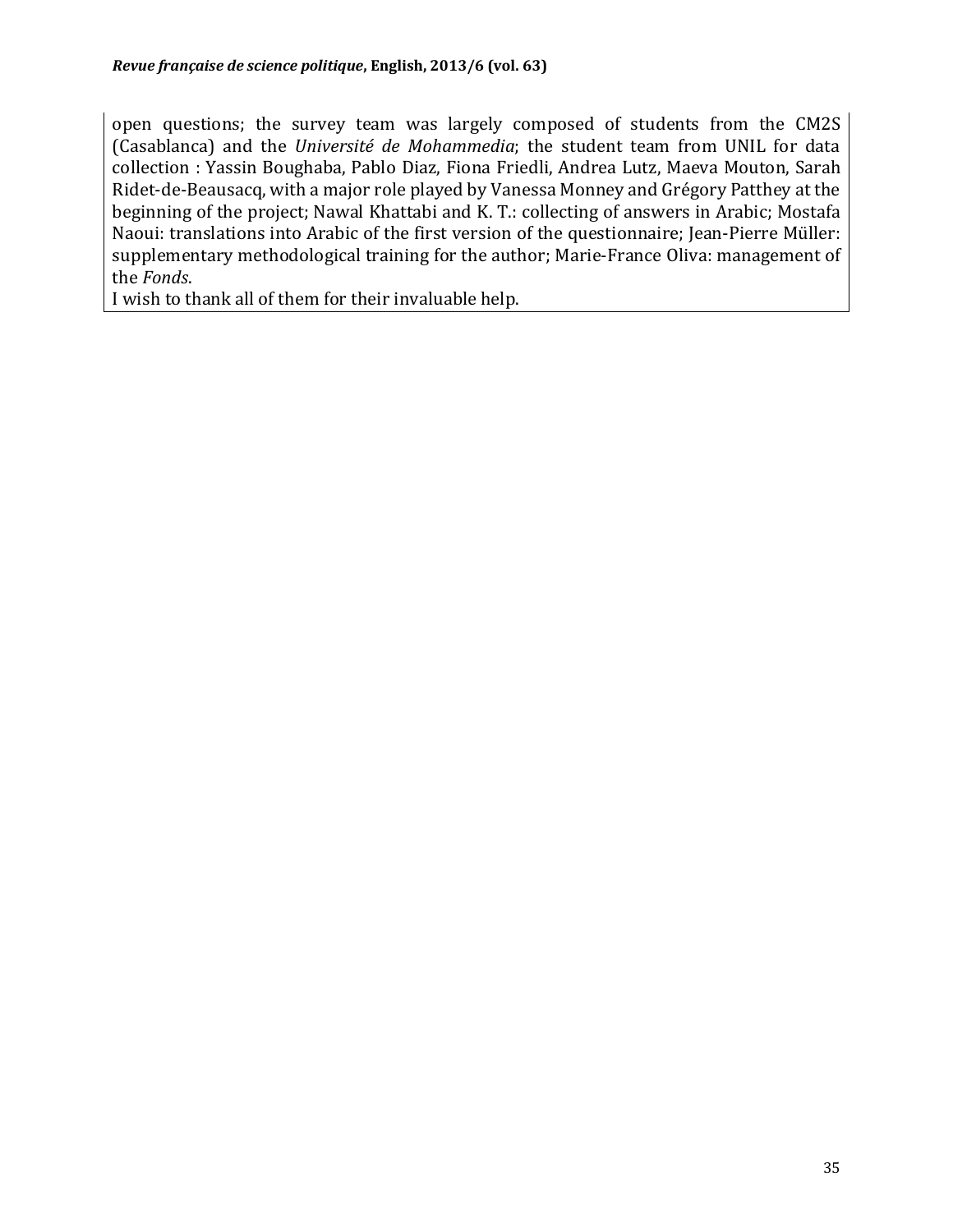# Appendix 1.

|              | Organizations                                | Officially | Legis.    | Declared                | Congress                             | Study     |           |               |               |
|--------------|----------------------------------------------|------------|-----------|-------------------------|--------------------------------------|-----------|-----------|---------------|---------------|
|              |                                              | est.       | Elected   | number of               |                                      | Congress  | Returning | $\frac{0}{0}$ | Distribution* |
|              |                                              |            | 2007/2011 | members -               |                                      | Delegates |           | returning     |               |
|              |                                              |            |           | at congress             |                                      | present   |           |               |               |
| Historical   |                                              |            |           | date                    |                                      |           |           |               |               |
| parties      | Istiqlal party<br>Nationalist. Governmental  | 1944       | 52/60     | 300,000                 | 15 <sup>th</sup> congress<br>9 to 11 | 5,140     | 745       | 14            | $\mathbf N$   |
|              | party until 2013.                            |            |           |                         | January 2009                         |           |           |               |               |
|              |                                              |            |           |                         | Rabat                                |           |           |               |               |
|              |                                              |            |           |                         |                                      | 1,685     | 355       | 21            | $\mathbf N$   |
|              | Mouvement populaire                          | 1959       | 39/32     | $\overline{\mathbf{?}}$ | 11 <sup>th</sup> congress            |           |           |               |               |
|              | (MP)                                         |            |           |                         | 11 to 12 June                        |           |           |               |               |
|              | Links with the resistance.                   |            |           |                         | 2010 Rabat                           |           |           |               |               |
|              | Rural and Amazigh roots                      |            |           |                         |                                      |           |           |               |               |
|              | (fusion process after                        |            |           |                         |                                      |           |           |               |               |
|              | splits). Governmental                        |            |           |                         |                                      |           |           |               |               |
| Governmental | party.                                       |            |           |                         |                                      | 1,356     | 451       | 33            | ${\bf N}$     |
| Left         | Union socialiste des                         | 1975       | 38/39     | 60,000                  | 8 <sup>th</sup> congress,            |           |           |               |               |
|              | forces populaires (USFP)                     | (1959)     |           |                         | 2 <sup>nd</sup> phase, 13            |           |           |               |               |
|              | Born from a split from the                   |            |           |                         | to 15 June                           |           |           |               |               |
|              | Mouvement national,                          |            |           |                         | 2008                                 |           |           |               |               |
|              | embodied the                                 |            |           |                         | Bouznika                             |           |           |               |               |
|              | parliamentary left-wing                      |            |           |                         |                                      |           |           |               |               |
|              | opposition until 1997. In                    |            |           |                         |                                      |           |           |               |               |
|              | the context of the Koutla                    |            |           |                         | 7 to 9                               |           |           |               |               |
|              | (bloc composed with the                      |            |           |                         | November                             |           |           |               |               |
|              | heirs to the Mouvement                       |            |           |                         | 2008                                 |           |           |               |               |
|              | national), it became a<br>governmental party |            |           |                         | Rabat                                |           |           |               |               |
|              | between 1998 and 2011.                       |            |           |                         |                                      |           |           |               |               |
|              | Its history is littered with                 |            |           |                         |                                      |           |           |               |               |
|              | splits.                                      |            |           |                         |                                      |           |           |               |               |
|              |                                              |            |           |                         |                                      |           |           |               |               |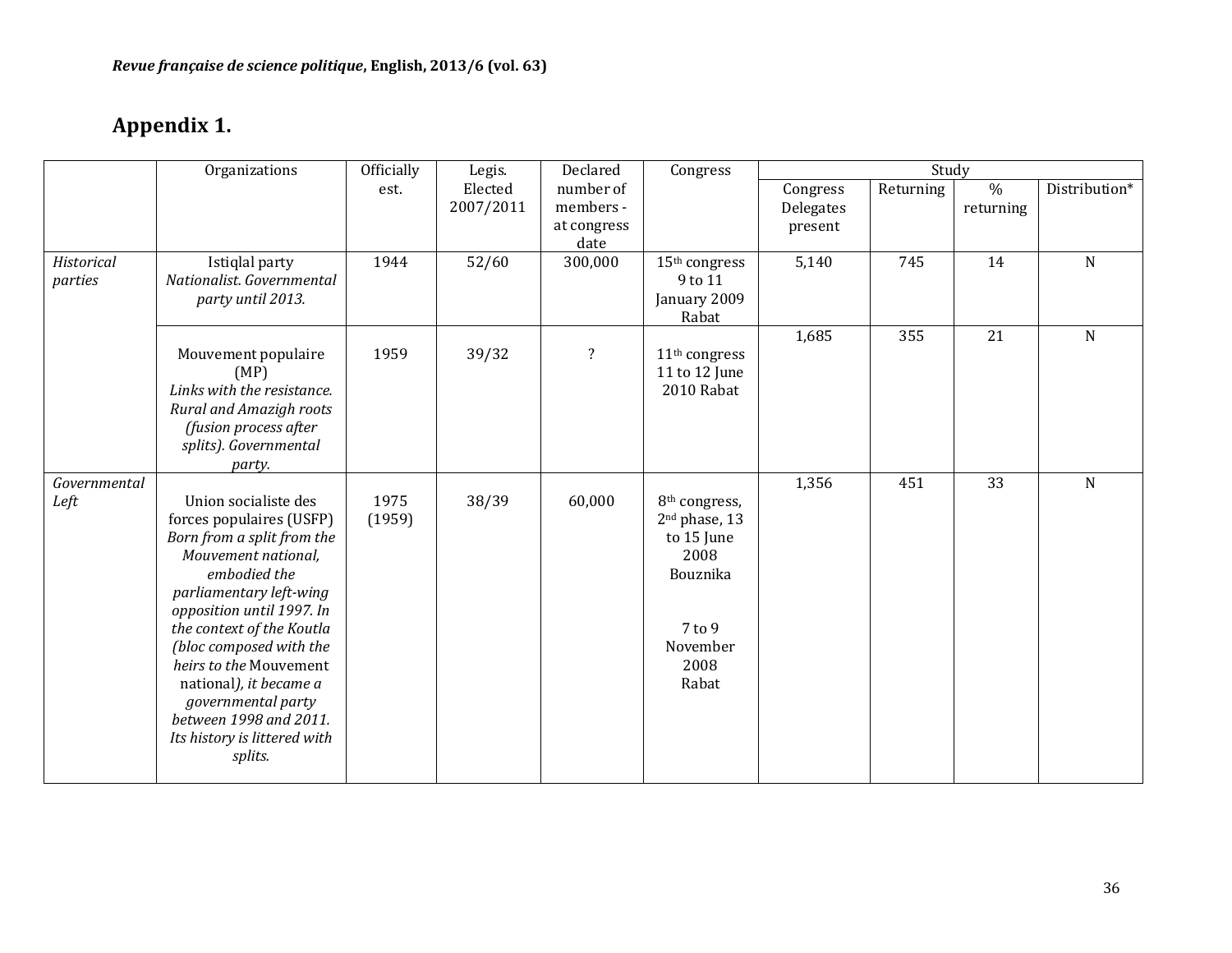|                                             | Parti du progrès et du<br>socialisme (PPS)<br>Heir to the Moroccan<br>Communist Party (1943).<br>Becomes a governmental<br>party in the context of the<br>Koutla in 1998. Stays in<br>the government after<br>2011.                                                                                                                                                                                                                               | 1974 | 17/18     | 40,000                  | 8 <sup>th</sup> congress<br>28 to 30 May<br>2010<br>Bouznika                              | 1,845 | 612 | 33 | $\boldsymbol{0}$ |
|---------------------------------------------|---------------------------------------------------------------------------------------------------------------------------------------------------------------------------------------------------------------------------------------------------------------------------------------------------------------------------------------------------------------------------------------------------------------------------------------------------|------|-----------|-------------------------|-------------------------------------------------------------------------------------------|-------|-----|----|------------------|
| Islamist party                              | Parti justice et<br>développement (PJD)<br>After a long process of<br>unification and<br>legalization, it represents<br>the main opposition<br>power in parliament until<br>2011.<br>Main winner of the 'Arab<br>Spring', at the head of the<br>government since 2011.                                                                                                                                                                            | 1998 | 46/107    | 16,000                  | 6 <sup>th</sup> congress<br>19 to 20 July<br>2008<br>Rabat                                | 1,370 | 741 | 54 | $\boldsymbol{0}$ |
| The 'King's'<br>parliamentary<br>opposition | Parti authenticité et<br>modernité (PAM)<br>Created by a 'friend of the<br>King', this party was<br>quickly seen as a new<br>'administrative' party.<br>During the 20 February<br>Movement, it was at the<br>centre of the debate and<br>was one of the protesters'<br>main targets. (After our<br>survey was refused during<br>the 2009 congress, we<br>obtained the<br>authorization to survey<br>during an extraordinary<br>congress in 2012). | 2008 | N/47      | $\overline{\mathbf{?}}$ | 2 <sup>nd</sup><br>extraordinary<br>congress:<br>17 to 19<br>February<br>2012<br>Bouznika | 3,057 | 429 | 14 | ${\bf N}$        |
| Non-<br>governmental                        | Parti socialiste unifié<br>(PSU)                                                                                                                                                                                                                                                                                                                                                                                                                  | 2005 | 6/boycott | 4,000                   | 3rd congress<br>16 to 18                                                                  | 572   | 390 | 68 | $\boldsymbol{0}$ |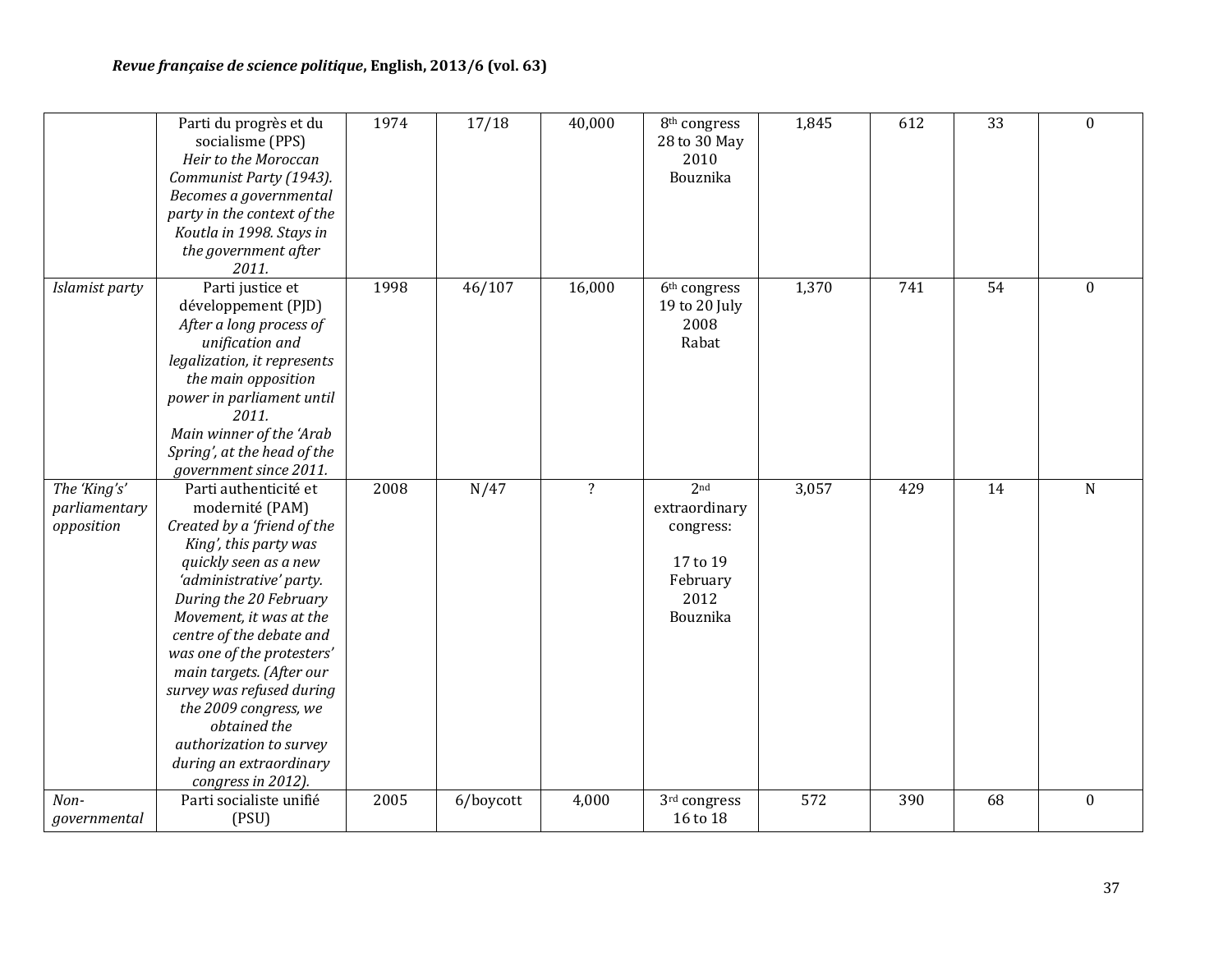| parliamentary | Established after the       |        |           |       | December                 |     |     |    |   |
|---------------|-----------------------------|--------|-----------|-------|--------------------------|-----|-----|----|---|
| left-wing     | unification of the non-     |        |           |       | 2011                     |     |     |    |   |
| (until 2011), | governmental left, its      |        |           |       | Bouznika                 |     |     |    |   |
| belonging to  | stems from the              |        |           |       |                          |     |     |    |   |
| the Alliance  | Mouvement national and      |        |           |       |                          |     |     |    |   |
| de la gauche  | the Marxist movements of    |        |           |       |                          |     |     |    |   |
| démocratique  | the 1970s                   |        |           |       |                          |     |     |    |   |
| (Alliance for | Parti de l'avant-garde      | 1993   | 6/boycott | 1,100 | 7 <sup>th</sup> congress | 584 | 231 | 39 | N |
| the           | démocratique socialiste     |        |           |       | 30 March to 1            |     |     |    |   |
| Democratic    | (PADS)                      |        |           |       | April 2012,              |     |     |    |   |
| Left)         | Born of a split from the    |        |           |       | Rabat,                   |     |     |    |   |
|               | <b>USFP</b> in 1983         |        |           |       | Harhoura                 |     |     |    |   |
| Non-          | Annahj addimocrati          | 2004   | Boycott   | 1,000 | 2 <sup>nd</sup> congress | 310 | 102 | 33 | N |
| parliamentary | Said to follow in the       | (1995) |           |       | 18 to 20 July            |     |     |    |   |
| far left-wing | footsteps of Ila Al Amam, a |        |           |       | 2009                     |     |     |    |   |
|               | Marxist-Leninist            |        |           |       | Casablanca               |     |     |    |   |
|               | movement from the 1970s     |        |           |       |                          |     |     |    |   |
| Non-          | ATTAC-CADTM                 | 2000   |           | 500   | 4 <sup>th</sup> congress | 72  | 71  | 98 | N |
| conventional  | Anti-globalization          |        |           |       | 27 to 29                 |     |     |    |   |
| political     | organization that is part   |        |           |       | January 2012             |     |     |    |   |
| organization  | of an international         |        |           |       | Rabat                    |     |     |    |   |
|               | network grouped together    |        |           |       |                          |     |     |    |   |
|               | around a shared platform.   |        |           |       |                          |     |     |    |   |
|               | Since 2005, it has          |        |           |       |                          |     |     |    |   |
|               | experienced restructuring   |        |           |       |                          |     |     |    |   |
|               | which has translated into   |        |           |       |                          |     |     |    |   |
|               | the significant presence of |        |           |       |                          |     |     |    |   |
|               | the Almounadil-a            |        |           |       |                          |     |     |    |   |
|               | (Trotskyists) in its midst. |        |           |       |                          |     |     |    |   |

\* 0: Questionnaire was inserted by congress organizers into the packets distributed to delegates.

N: Questionnaire was not inserted.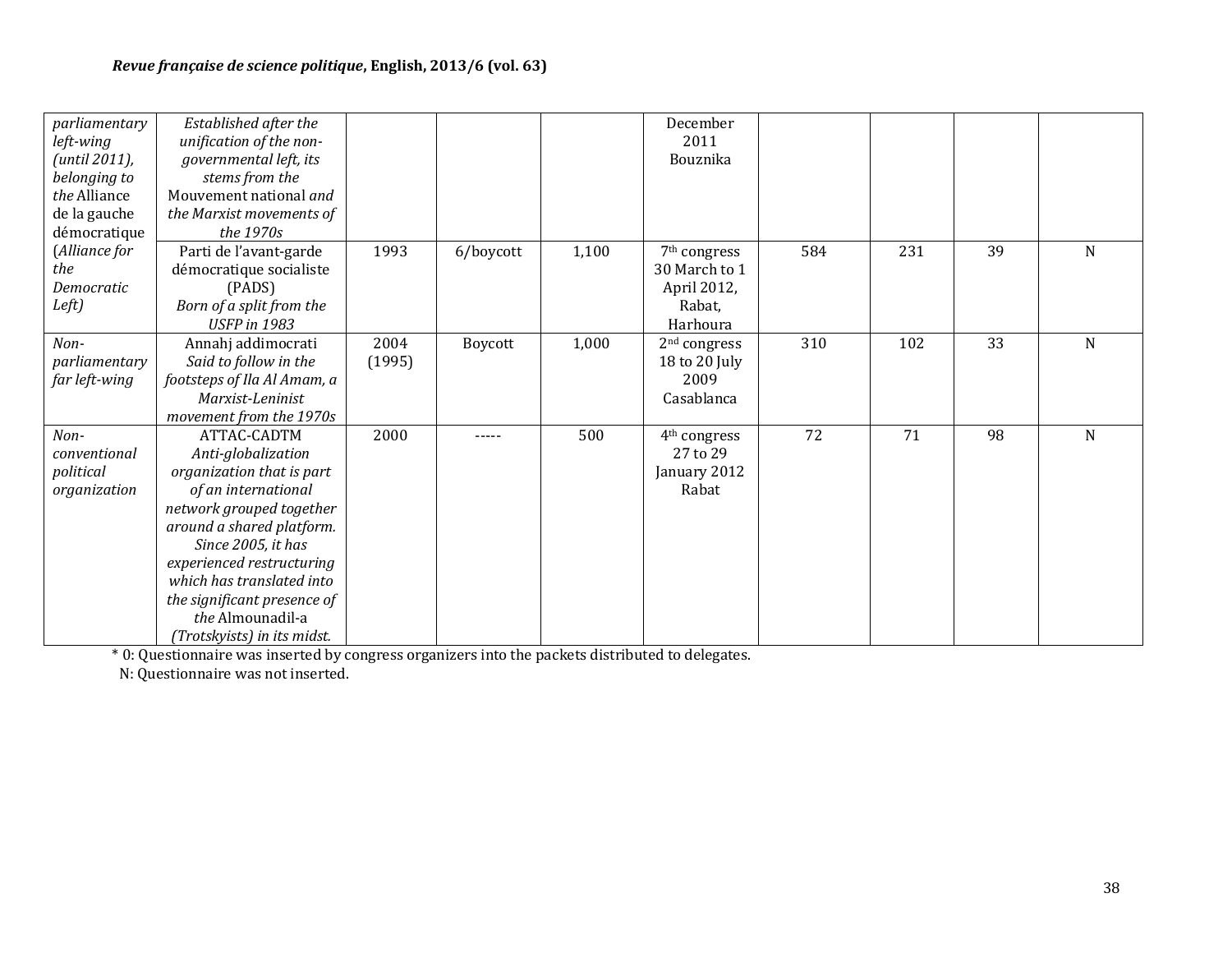#### Appendix 2. MCA Employment-Education + Classification in 6, axes 1 and 2

The party to which respondents belonged, their education levels, the foreign languages they spoke, their sector of employment (public administration; public and semi-public companies; private sector; permanent staff of political parties, associations, trade-unions; legislative body) and their socio-professional category are active variables, with sizes proportional to their contribution to the factorial design. The classes are projected with a size proportional to their weight.

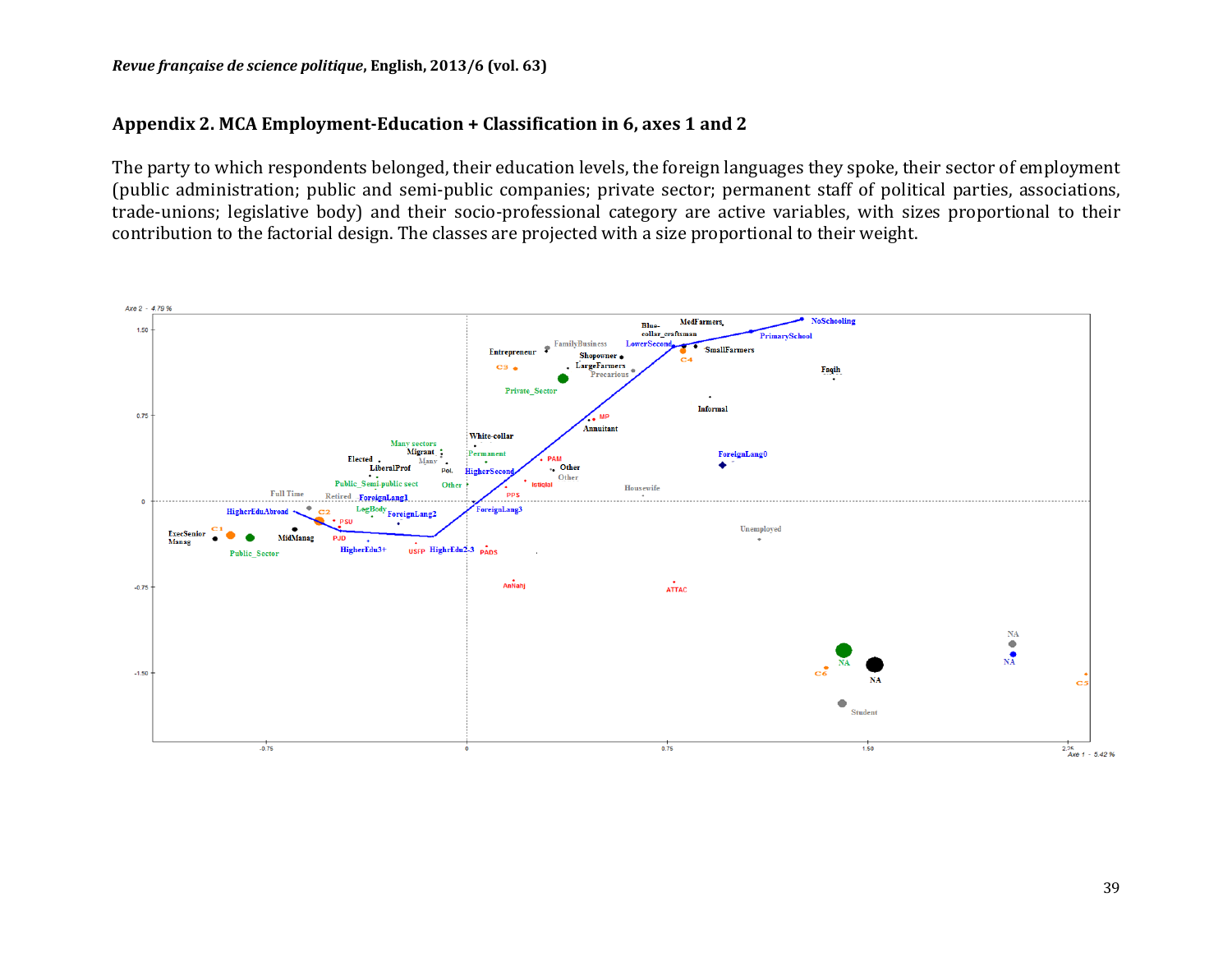#### Appendix 3. MCA Allies and Adversaries + Classification in 6, axes 1 and 2

All modalities are represented. The strategic positions are active variables, with a size proportional to their contribution to the factorial design. Parties and classes are projected with sizes proportional to their weight. [All = allies, Adv = adversaries, nini = *neither ally nor adversary,*  $sr = no$  answer,  $nc = not$  applicable,  $2rep = two$  responses,  $Roi = King$ ,  $EntRoi = King's$  entourage].